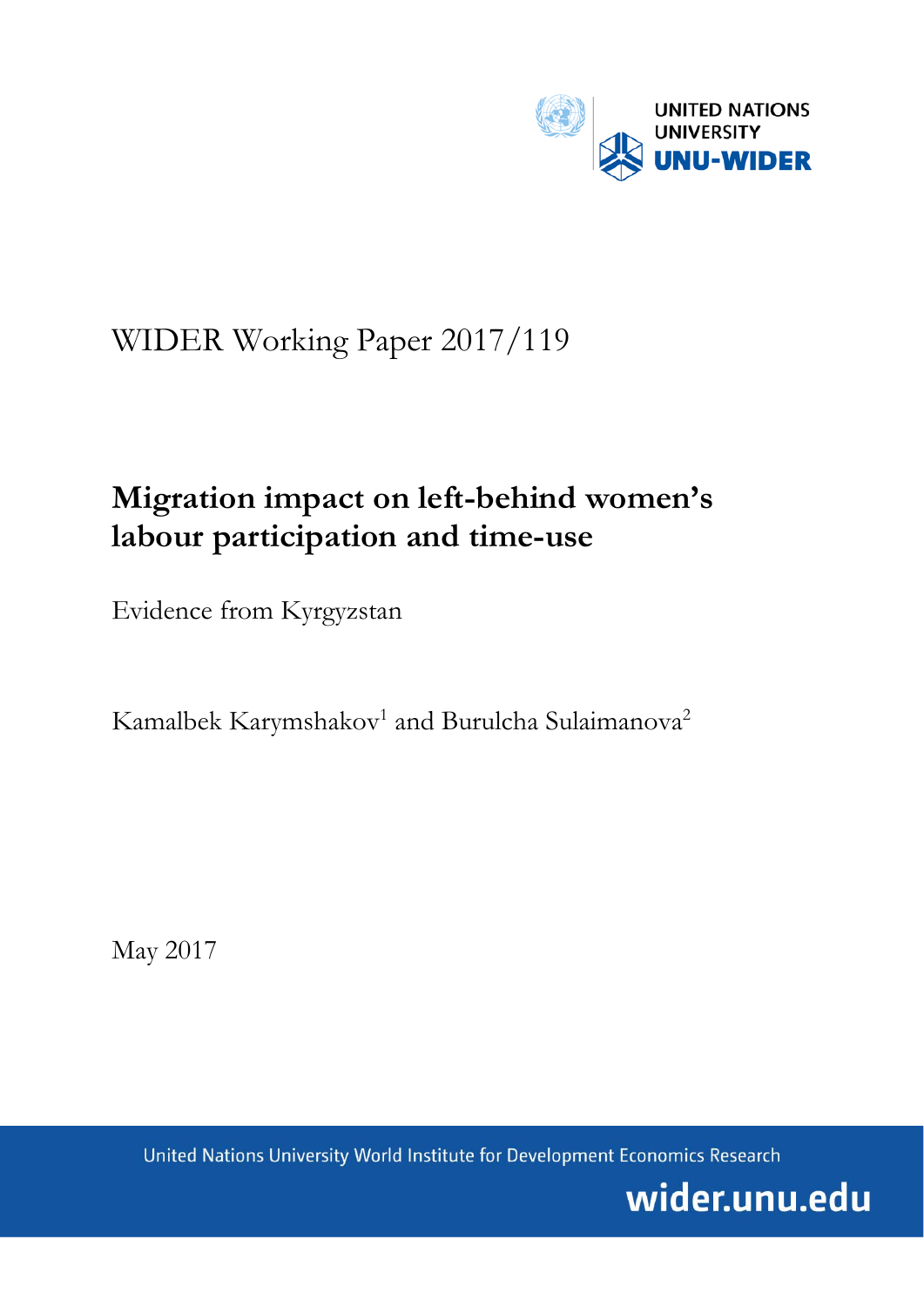**Abstract:** This paper aims to study the impact of migration on labour supply and time-use of women left behind in Kyrgyzstan. Using the household survey data for 2011, labour supply is measured by occupational choices and working hours. Apart from the labour supply data, this study uses detailed information on daily time-use, which is analysed within women's occupations. This approach makes it possible to indicate the impact of migration not only through the labour supply analysis, which may be limited by reflecting labour market behaviour only, but also through the measure of allocation of time among different activities at home. To address the issue of endogeneity, the instrumental variable approach is applied. Results show that the migration of a household member increases the choice of left-behind women to be unpaid family workers. Most of the left-behind women choose unpaid family work and work more hours in this occupation. Although in the labour supply analysis wage-employment is not affected by migration, time-use model estimations reveal that wage-employed women are mostly affected through increases in the time for housework.

**Keywords:** international migration, labour supply, women, Kyrgyzstan **JEL classification:** E24, F22, J21, O53

**Acknowledgements:** We thank Lori A. Beaman, Jean-Philippe Platteau, Christiane Timmerman and the participants of the UNU-WIDER workshops in Namur and Helsinki.

Copyright © UNU-WIDER 2017

Information and requests: publications@wider.unu.edu

ISSN 1798-7237 ISBN 978-92-9256-343-1

Typescript prepared by Gary Smith.

The Institute is funded through income from an endowment fund with additional contributions to its work programme from Denmark, Finland, Sweden, and the United Kingdom.

Katajanokanlaituri 6 B, 00160 Helsinki, Finland

The views expressed in this paper are those of the author(s), and do not necessarily reflect the views of the Institute or the United Nations University, nor the programme/project donors.

<sup>1</sup> Central Asian Research Center (ORASAM) and Department of Finance and Banking, Kyrgyz-Turkish Manas University, Bishkek, Kyrgyzstan; 2 Department of Economics, Kyrgyz-Turkish Manas University, Bishkek, Kyrgyzstan; corresponding author: kamalbek.karymshakov@manas.edu.kg

This study has been prepared within the UNU-WIDER project on ['Gender and development'.](https://www.wider.unu.edu/node/379)

The United Nations University World Institute for Development Economics Research provides economic analysis and policy advice with the aim of promoting sustainable and equitable development. The Institute began operations in 1985 in Helsinki, Finland, as the first research and training centre of the United Nations University. Today it is a unique blend of think tank, research institute, and UN agency—providing a range of services from policy advice to governments as well as freely available original research.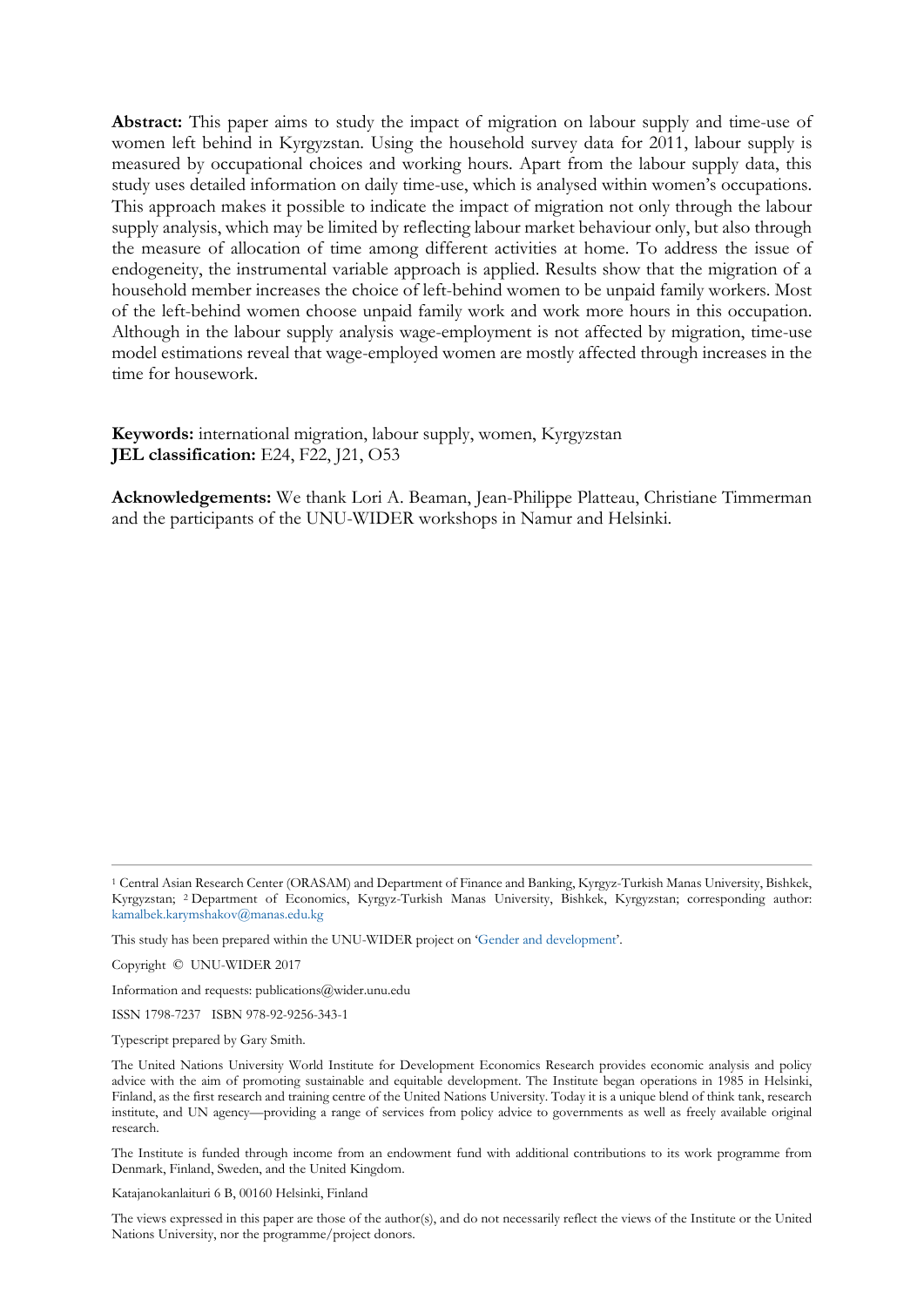## **1 Introduction**

 $\overline{a}$ 

Migration of the existing labour force may change the labour force participation of those left behind. Dominantly male-based migration may result in the increase of labour supplied by women, and contribute to women's empowerment (Amuedo-Dorantes and Pozo 2006). However, changes in labour supply by women may not directly lead to involvement in remunerative jobs, but to work within the household, which is unpaid (Binzel and Assaad 2011; Cabegin 2006; Lokshin and Glinskaya 2009; Mendola and Carletto 2008).

Along with changes in the labour supply, migration impacts on the left-behind women may be reflected in their time-use. Increased working hours or household duties of women due to migration of household members potentially increases the time devoted to working in paid and unpaid employment, while reducing the time for activities important for women and household welfare, such as leisure, personal care, childcare, and education. Despite the importance of the migration impact on the time-use of women and its implications for their welfare, there is little empirical evidence relating to this effect. To our knowledge there are only a few studies that focus on the migration impact on time-use of left-behind household members (Chang et al. 2011; Chen 2013; Powers and Wang 2013). In these studies time-use is mostly analysed from the perspectives of intra-household responsibility allocation among left-behind household members. Moreover, activities in time-use analysis in some of these studies remain aggregated and do not reflect details of time-use for paid work and housework.

The objective of this paper is to study the impact of migration on occupation choice, working hours, and time-use of women left behind in Kyrgyzstan, which receives one of the largest inflows of remittances as a percentage of GDP in the world.<sup>[1](#page-2-0)</sup> According to different evaluations, from 10 to 20 per cent of the Kyrgyzstan population are migrants. Russia is the major destination country for labour migrants from Kyrgyzstan. Data from the National Statistical Committee of Kyrgyz Republic (NSCKR) (2015a) show that employment rate for the female population is 49 per cent, while for men it is almost 70 per cent. Women are mostly employed in the services sector, with comparatively low remuneration. According to the NSCKR (2015a), there is also a difference in daily time-use allocation: women men spend three times more hours than men engaged in housework and twice as much time for childcare. Moreover, men have one hour more of free time per day. In particular, the housework burden is evident in rural areas. A Kyrgyz Republic Government report (2015) notes that under the conditions of poverty in a household there is a risk of human capital degradation for women, because as a strategy for coping with poverty women decrease the time allocated to personal care (leisure, health, sleeping, etc.). It is also noted that the sharp decline in the number of preschool education institutions since independence is one of the factors that restricts employment opportunities for most women.

This study draws on the cross-sectional household survey dataset 'Life in Kyrgyzstan' for 2011. One of the main empirical challenges in migration-related empirical studies is endogeneity and selectivity bias (for instance, see: Bettin et al. 2012; Binzel and Assaad 2011). To address this issue, a conditional mixed process with the instrumental variable is applied, as suggested by Roodman (2011). Following the earlier literature, the migration network is used as the instrumental variable,

<span id="page-2-0"></span><sup>&</sup>lt;sup>1</sup> According to Ratha et al. (2016), in 2014 remittances received in Kyrgyzstan accounted for 30.3 per cent of GDP, which is the largest share after Tajikistan in the Europe and Central Asia region.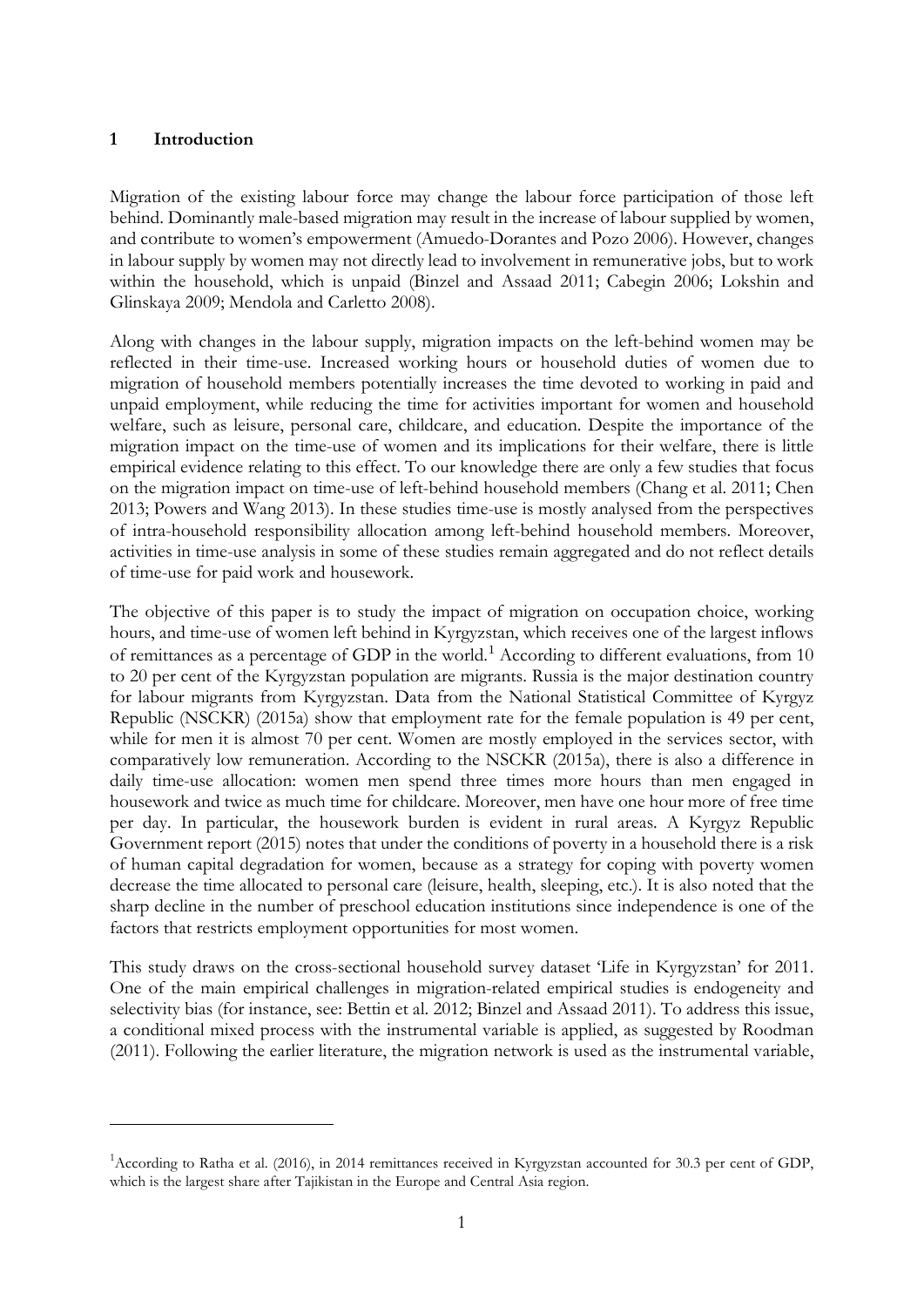which indicates the share of households in the community that have at least one member who lived abroad for labour purposes in the past five years.

Apart from the labour supply data, this paper uses detailed information on daily time-use, which offers the option of analysing time allocation between several activities for women affected by migration. Moreover, time-use of women is analysed within the occupations of women, which allows us to study in detail the time-use impact of migration. It indicates the impact of migration not only through the labour supply analysis, which may be limited only by labour market behaviour, but also attempts to understand the potential burden that migration of household members places on left-behind women through the measure of allocation of time between different activities at home. Therefore, it contributes to the literature with an approach that uses both labour supply and time-use analysis to understand the possible burden of migration on left-behind women in a more comprehensive scope. To our knowledge this is the first empirical study of the impact of migration on women's labour force participation and time-use in the specific case of Kyrgyzstan.

The paper is organized as follows. Section 2 includes a review of the literature on the topic of migration impact on labour supply and time-use. Section 3 provides information about the empirical strategy, given the endogeneity and selectivity bias concerns. In Section 4, a description of the dataset and summary statistics is presented. Section 5 discusses estimation results of the impact of migration on occupational choices, working hours, and time-use. Section 6 concludes.

## **2 Literature review**

One of the important research questions in analysis of migration impact is the gender differentials in left-behind labour force participation. In general, labour migration may have different effects on labour force participation of left-behind household members. Migration for remittances may serve as an extra income to invest in an existing household enterprise or to start a new business, and may increase productivity (Funkhouser 1992; Lucas 1987; Petreski and Mojsoska-Blazevski 2015; Piracha et al. 2013). However, remittances as a consequence of household member migration may increase the reservation wage of those household members who stay at home, and decrease their labour supply (for instance, see: Airóla 2008; Amuedo-Dorantes and Pozo 2006; Binzel and Assaad 2011; Justino and Shemyakina 2012; Khan and Valatheeswaran 2016; Killingsworth 1983; Mendola and Carletto 2008; Rodriguez and Tiongson 2001).

Moreover, migration may cause reallocation of labour within the household in order to replace the migrants' labour. Left-behind women may try to take over jobs that were previously done by the migrant household member. This potential effect in the long term may enhance women's empowerment. There exist few studies on the labour supply of left-behind women, and these indicate different results. Amuedo-Dorantes and Pozo (2006), for Mexico, show that in rural areas increases in remittances reduces women's labour supply in informal and unpaid activities. Lokshin and Glinskaya (2009), examining the impact of male migration on the labour force participation of women in Nepal, found that females in migrant-sending households reduce their market paid work. Studies by Cabegin (2006) show that in the Philippines migration reallocates labour supply of nonmigrant women from paid jobs to work in the home, while higher remittances reduced participation of married men in the paid job market. Mendola and Carletto (2008), analysing the migration impact on the labour supply of left-behind family members, state that having a current migrant abroad decreases the labour supply of women in paid work and increases their unpaid work. However, women in households that have members with past migration experience have higher probabilities of engaging in self-employment and are less likely to supply unpaid work, which suggests that over time migration may increase women's empowerment. A study by Binzel and Assaad (2011) on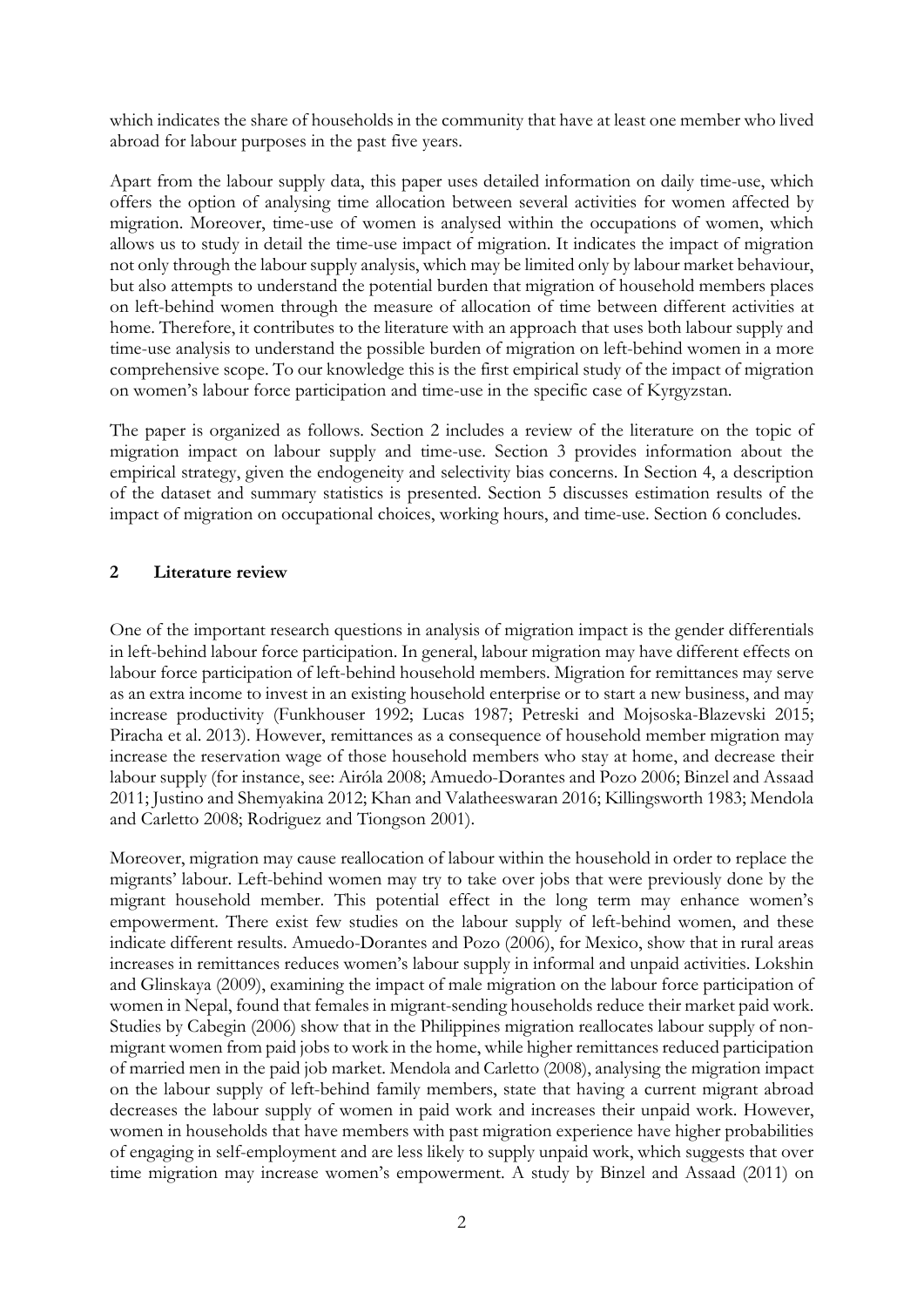Egypt shows that remittances from migrant workers abroad decrease female labour participation in wage work in urban areas, while females in rural areas are more likely to be employed in unpaid family work. Abdulloev et al. (2014) examined the role of migration and education for the gender gap in labour force participation in Tajikistan. Their results indicate that international migration, which is mainly male-based, reduces domestic labour market participation by men, while education of women increases female participation. A study by Khan and Valatheeswaran (2016) on Kerala in India suggests that migration reallocates left-behind households' male members towards selfemployment, while females are allocated towards household duties.

Empirical evidence suggests that migration may increase women's employment in the domestic economy. However, their employment might be related to unpaid domestic work in order to substitute for the loss of labour force caused by migration of a household member. It is also possible that upon receiving remittances women may start their own business in non-agricultural sectors, which is important for economic development. As the most negative effect, migration may increase women's inactivity and dependence on remittances from abroad. But most of the abovementioned studies indicate that there is a higher probability that left-behind women decrease their participation in paid jobs, while increasing their unpaid workload within the family. Therefore, in analysis of the impact of migration on women's employment, it is crucial to focus on their occupational choices. Moreover, employment activities should be measured not only by indication of occupation and sector of employment, but also at the intensive margin – that is, working hours.

However, it is also possible that migration may have little influence over the occupation and working hours of women left behind, as women adopt strategies to compensate for the absence of migrated household members and to cope with poverty through decreasing the time devoted to personal care, childcare, or other activities, which are important for well-being and human capital development of both women and other members of the household (Blackden et al. 2006; Mark Pitt and Rosenzweig 1990). In this case, analysis of occupational choices and working hours only gives information about labour market behaviour; for full understanding of migration implications for welfare of left-behind women it is necessary to also focus on their activities at home. Analysis of time-use gives the option to indicate the burden of housework on women and the time allocation for human capital and family work activities, which may be neglected in labour supply analysis (Esquivel et al. 2008).

To our knowledge there are only a few studies analysing migration and time-use in left-behind households. Chang et al. (2011) examined migration impact on time-use of left-behind elders and children for market work, agricultural work, and housework in China. They indicated that migration increases the time devoted to farm work and domestic work. Another study in China by Chen (2013) analysed the impact of paternal migration on time allocation of mothers and children. Results show that the maternal time for housework and income-generating work decreases, while shifting the housework burden to children. Powers and Wang's (2013) empirical study on Mexico found that in households with male migrants, the housework burden tended to shift from mothers to girls, while market work and agricultural work shifted from boys to mothers.

Following these empirical studies, one may expect that migration increases the labour supply of women, which under the conditions of having less time available for personal care, leisure, and caregiving at home, may have negative consequences over the long term. Another expected outcome is decreasing labour supply associated with different allocations of time among activities at home.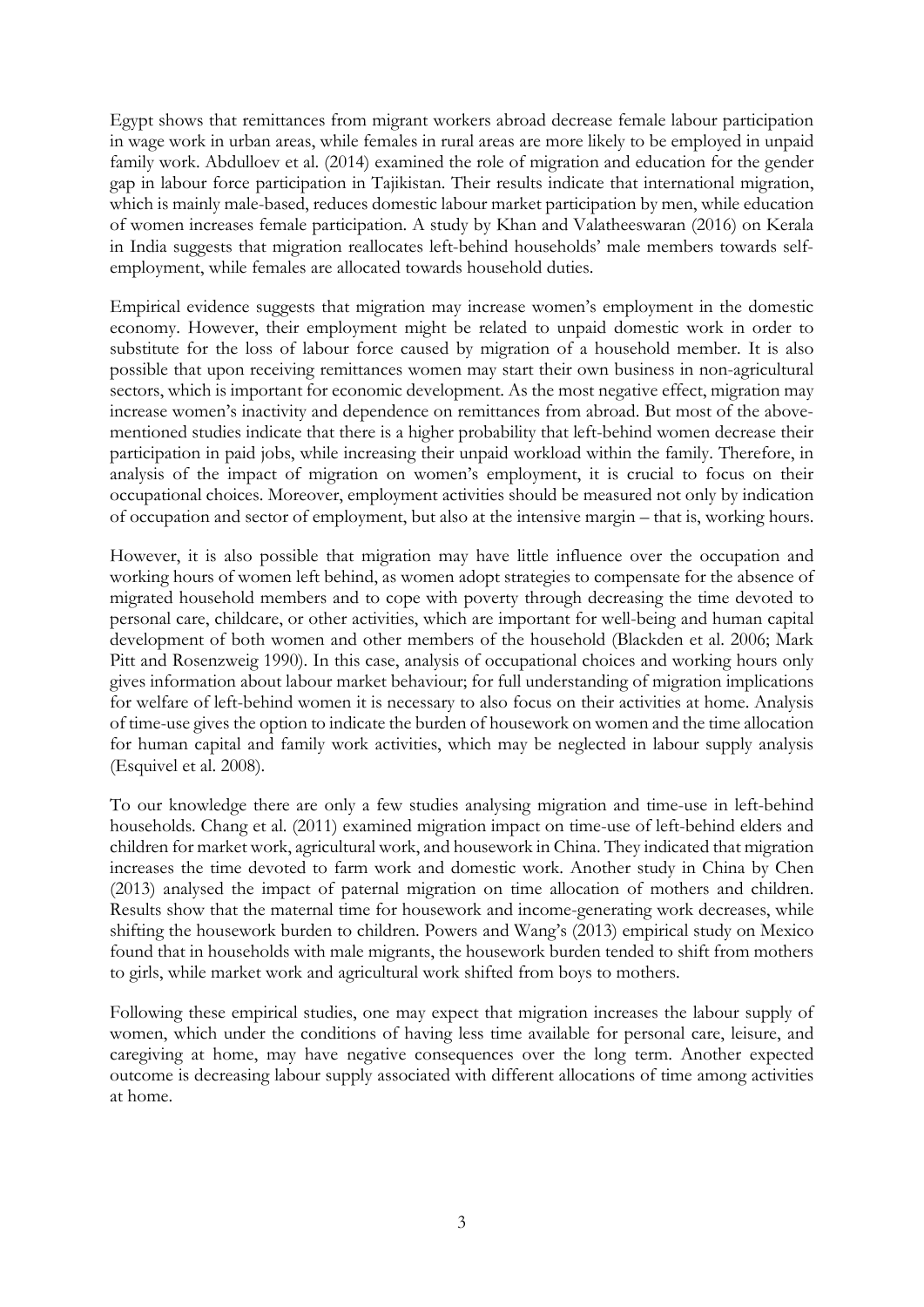## **3 Data and descriptive statistics**

 $\overline{a}$ 

This study is based on 2011 data of the 'Life in Kyrgyz Republic' survey. This survey is representative at the national level, and the total sample includes 3,000 households and more than 8,000 individuals. The survey was conducted by the German Institute for Economic Research (DIW) in Berlin and consists of individual-, household-, and community-level questionnaires. The dataset for the estimation was constructed using all three levels of data. The survey includes a wide range of data, including information on household characteristics, income, and expenditure of households. Moreover, this survey contains a special section on migration and remittances.

As the objective of the paper is to analyse the impact of migration on women's labour force participation and time-use, our sample for estimation includes females older than 17 and those who are considered as part of the labour force.<sup>[2](#page-5-0)</sup> Therefore, those women who are enrolled in full-time education, disabled, too old, or cannot work because of childcare are excluded from the dataset. Our dataset consists of 2,267 individuals.

Table 1 presents the individual-, household-, and community-level characteristics by migrant status of households. On average, women from households with a migrant member have a slightly higher share of tertiary education. Among the household-level characteristics, household size has the most evident difference. In mean terms, households with a migrant member have more than six household members, while households without a migrant member have fewer than five household members. All location- and community-level characteristics show statistically significant differences between households by migrant status. A large proportion of the left-behind women are located in rural areas and in the southern region of the country. Also, there is a difference in economic characteristics. Most of the migrant-sending households do not have kindergarten or a major factory in their communities.

<span id="page-5-0"></span><sup>2</sup> In order to focus on employable women we might include women older than 14. However, in the survey the individual questionnaire regarding individuals' labour supply was used only for those who are older than 17.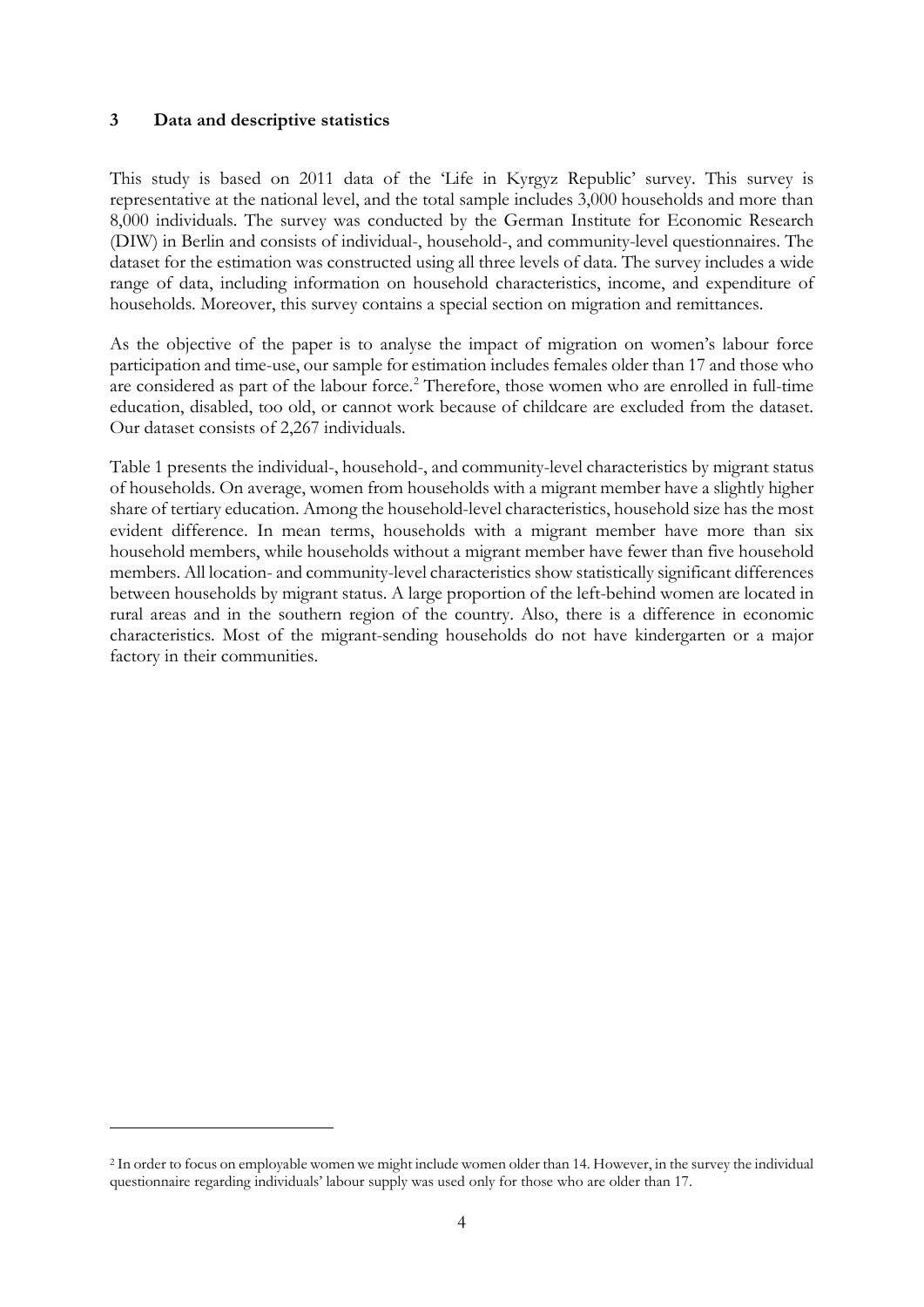|                                              | Total  |                       |        | Households without<br>migrants |            | Households with migrant |  |
|----------------------------------------------|--------|-----------------------|--------|--------------------------------|------------|-------------------------|--|
|                                              | Mean   | Standard<br>deviation | Mean   | Standard<br>deviation          | Mean       | Standard<br>deviation   |  |
| Individual-level characteristics             |        |                       |        |                                |            |                         |  |
| Age                                          | 37.900 | 12.116                | 37.669 | 12.010                         | 39.33**    | 12.679                  |  |
| Marital status $(1 =$ married)               | 0.831  | 0.374                 | 0.826  | 0.379                          | $0.87*$    | 0.340                   |  |
| Tertiary education                           | 0.236  | 0.425                 | 0.249  | 0.433                          | $0.16***$  | 0.366                   |  |
| Household-level characteristics              |        |                       |        |                                |            |                         |  |
| Household size                               | 5.190  | 2.384                 | 4.970  | 2.336                          | $6.55***$  | 2.229                   |  |
| Number of children (aged 0-5)                | 0.613  | 0.836                 | 0.605  | 0.836                          | 0.660      | 0.838                   |  |
| Number of children (aged 6-14)               | 0.738  | 0.925                 | 0.741  | 0.934                          | 0.721      | 0.870                   |  |
| Number of dependent (over age 65)            | 0.155  | 0.422                 | 0.155  | 0.425                          | 0.156      | 0.405                   |  |
| Log of non-wage-income                       | 10.419 | 1.750                 | 10.382 | 1.774                          | 10.65**    | 1.577                   |  |
| Location and community-level characteristics |        |                       |        |                                |            |                         |  |
| Residence $(1 = \text{rural})$               | 0.609  | 0.488                 | 0.584  | 0.493                          | $0.76***$  | 0.427                   |  |
| North                                        | 0.139  | 0.346                 | 0.154  | 0.361                          | $0.05***$  | 0.213                   |  |
| South                                        | 0.515  | 0.500                 | 0.456  | 0.498                          | $0.88***$  | 0.326                   |  |
| Central                                      | 0.346  | 0.476                 | 0.390  | 0.488                          | $0.073***$ | 0.261                   |  |
| Kindergarten $(1 = exists)$                  | 0.674  | 0.469                 | 0.698  | 0.459                          | $0.53***$  | 0.500                   |  |
| Major factory $(1 = \text{exists})$          | 0.402  | 0.490                 | 0.433  | 0.496                          | $0.21***$  | 0.408                   |  |
| $\overline{N}$                               |        | 2,267                 |        | 1,952                          | 315        |                         |  |

Table 1: Basic characteristics of women by migration status of households

Statistical significance shows the result of the two-sample *t*-test of means of households without a migrant member versus households with a migrant member.

\*,\*\*, \*\*\* = statistical significance at the 10, 5, and 1 per cent level, respectively

Source: authors, based on the 2011 Life in Kyrgyzstan survey.

Summary statistics on labour supply and time-use of women are given in Table 2. Women in households with migrants compared to those in non-migrant households in average terms are less likely to be employed in wage-employment, but have higher share of working within the home. Analogous difference by these two occupations are reflected in working hours: women from migrants' households work fewer hours as employees, with more hours of work demonstrated within their family role. Data on the daily time allocation by the main six activities reveal that women from migrants' households devote more hours to housework and gardening, with less time for paid work.

One may note possible difficulties in making distinctions between own-account work and contributing family work of women. In a developing country where agriculture production dominates, women may still be contributing family worker, but the household may reap benefits from their contribution to agricultural work. At the same time, it is also possible that members of households that have agricultural land are considered to be own-account workers, though they may have low productivity. In the dataset, 92 per cent of family contributing worker women indicated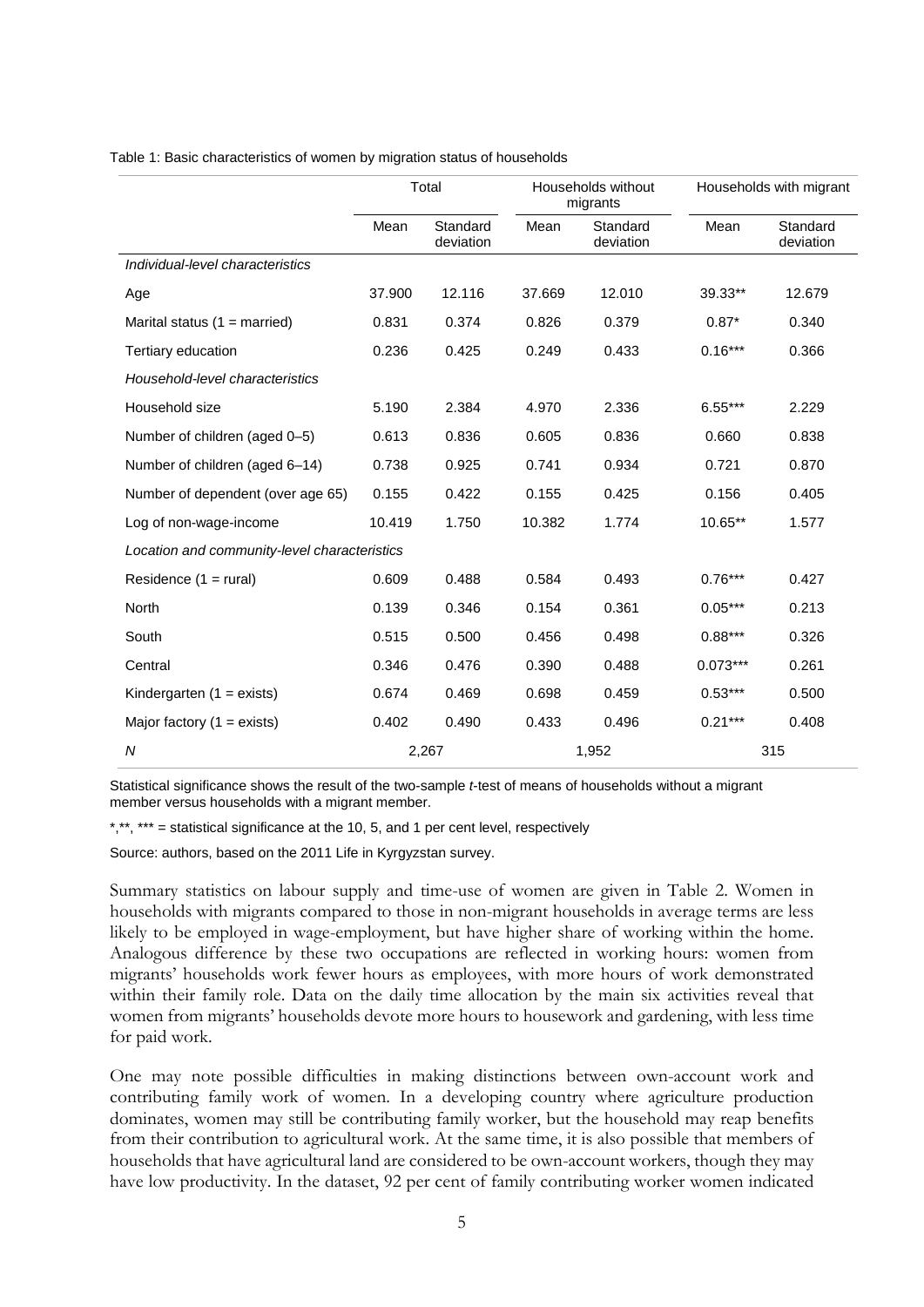agriculture as their sector of employment, while for own-account worker women the share of agriculture accounts for 36.5 per cent. Therefore, some portion of own-account workers and most of the family contributing workers represent family agricultural workers. Such a concentration on agriculture should be taken into account in analysis of the labour supply.

|                            | Total  |                       |        | Households without<br>migrants |            | Households with<br>migrants |
|----------------------------|--------|-----------------------|--------|--------------------------------|------------|-----------------------------|
|                            | Mean   | Standard<br>deviation | Mean   | Standard<br>deviation          | Mean       | Standard<br>deviation       |
| Occupational choices       |        |                       |        |                                |            |                             |
| Unemployed                 | 0.213  | 0.410                 | 0.207  | 0.406                          | 0.248      | 0.432                       |
| Own-account worker         | 0.146  | 0.353                 | 0.143  | 0.350                          | 0.165      | 0.372                       |
| Employee                   | 0.443  | 0.497                 | 0.463  | 0.499                          | $0.324***$ | 0.469                       |
| Contributing family worker | 0.198  | 0.398                 | 0.187  | 0.390                          | $0.263***$ | 0.441                       |
| <b>Working hours</b>       |        |                       |        |                                |            |                             |
| Employee                   | 17.530 | 21.352                | 18.445 | 21.590                         | 11.885***  | 18.897                      |
| Own-account worker         | 5.637  | 14.856                | 5.569  | 14.819                         | 6.061      | 15.103                      |
| Contributing family worker | 5.962  | 13.460                | 5.731  | 13.314                         | 7.395**    | 14.275                      |
| Daily time-use             |        |                       |        |                                |            |                             |
| Personal care              | 11.226 | 1.744                 | 11.237 | 1.787                          | 11.157     | 1.445                       |
| Housework                  | 4.500  | 2.757                 | 4.453  | 2.741                          | 4.797**    | 2.839                       |
| Caregiving                 | 0.706  | 1.259                 | 0.696  | 1.255                          | 0.767      | 1.285                       |
| Leisure                    | 2.773  | 1.935                 | 2.751  | 1.931                          | 2.914      | 1.957                       |
| Work time                  | 4.078  | 4.117                 | 4.184  | 4.165                          | $3.421***$ | 3.747                       |
| Gardening                  | 0.716  | 1.398                 | 0.679  | 1.375                          | $0.944***$ | 1.511                       |

Table 2: Summary statistics on occupation choice and time-use of women

Statistical significance shows the result of the two-sample *t*-test of means of households without migrant members versus households with migrant members.

\*,\*\*, \*\*\* = statistical significance at the 10, 5, and 1 per cent level, respectively.

Source: authors, based on 2011 Life in Kyrgyzstan survey.

Descriptive statistics show that women from households with migrant members are more inclined to choose being a family contributing worker as their occupation, and to devote more of their daily time to activities such as housework and gardening, which are unpaid. These data provide evidence that migrant-sending households have more members and are mostly located in rural areas and southern regions of the country. Moreover, these households are located in communities where there are likely to be restricted employment opportunities and access to childcare services such as kindergarten.

### **4 Methodology**

We measure the impact of migration on labour supply at extensive (occupation outcomes) and intensive margins (hours worked). Occupational choices of women are classified into four categories: unemployed, self-employed, wage-employed (employee), and unpaid household worker (family contributing worker). Empirical literature indicates that migration as a variable in estimations demonstrates an endogeneity issue (Bettin et al. 2012; Binzel and Assaad 2011; Mendola and Carletto 2008). Therefore, the probability of an individual choosing one of the occupation outcomes is estimated by a multinomial probit model with an endogenous regressor, which is formally presented as: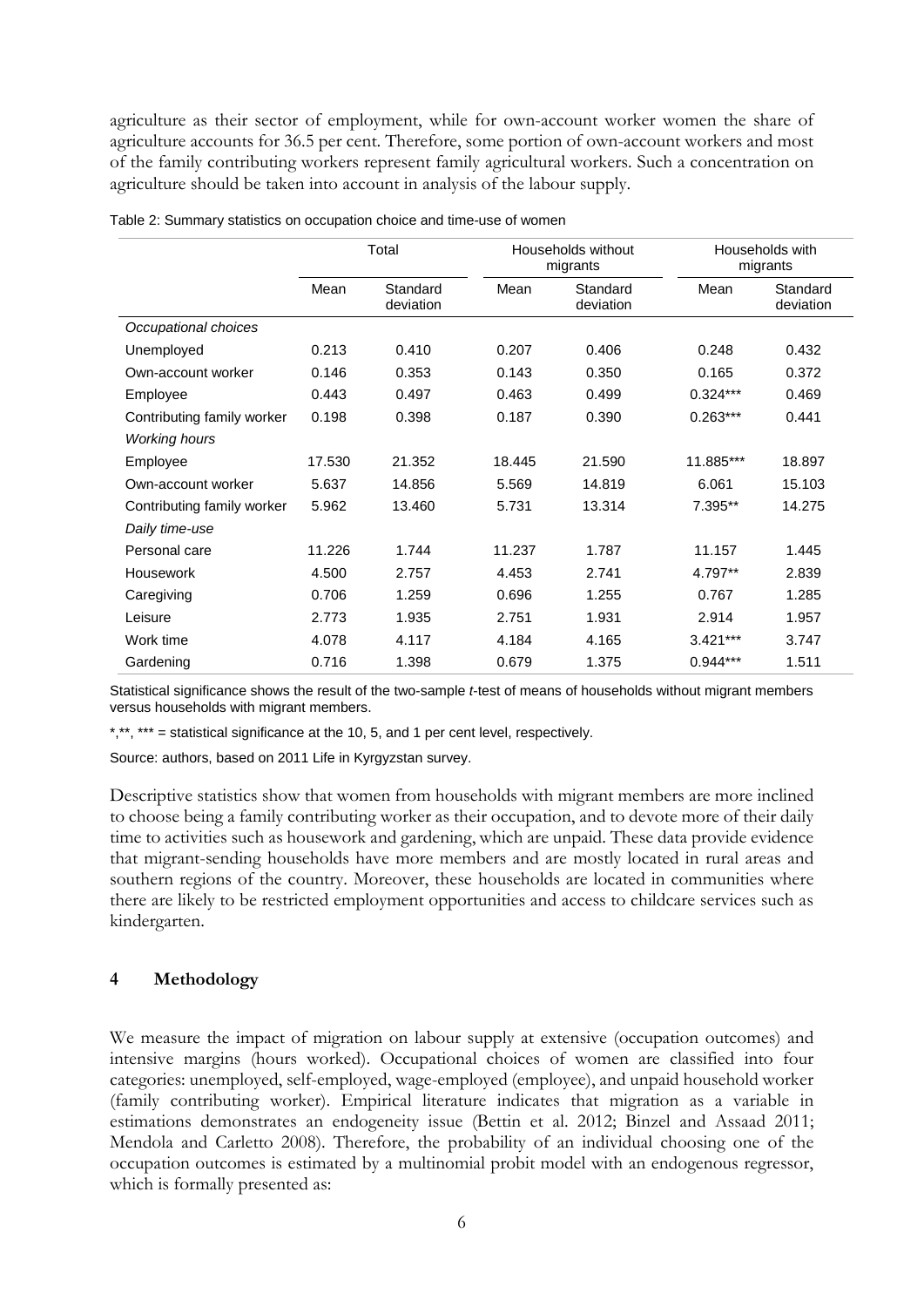$$
P(y_1 = j | x) = G(\beta_0 + \mathbf{Z}\beta)
$$
  
\n
$$
y_2 = x\theta + \xi
$$
\n(1)

where occupational choice alternative is  $j = 1,2,3,4$  and  $\mathbf{Z} = (y_2, x_1), x = (x_1, x_2),$  and  $\beta$  is a vector of structural parameters.  $y_1$  is the multinomial dependent variable indicating labour market status of women,  $y_2$  is the endogenous regressor migration status of the household,  $x_1$  is the vector of explanatory variables, and  $x_2$  is the instrumental variable.

Following the earlier literature, we use the migration network as the instrumental variable (Atamanov and van den Berg 2012; Binzel and Assaad 2011; Karymshakov et al. 2016; Lokshin and Glinskaya 2009; Mansuri 2006; Piracha et al. 2013). The migration network indicates the share of households in the community that have at least one member who lived abroad for labour purposes in the past five years. The migration network, by providing information for potential migrants and decreasing migration costs, therefore is considered as facilitating the migration process and increasing the probability of having a migrant member in households.

A multinomial probit model with an endogenous regressor is estimated by 'conditional mixed process', or CMP, which efficiently deals with multinomial dependent models with binary endogenous regressors (Karymshakov et al. 2016; Petreski and Mojsoska-Blazevski 2015).

To analyse the impact of migration on labour supply decisions of women at the intensive margins, the Tobit model with endogenous regressors (IV-Tobit) is used. Formally, the model is (Wooldridge 2010):

$$
w_1^* = z\delta + u \tag{2}
$$

$$
w_2 = x\Pi + v \tag{2}
$$

where  $\zeta = (w_2, x_1); x = (x_1, x_2)$ . The dependent variable  $w_1^*$  is the vector of total hours of work supplied by women during the last seven days.  $w_2$  is a vector of endogenous variables, in our case a dummy for migration in the household; while  $x_1$  is a vector of exogenous variables at individual, household, and community levels. Analogous to the occupational choice model  $x_2$  is the instrumental variable or in our case migration network. The impact of remittances on working hours is analysed within each of the above-mentioned occupational choices.

Another aspect of our empirical estimation is to investigate how migration of a household member affects the one-day time allocation of women left behind. The time-use of women at home is investigated among six categories: personal care, leisure, household and family-related work, child and elderly care, work time, and time related to work outside the household in the garden. Due to the zero inflated nature of the dependent variables, it is appropriate to use analogous Tobit models with an endogenous regressor.

$$
w_1 = \begin{cases} 0, & w_1^* < 0 \\ w_1^*, & 0 \le w_1^* \le 24 \end{cases} \tag{3}
$$

where the upper bound is restricted to 24 hours in a day. The survey of the time-use has been conducted not only in working days but in weekend days too. Time allocation of women on working days and weekend days may represent different patterns. Therefore, in time-use models the set of explanatory variables contains the dummy variable if the survey were conducted during weekend days.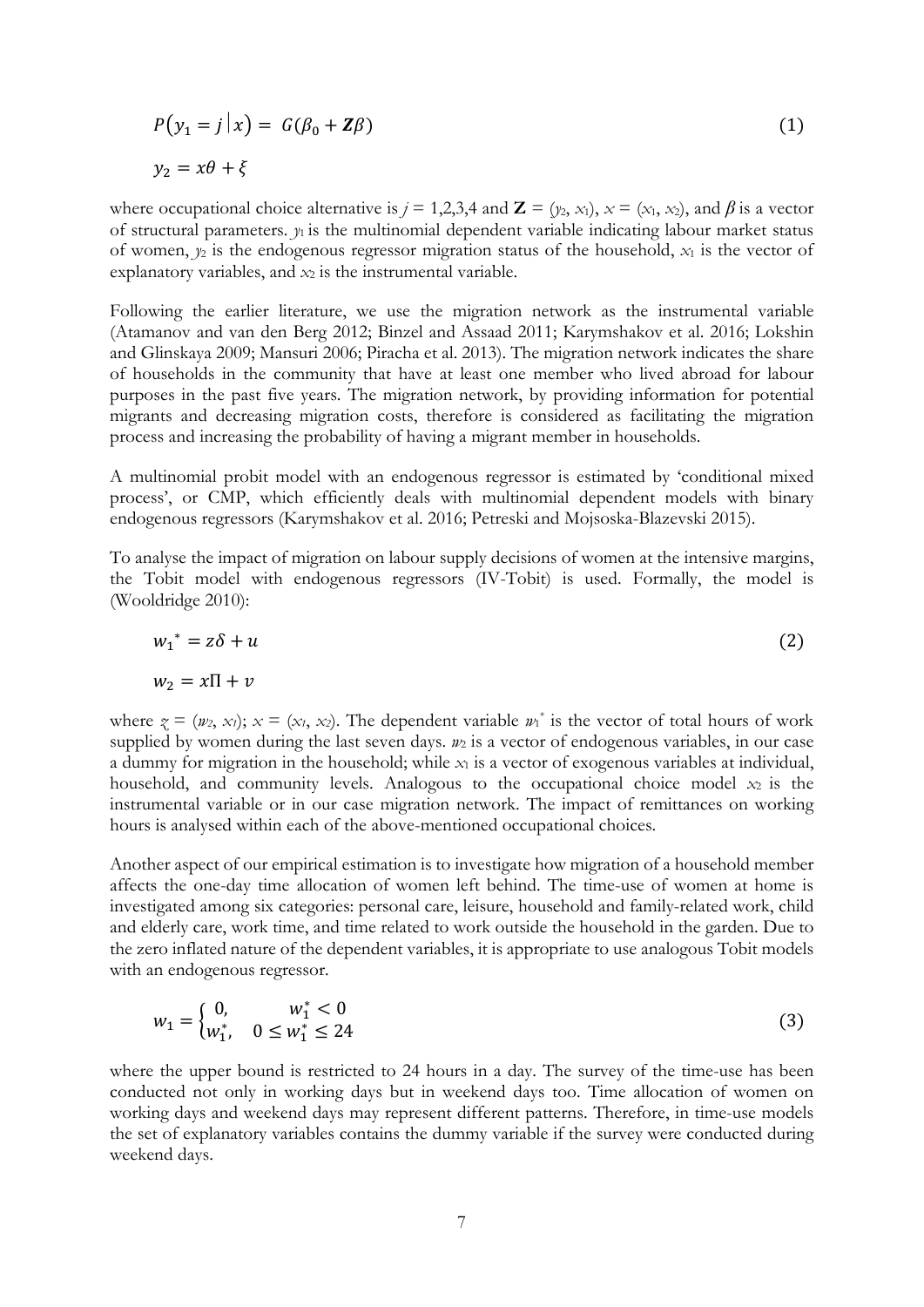The vector of explanatory variables  $x_1$  includes individual-, household-, and community-level variables. According to the labour supply literature, the set of individual characteristics are shaping decision of individual regarding participating in the labour market and reflecting its potential market wage (Mendola and Carletto 2008). Thus, it is expected that better-educated and older women more likely to participate in the labour market, while married women are less likely to participate.

Household composition is given by four variables: the household size, the number of children up to five years, children aged 6–14 years, and the number of dependents. Empirical studies on women's labour supply assumes that the number of children or the time for childcare is factored into the labour supply decision of women as a fixed cost, which in turn lowers the net wage of women and decreases their labour participation. Women with preschool and school-aged children exhibit different patterns in terms of their participation in the labour force; mothers of preschoolers appear to be less sensitive to wage changes than do mothers of school-aged children (Ribar 1995). Hence the mothers may shift a portion of their duties in terms of household work to their teenage children (Hedges and Barnett 1972), which may positively affect labour market participation. Given this reason and to see the possible varying impact of children according to their ages, the two categories of children variables are presented in the model (preschool children (0–5 years) and school-aged (6–14 years) children). The presence of dependents in the household may have both positive and negative impacts on the labour supply of women. First, co-residence with an elderly household member may increase caregiving demand, which in turn may reduce labour supply both at intensive and extensive margins (Ettner 1995). On the other hand, an elderly person in the household may share women's household duties and childcare, thus supporting the labour supply of women (Hedges and Barnett 1972). Along with these household characteristics, and following neoclassical theory, it may be assumed that non-labour income of the household is one of the important factors for supplying labour. Women in a household with higher non-labour income may have a higher reservation wage and more leisure time, thus reducing labour participation (Binzel and Assaad 2011; Cabegin 2006; Chang et al. 2011; Lokshin and Glinskaya 2009).

The regional characteristics of households are presented by rural/urban settlement of household and by the dummy variable on residence in three main regions of Kyrgyzstan. Employment opportunities and availability of financial resources in a community play important roles in women's labour supply. Therefore, among explanatory variables we include dummies for the existence of a major factory for employment, a commercial bank, and the proportion of male adults who have regular jobs in a community.

Labour supply and time-use may have different patterns depending on the sector of employment, area of residence, and age of women. As already mentioned, the greatest portion of women work as contributing family workers employed in the agricultural sector, which may have implications for labour supply. To account for these possible differential effects along with baseline estimation models, the labour supply models with interaction dummies of migration and agriculture sector of employment are used. Analogously, time-use analysis is extended with estimations for rural and urban samples and age groups of women.

## **5 Empirical results**

This section presents estimation results for labour participation and daily time-use of women left behind. All occupational choice models are estimated within the CMP. Section 5.1 gives estimation results on labour supply of women at extensive and intensive margins. Section 5.2 presents the estimation results of migration impact on women's allocation of time.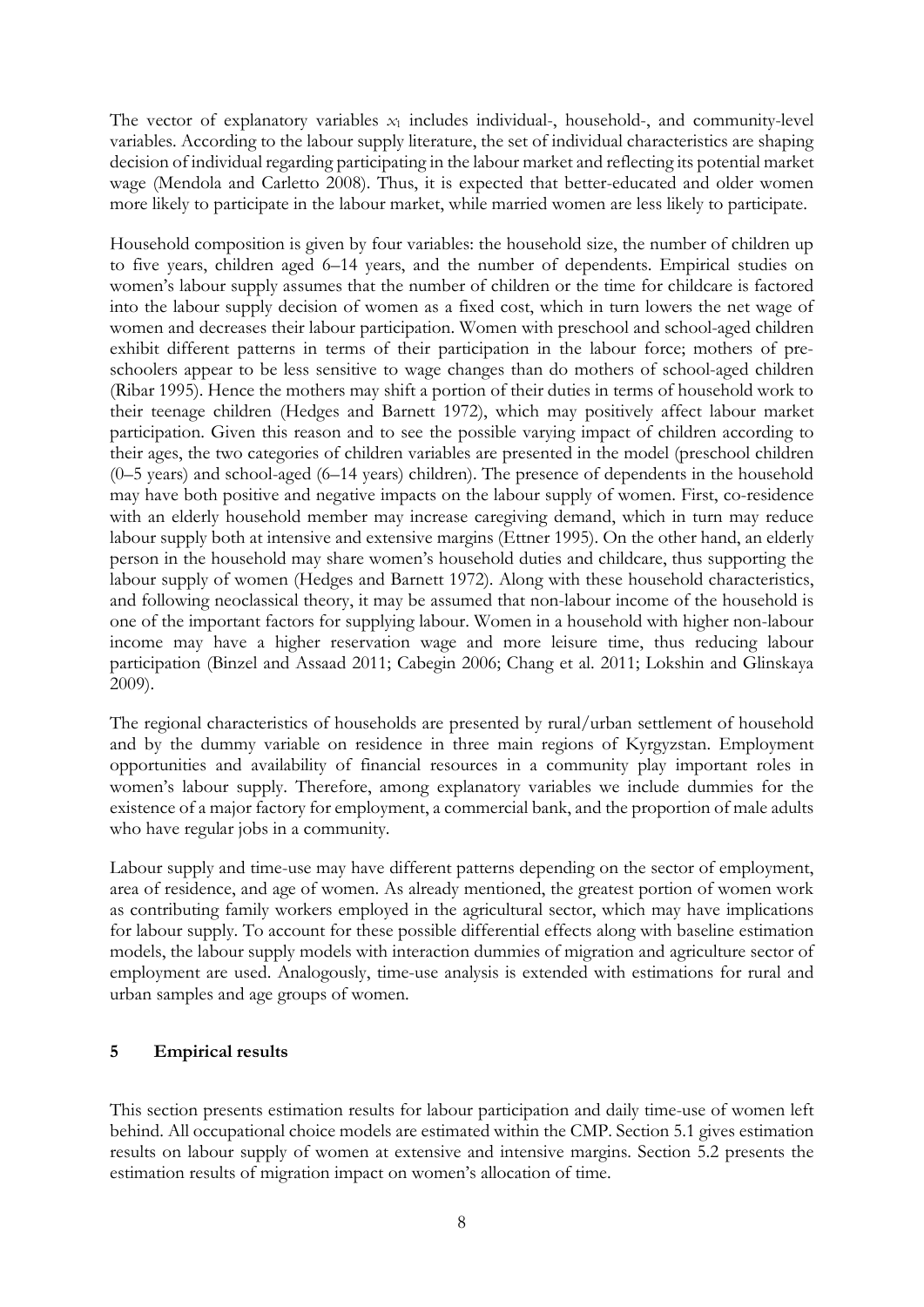## **5.1 Migration impact on occupational choice and work hours**

The first-stage estimation results (see Table A4 in the Appendix) show that the instrumental variable—migration network—is highly significant in explaining the migration in the household. Significance of correlations between error terms of the occupational choice and work hours equations with the first-stage equation (atanhrho\_25, atanhrho\_45) demonstrate that using the instrumental variable technique for estimation is appropriate.

Table 3 presents marginal effects of estimation results of migration impact on occupational choices. Results are given in MNP and IV-MNP model specifications. Simple multinomial probit model estimations without instrumental variable do not indicate any impact of migration on occupational choices of women. But results of multinomial probit model with the instrumental variable approach show that migration of a household member has an impact on unpaid family worker women and, at a less statistically significant level, on self-employed women. This result also indicates that disregarding the endogeneity related to migration may lead to biased results. Thus, in Kyrgyzstan migration of a household member increases the probability of women being self-employed or a family worker to 24.32 per cent and 32.56 per cent, respectively. This finding is in accordance with the literature and supports the finding of increasing labour supply for unpaid family work (Binzel and Assaad 2011; Mendola and Carletto 2008).

Most of the other explanatory variables have the expected signs. Age of the individual positively affects the choice of women to be involved in remunerative works (self-employed and wageemployee). Married women are more likely to be self-employed or unpaid family workers. Higher educational background has a positive impact only on wage-employment, and is negatively associated with being a family worker, thus showing that more educated women are more likely to undertake remunerative works, and less likely to stay at home, though the statistical significance is low.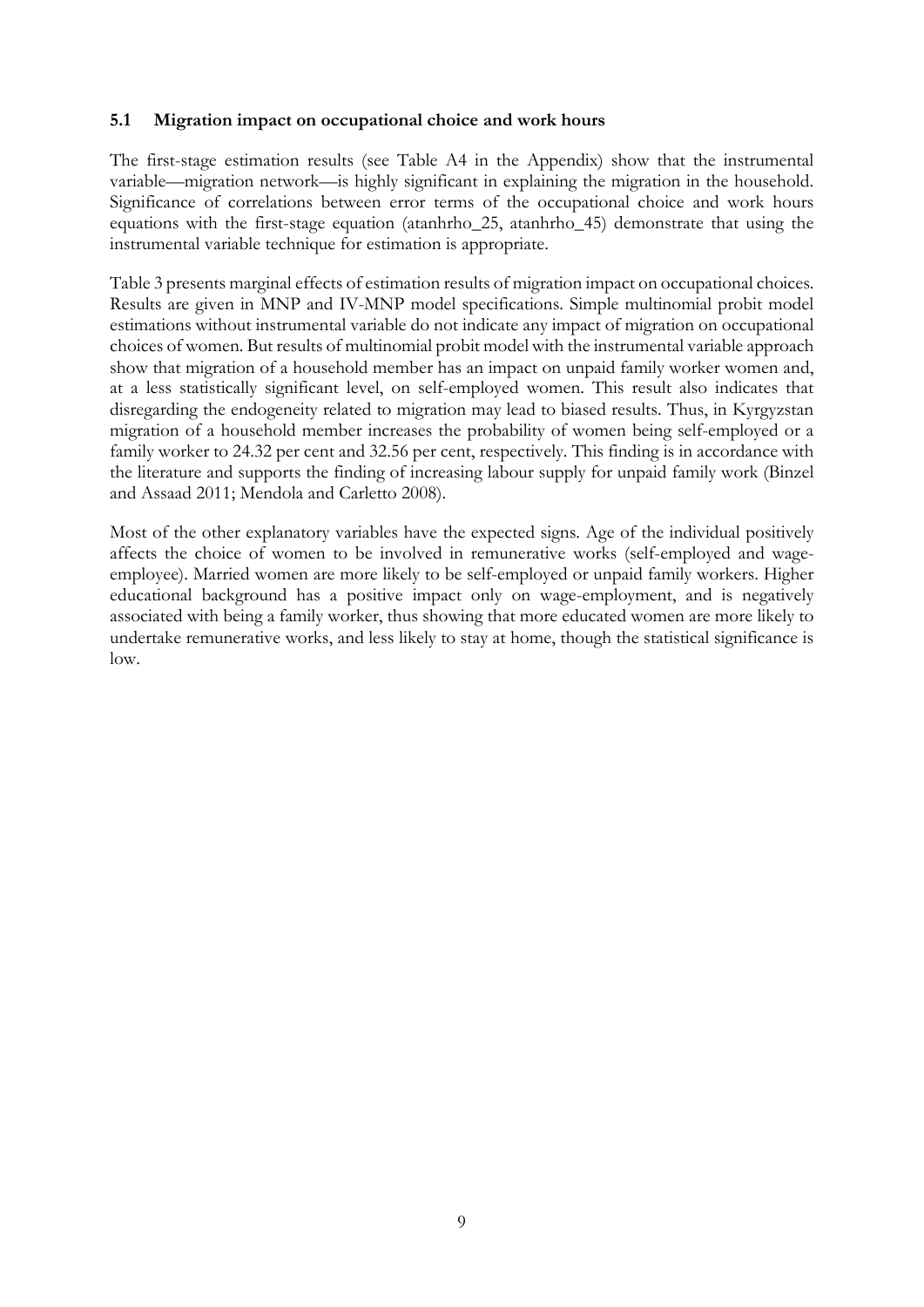| Table 3: Estimation results for migration impact on occupational choices (marginal effects) |  |  |  |  |  |
|---------------------------------------------------------------------------------------------|--|--|--|--|--|
|---------------------------------------------------------------------------------------------|--|--|--|--|--|

|                                              | Self-employed |               |             | Employee    |              | Family worker |  |
|----------------------------------------------|---------------|---------------|-------------|-------------|--------------|---------------|--|
|                                              | <b>MNP</b>    | <b>IV-MNP</b> | <b>MNP</b>  | IV-MNP      | <b>MNP</b>   | IV-MNP        |  |
| Migration<br>$(1 =$ household has migrant)   | 0.0391        | $0.2432*$     | $-0.0609$   | 0.1229      | $-0.0049$    | $0.3156**$    |  |
| Individual characteristics                   |               |               |             |             |              |               |  |
| Age                                          | $0.0085***$   | $0.0077***$   | $0.0160**$  | $0.0212*$   | 0.0008       | 0.0000        |  |
| Marital status $(1 = married)$               | 0.3001***     | 0.2995***     | $-0.0306$   | $-0.0882$   | $0.1290***$  | $0.1222***$   |  |
| Tertiary education                           | 0.0595        | 0.0567        | $0.4800***$ | $0.6168***$ | $-0.0946**$  | $-0.0877*$    |  |
| Household characteristics                    |               |               |             |             |              |               |  |
| Household size                               | $-0.0364***$  | $-0.0469***$  | $-0.0226$   | $-0.0344$   | $-0.0275***$ | $-0.0414***$  |  |
| Children (0-5 years)                         | 0.0034        | 0.0242        | 0.0698      | 0.1092      | 0.0227       | $0.0442*$     |  |
| Children (6-14 years)                        | 0.0655***     | $0.0742***$   | 0.0006      | 0.0006      | 0.0021       | 0.0178        |  |
| Dependent (over 65 years)                    | $-0.0343$     | $-0.0411$     | $0.2215*$   | $0.3240*$   | 0.0327       | 0.0280        |  |
| Non-wage income                              | $0.1125***$   | $0.1149***$   | $-0.1002$   | $-0.1635$   | $0.0993***$  | $0.1045***$   |  |
| Residence $(1 = \text{rural})$               | 0.0419        | 0.0463        | $0.1184*$   | 0.1354      | 0.3073***    | 0.3085***     |  |
| Regional dummies:                            |               |               |             |             |              |               |  |
| North                                        | 0.0190        | 0.0225        | $-0.0966$   | $-0.1474$   | $0.1928***$  | $0.1908**$    |  |
| South                                        | $-0.0348$     | $-0.0628$     | $-0.2158*$  | $-0.3483*$  | $0.1625***$  | $0.1169**$    |  |
| Community characteristics                    |               |               |             |             |              |               |  |
| Kindergarten                                 | $0.1454***$   | $0.1569***$   | $0.2021**$  | $0.2652**$  | 0.0959***    | $0.1090***$   |  |
| Major factory                                | $-0.0699$     | $-0.0630$     | 0.2295      | 0.3631      | $-0.3169***$ | $-0.3153***$  |  |
|                                              | <b>MNP</b>    | <b>IV-MNP</b> |             |             |              |               |  |
| Observation                                  | 2,267         | 2,267         |             |             |              |               |  |
| Wald $\chi^2$                                | 323.30***     | 684.52***     |             |             |              |               |  |
| Log likelihood                               | $-2,319.08$   | $-3,035.77$   |             |             |              |               |  |
| atanhrho_25<br>(self-employed-migration eq.) |               | $-0.3463*$    |             |             |              |               |  |
| atanhrho_35<br>(employee-migration eq.)      |               | $-0.1188$     |             |             |              |               |  |
| atanhrho_45<br>(family worker-migration eq.) |               | $-0.6754**$   |             |             |              |               |  |

Reference group for dependent variable: unemployed women.

\*,\*\*, \*\*\* = statistical significance at the 10, 5, and 1 per cent level, respectively. For coefficient estimates and firststage results of the models, see Tables A2 and A4, respectively.

#### Source: authors.

Larger household size decreases the probability of women being self-employed or an unpaid family worker. This may suggest that a larger number of adults of working age in a household means availability of labour force that decreases women's labour force participation. However, larger household size does not imply only a higher number of working-age adults—the number of schoolage children in a household may contribute to labour for housework and give the opportunity for older household members to use their time for other activities. This argument to some extent is supported by the positive sign of the variable indicating number of children aged 6–14 in a household. This result shows that a larger number of school-age children in a household increases the probability of women being self-employed.

The other way household composition impacts on women's labour supply is through the number of dependents over 65 years in the household; with every increase in the number of household members being from an older aged family member, the probability of women being wage-employed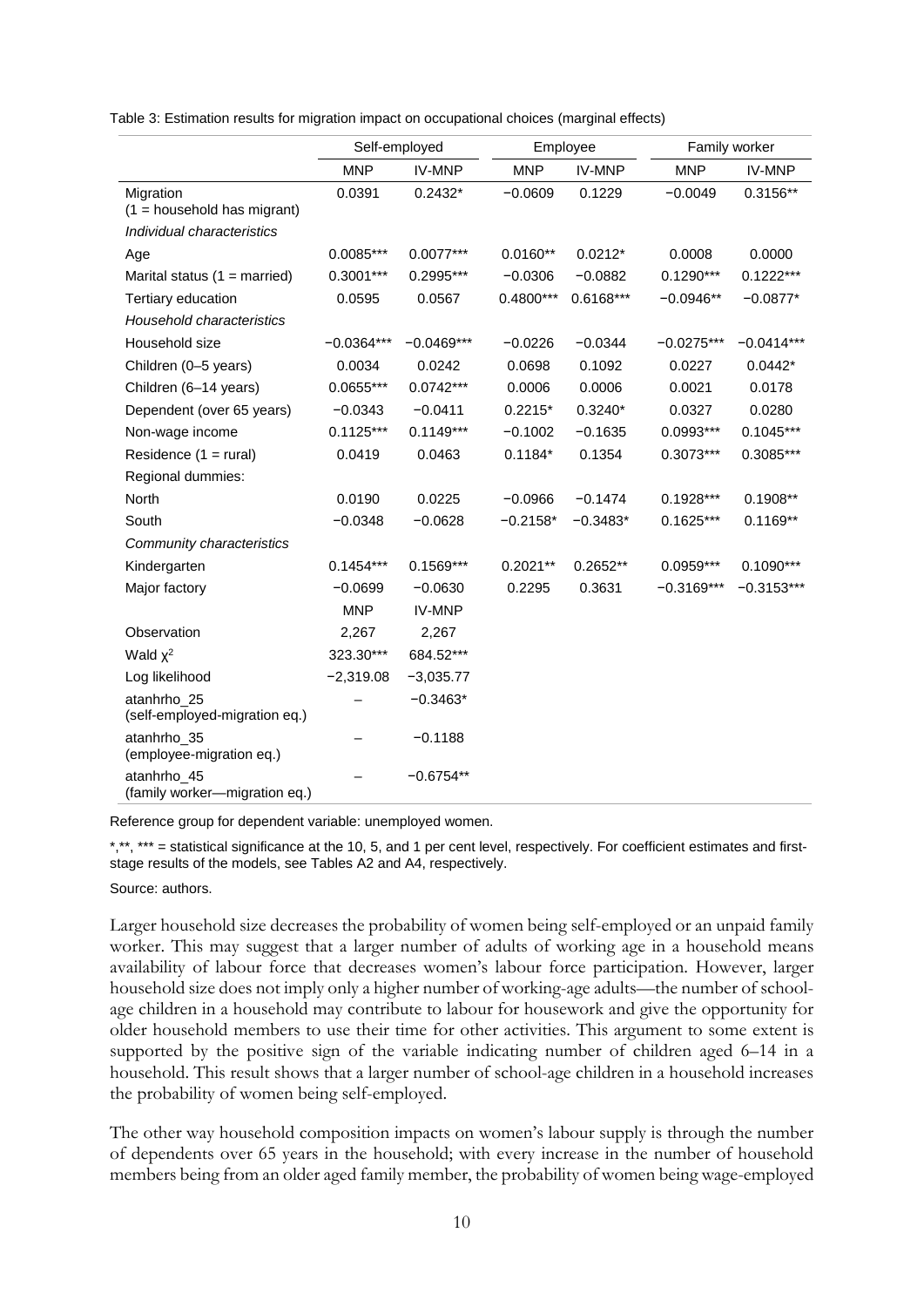increases. This probably could be explained by the fact that adults over 65 years take responsibility for looking after children in the household, thereby allowing a woman to engage herself in wageemployment.

Women residing in households with higher non-labour income are more likely to be self-employed or unpaid family workers. This effect can be interpreted differently for these two occupation choices. Women in households with higher non-labour income may have disincentives to work, or these households with higher non-labour income can sustain women staying at home as unpaid family workers. On the other hand, higher non-labour income may indicate the availability of capital in the household, which can increase women's self-employment activities.

Results of the location characteristics show that residing in rural areas raises the probability of women being unpaid family workers to 30.85 per cent. Analogously, women in northern and southern regions, which are mostly rural areas, are more inclined to be unpaid family workers compared to those in the central region. This effect reflects comparatively larger employment opportunities available in the central region, which includes the capital city.

Variables controlling for community characteristics show that the existence of any source of employment in the community, in our case a major factory, reduces the probability of women being unpaid family workers. The second community variable—existence of kindergarten in the community—shows that such a service increases the probability of women being involved in all three occupations. This result does not suggest a strong argument that the availability of childcare as a public service in a community increases certain remunerative occupation choices by women, since it positively affects unpaid family work too. But bearing in mind that the reference group for three occupational choices is unemployment, it can be argued that availability of childcare services increases labour force participation of women in general, including in unpaid family work.

Labour supply changes may appear not only in occupational choices, but also in working hours within occupational choices. Estimation results of migration impact on working hours by Tobit models are presented in Table 4. Results indicate that migration increases work hours of unpaid family workers only. It increases work hours supplied by women as family workers on average by 15.37 hours per week.

Most of the explanatory variables have the expected signs, and parallel the results on occupational choices. With increasing age women have more working hours as wage-employees, while unpaid family workers decrease their work hours. Higher educational background is positively associated with more work hours in wage-employment, and negatively in the remaining two occupations. The effects of household composition on work hours demonstrate that labour force participation by women is affected by the other members of the household differently according to age group. Children aged 6–14 increase working hours of women in self-employment activities. School-age children may provide support for women in a household to increase their working hours and selfemployment activities. Dependents aged over 65 to some extent may provide childcare support that gives the option to women to work more hours as wage-employed, which is generally characterized as less intensive work compared to self-employment. The presence of a dependent in a household may prevent women work more in self-employment due to the conditions of intensity and necessity for physical strength. In particular, non-wage income demonstrates significant positive influence on higher working hours within unpaid family work and selfemployment, while reducing wage-employment hours.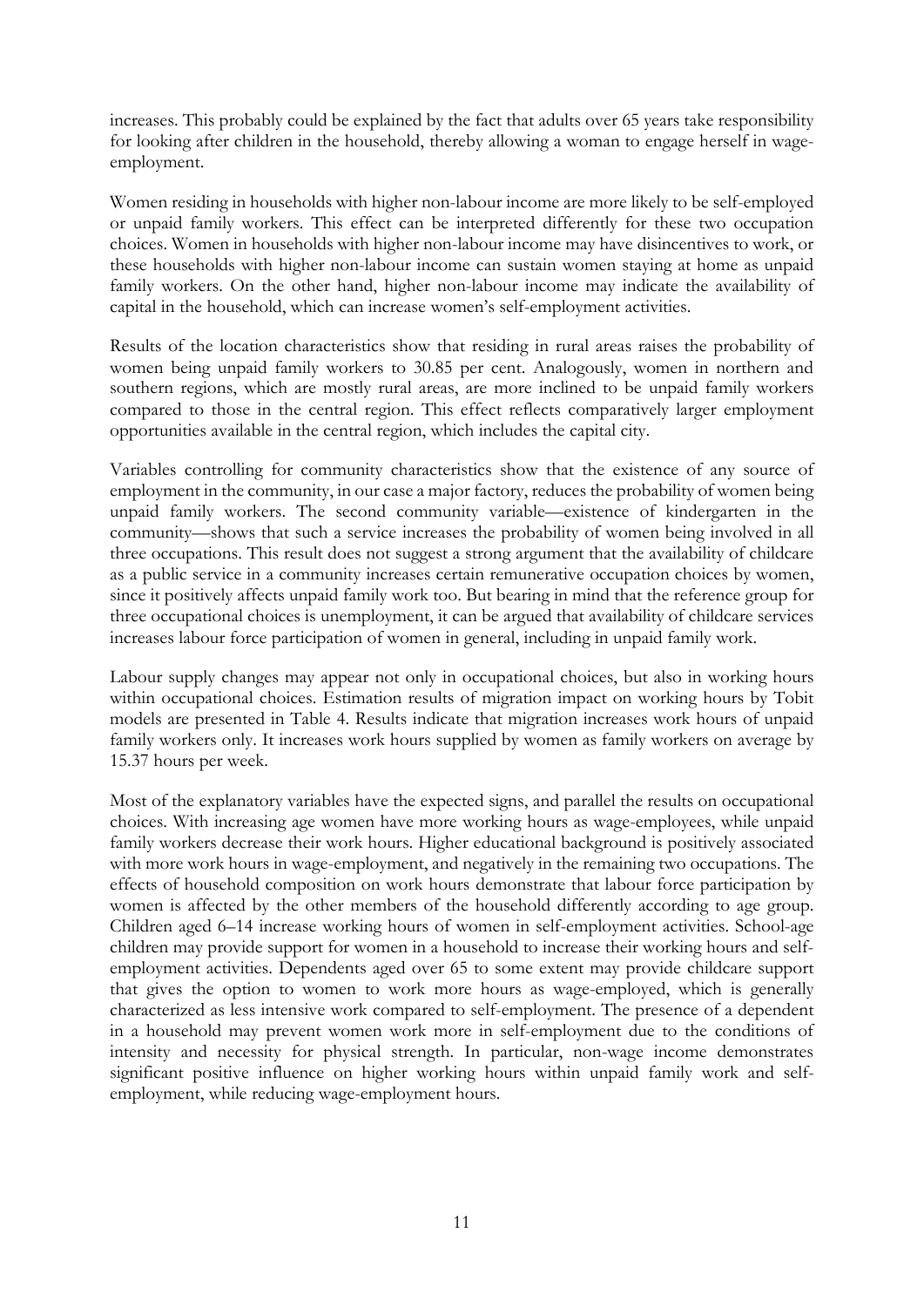|                                                                          | Self-employed |              |              | Employee        |              | Family worker |  |
|--------------------------------------------------------------------------|---------------|--------------|--------------|-----------------|--------------|---------------|--|
|                                                                          | <b>Tobit</b>  | IV-Tobit     | Tobit        | <b>IV-Tobit</b> | Tobit        | IV-Tobit      |  |
| Migration<br>$(1 =$ household has migrant)<br>Individual characteristics | 1.2686        | 4.1828       | $-0.6311$    | $-1.6749$       | $-0.4363$    | 15.3726***    |  |
| Age                                                                      | $0.0658*$     | 0.0604       | $0.1672***$  | 0.1695***       | $-0.0872***$ | $-0.1252***$  |  |
| Marital status $(1 = married)$                                           | 6.8760***     | 6.8624***    | $-1.7416*$   | $-1.7310*$      | 2.2329***    | 2.3029**      |  |
| Tertiary education                                                       | $-3.7486***$  | $-3.7881***$ | 7.0102***    | 7.0185***       | $-5.2509***$ | $-5.7989***$  |  |
| <b>Household characteristics</b>                                         |               |              |              |                 |              |               |  |
| Household size                                                           | $-0.4343*$    | $-0.5508*$   | $-0.1259$    | $-0.0840$       | $-0.1717$    | $-0.8609***$  |  |
| Children (0-5 years)                                                     | $-0.4705$     | $-0.2937$    | 1.1762**     | $1.1115*$       | 0.0256       | 1.0903**      |  |
| Children (6-14 years)                                                    | 1.3919***     | 1.5251***    | $-0.3762$    | $-0.4229$       | $-0.3305$    | 0.3639        |  |
| Dependent (over 65 years)                                                | $-2.9222***$  | $-2.9099***$ | 3.0034***    | 2.9960***       | 0.1302       | 0.3735        |  |
| Non-wage income                                                          | 2.5588***     | 2.6128***    | $-2.1620***$ | $-2.1750***$    | 1.7299***    | 2.1750***     |  |
| Residence $(1 = \text{rural})$                                           | $-2.6722***$  | $-2.6814***$ | $-1.1663$    | $-1.1649$       | 5.6934***    | 6.1513***     |  |
| Regional dummies:                                                        |               |              |              |                 |              |               |  |
| North                                                                    | 0.1787        | 0.1699       | -2.4816**    | $-2.4795**$     | 3.2535***    | 3.3504***     |  |
| South                                                                    | $-0.2629$     | $-0.7390$    | $-4.4531***$ | $-4.2814***$    | 3.5958***    | 1.1634        |  |
| Community characteristics                                                |               |              |              |                 |              |               |  |
| Kindergarten                                                             | 1.4118        | 1.5753       | 1.8848**     | 1.8275*         | 0.65592      | 1.5233**      |  |
| Major factory                                                            | $-0.9452$     | $-0.9738$    | 4.3675***    | 4.834***        | $-7.8954***$ | $-8.9219***$  |  |
| No. observations                                                         | 2,265         | 2,265        | 2,252        | 2252            | 2,265        | 2,265         |  |
| $LR \chi^2$                                                              | 193.39***     |              | 684.11***    |                 | 640.03***    |               |  |
| Wald $\chi^2$                                                            |               | 131.18***    |              | 615.48***       |              | 251.12***     |  |
| Log likelihood                                                           | $-2,335.99$   | $-2,930.23$  | $-5,605.67$  | $-6,200.80$     | $-2,703.71$  | $-3,289.61$   |  |
| Pseudo $R^2$                                                             | 0.0397        |              | 0.0575       |                 | 0.1058       |               |  |
| Wald test, $(x^2)$                                                       |               | 0.25         |              | 0.04            |              | 14.39***      |  |

Table 4: Estimation results for migration impact on work hours (marginal effects)

\*,\*\*, \*\*\* = statistical significance at the 10, 5, and 1 per cent level, respectively. Standard errors presented in parentheses.

For coefficient estimates and first-stage results of the models see Tables A3 and A4, respectively.

Source: authors.

Along with these results of the baseline model, it is important to consider the possible effect of migration labour supply by sectors of employment. In particular, under the conditions of migration of a household member, for most rural left-behind women the agricultural sector presents the most likely sector for employment. However, labour supply of women may differ by their involvement in agricultural works. Women working in agriculture may be self-employed or may work as unpaid family workers. In order to consider this possible effect we used an interaction dummy for migration and a variable indicating whether women were employed in agriculture (see Tables A5 and A6). Results show that migration of a household member increases the probability of women who are employed in agriculture being self-employed or unpaid family workers by 66.92 per cent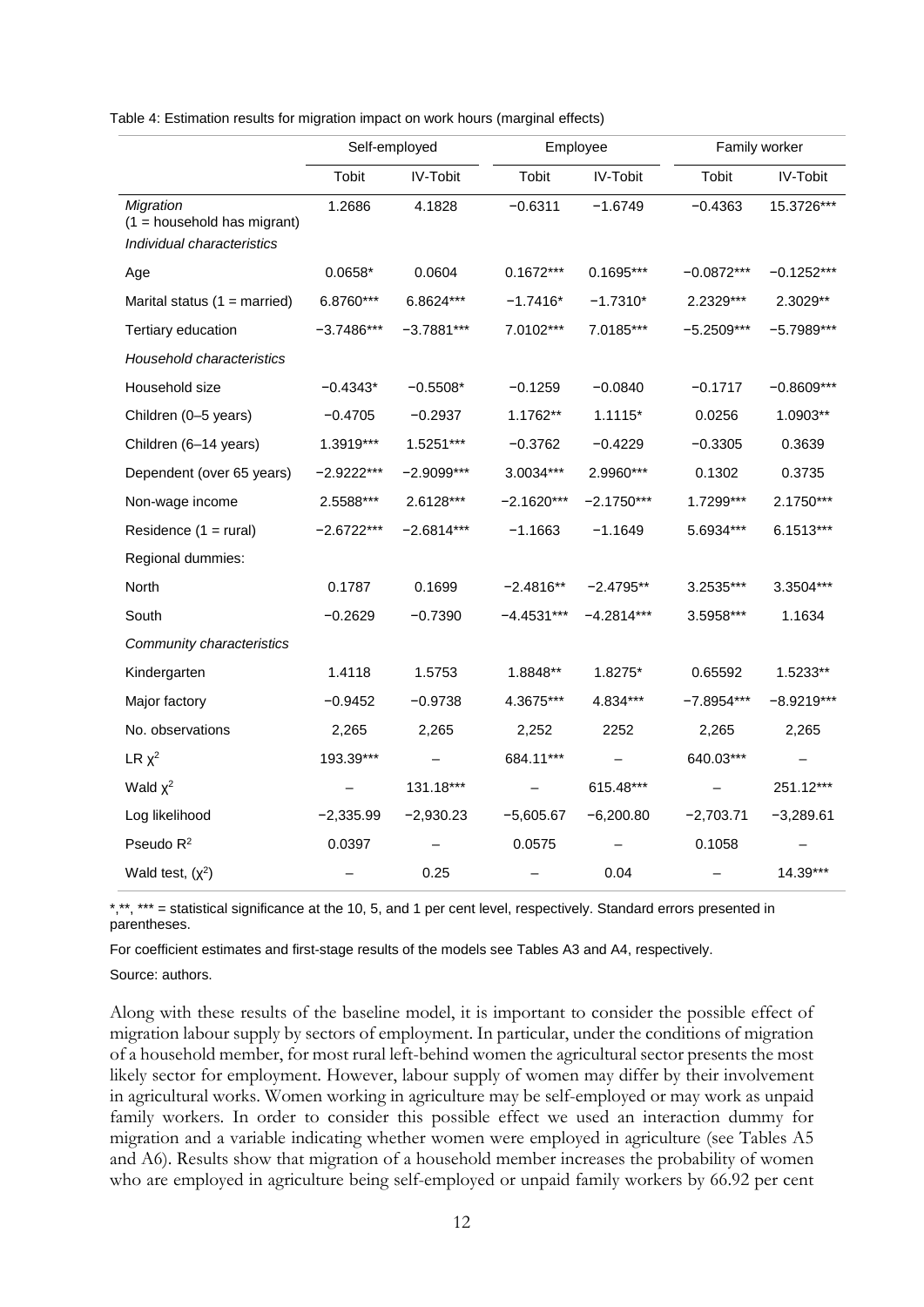and 81.47 per cent, respectively. This effect is considerably higher if we consider the impact of migration alone without interaction in the baseline model (see Table 3). Further results on workhour estimations indicate that among those women who are from migrant households and employed in agriculture, unpaid family workers work more hours—up to 36.73 hours per week, which is almost two times higher than baseline estimations for work hours.

In general, these findings suggest that the migration effect on labour force participation of leftbehind women is concentrated on becoming family workers. However, this labour supply effect is mostly related to employment in agriculture. Dominance of the agriculture sector demonstrates the fact that for left-behind women off-farm employment strategies are not widespread. Moreover, involvement of women in self-employment in agriculture may not be considered as full entrepreneurship activity, because in general these activities are characterized by small-scale farming that does not require particular labour skills (for instance, see Piracha and Vadean 2010). Along with this, the necessity for physical strength for work in agriculture may have negative effects on the human capital of women.

## **5.2 Migration impact on daily time-use of women**

Labour supply analysis may not reveal full effects of migration on women's welfare as it lacks information about their time distribution at home. Migration impact on left-behind female family members' labour participation may have indirect effects through changing women's time-use, as they may allocate time to other duties to compensate for the absence of the migrant household member. Thus women may have to reallocate their personal care and leisure time for work, caregiving, and household duties to carry out the migrant's duties in the household (Mendola and Carletto 2008).

Table 5 presents estimation results on time-use by women. Daily time is allocated in to six groups of activities. Results of the total sample suggest that migration decreases the time of left-behind women devoted to caregiving and leisure. However, women from households with a migrant abroad increase their work time by more than three hours per day compared to women from nonmigrant households.

Estimations of time-use by women within occupation types show that women who are unpaid family workers are mostly affected by migration through increasing working time by almost 6.6 hours, while decreasing their time for caregiving, though this effect does not demonstrate strong statistical significance. Wage-employed women from migrant households increase their time used for household and family-related work, such as cooking, cleaning, laundry, etc. But they tend to decrease their time for leisure, though at low statistical significance. Unemployed women in migrant households work less in gardening than the women in non-migrant households, while increasing the hours devoted to other household and family works. The personal care time of women is not affected by migration of household members.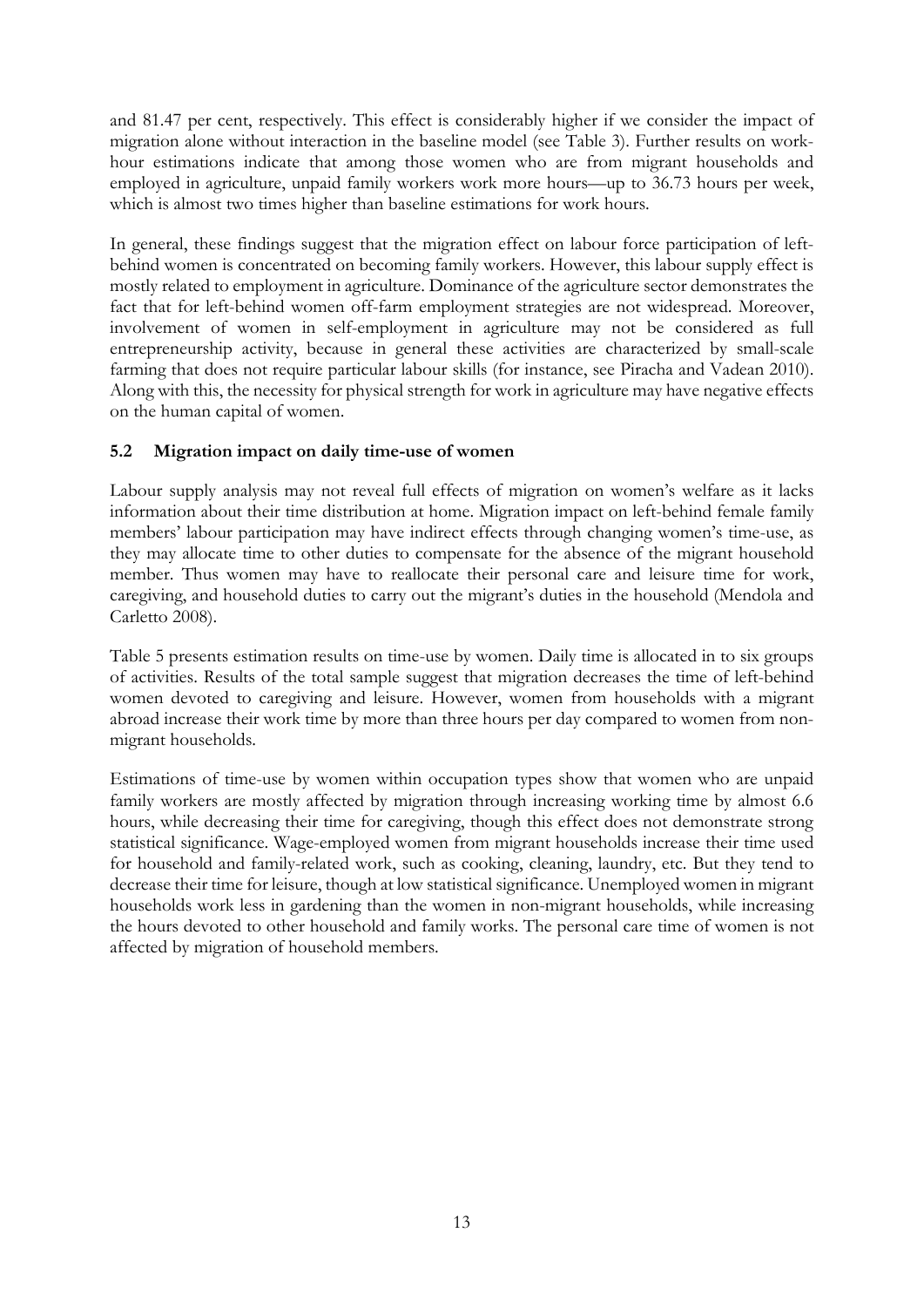|                  | Total<br>sample |                   | Daily time-use within occupational choices |                  |                     |  |  |  |
|------------------|-----------------|-------------------|--------------------------------------------|------------------|---------------------|--|--|--|
|                  |                 | Self-<br>employed | Employee                                   | Family<br>worker | Unemployed<br>women |  |  |  |
| Personal<br>care | 0.6107          | $-0.0433$         | 1.3189                                     | 1.9024           | 1.1306              |  |  |  |
| Housework        | 0.7881          | $-3.1844$         | $2.1662**$                                 | $-1.8480$        | 1.8322*             |  |  |  |
| Caregiving       | $-0.7660**$     | $-0.4754$         | $-06761$                                   | $-2.0021*$       | $-0.1325$           |  |  |  |
| Leisure          | $-1.3491***$    | $-2.9702$         | $-1.1587*$                                 | 0.4731           | $-1.0831$           |  |  |  |
| Work time        | 2.9546***       | 7.0082            | $-1.0993$                                  | 6.6117**         |                     |  |  |  |
| Gardening        | $-0.4691$       | $-0.8508$         | $-0.3899$                                  | $-1.9589$        | $-1.0309**$         |  |  |  |

Table 5: IV-Tobit model estimation results for migration impact on daily time-use of women (marginal effects)

\*,\*\*, \*\*\* = statistical significance at the 10, 5, and 1 per cent level, respectively.

For detailed model estimations and the set of explanatory variables, coefficient estimates, and first-stage results of the models, see Table A7 (total sample), A8 (self-employed sample), A9 (employee sample), A10 (family worker sample), A11 (unemployed sample), and A12 (first-stage results).

#### Source: authors.

Overall results show that migration significantly influences work time of unpaid family workers by decreasing the time devoted to caregiving, while women having other types of occupation are affected differently. Wage-employed women are less likely to change their time for work, but more likely to be influenced by migration of a household member by reallocating her non-market time, decreasing her time for leisure (for activities such as going to the cinema, theatre, conversation with friends, sports, reading, social activities, etc.) and increasing her time for household and familyrelated works. Self-employed women are less likely to be influenced by migration, while unemployed women in migrant households are likely to devote more time to household work and reduce time for animal care, yard work, and gardening. These findings support the argument that migration results in reallocation of women's time primarily towards duties in the household.

Time-use patterns of individuals may differ significantly by residence and age group because urban and rural livelihoods focus on different activities or an individual may spend more time on particular activities depending on their age. To account for this potential heterogeneity in time-use, the set of subsample estimations for women by residence and age groups are provided.

Table 6 presents marginal effects of the IV-Tobit model for urban and rural samples. Estimation for rural and urban samples reveals a statistically significant impact of migration on personal care of the urban women in the sample, which is not indicated in the total sample. Thus, women in migrant households in urban areas are more likely to undertake personal care activities, such as sleeping, getting rest, visiting a doctor, going to school or university, and self-education, for 2.43 more hours than those in non-migrant households.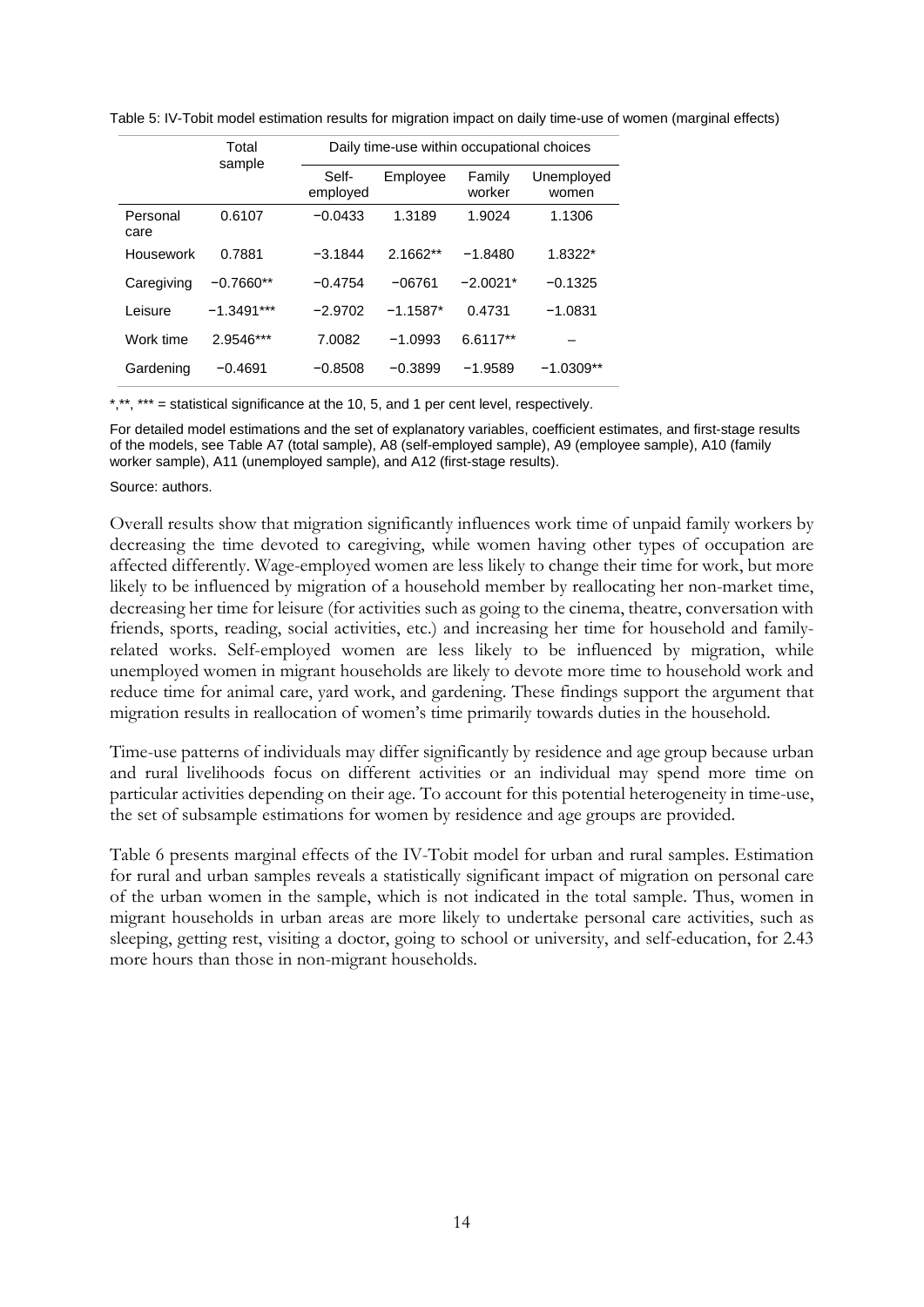|               | Total<br>sample | Daily time-use by residence |            |  |  |
|---------------|-----------------|-----------------------------|------------|--|--|
|               |                 |                             | Rural      |  |  |
| Personal care | 0.6107          | 2.4352***                   | $-1.0197$  |  |  |
| Housework     | 0.7881          | $-0.7449$                   | 2.0875*    |  |  |
| Caregiving    | $-0.7660**$     | $-0.6534*$                  | $-0.9538*$ |  |  |
| Leisure       | $-1.3491***$    | $-1.8052***$                | $-1.1006*$ |  |  |
| Work time     | 2.9546***       | 1.1968                      | 4.4210**   |  |  |
| Gardening     | $-0.4691$       | 0.0030                      | $-0.9173$  |  |  |

Table 6: IV-Tobit model estimation results for migration impact on daily time-use of women by residence (marginal effects)

\*,\*\*, \*\*\* = statistical significance at the 10, 5, and 1 per cent level, respectively.

The coefficient estimates and first-stage results of the models can be provided upon request.

Source: authors.

Nevertheless, the opposite results are found for rural women in the sample, who tend to increase the time devoted to work. Interestingly, both urban and rural women in migrant households tend to reduce time for caregiving. Further estimation with respect to age categories shows that women aged 29–50 are most affected by migration through the reduction of caregiving and leisure and increasing work time (see Table 7)

| Table 7: IV-Tobit model estimation results for migration impact on daily time-use of women by age groups |  |  |
|----------------------------------------------------------------------------------------------------------|--|--|
| (marginal effects)                                                                                       |  |  |

|               | Total        | Daily time-use by age groups |                    |                        |  |  |
|---------------|--------------|------------------------------|--------------------|------------------------|--|--|
|               | sample       | Younger than<br>28 years     | $29 - 50$<br>years | Older than<br>50 years |  |  |
| Personal care | 0.6107       | $-0.4259$                    | 0.8419             | 1.7259                 |  |  |
| Housework     | 0.7881       | 0.7675                       | 1.0114             | 0.4739                 |  |  |
| Caregiving    | $-0.7660**$  | $-0.1124$                    | $-1.4916***$       | 0.2306                 |  |  |
| Leisure       | $-1.3491***$ | $-1.5163*$                   | $-1.3485**$        | $-1.0655$              |  |  |
| Work time     | 2.9546***    | $3.2222*$                    | $3.6148**$         | 0.4878                 |  |  |
| Gardening     | $-0.4691$    | 0.1754                       | $-0.5647$          | $-1.5052$              |  |  |

\*,\*\*, \*\*\* = statistical significance at the 10, 5, and 1 per cent level, respectively.

The coefficient estimates and first-stage results of the models can be provided upon request. Source: authors.

These results confirm that apart from the labour supply, migration has considerable effects on the time-use of left-behind women. In general, women in migrant-sending households appear to reduce their time for leisure and caregiving and increase work time and housework. In particular, unpaid family workers spend more time working. This time-use analysis demonstrates that wageemployed women are affected through increased time engaged in housework, although labour supply analysis indicated an impact on self-employed and family workers only. Taking into account the fact that urban women increase their time for personal care, some evidence on migration's positive impact can be asserted. However, for most of the left-behind women, migration of a household member shows negative effects: decreasing time for caregiving and leisure, while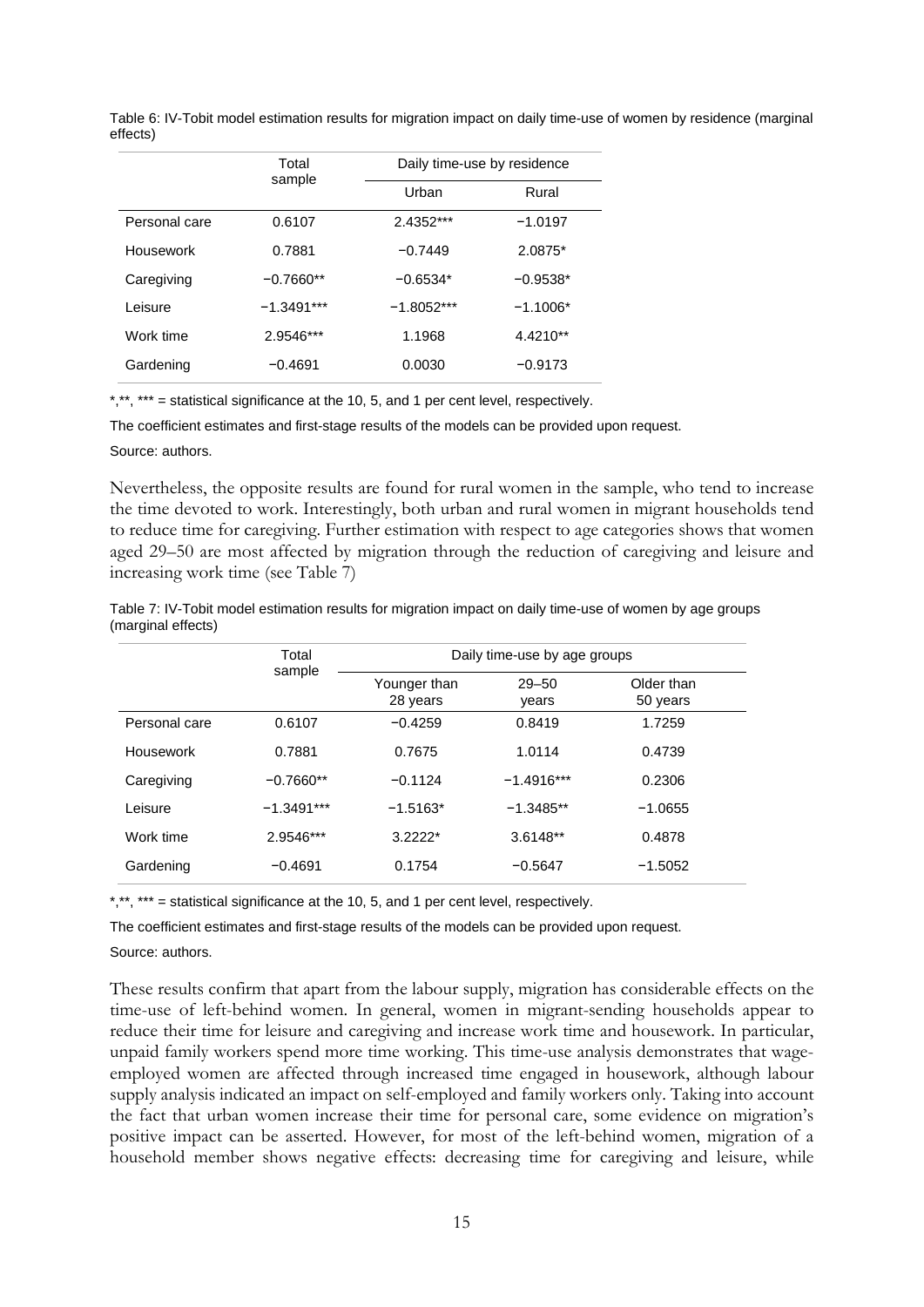increasing work time. Moreover, the most potentially negatively affected women are those in rural areas and those in the 29–50 age cohort.

Empirical literature on this topic points to the possible allocation of housework among household members, which can be reflected in time-use patterns of women, especially mothers. Therefore, one may argue that less caregiving by left-behind women might be compensated by other members of the left-behind household, especially by sons and daughters. More detailed analysis of this possible effect requires additional information on time-use by children, but individual data used in this study includes only those older than 18. But time-use model estimation variables on household size and children (aged 6–14) may provide some indirect evidence on this possible effect. Results on the total sample and employee sample indicate that household size has a positive impact on the leisure time of women, while there being children aged 6–14 has a statistically significant positive effect on the caregiving time only in the case of the unemployed women in the sample. These findings suggest that there is a possible impact of other household members on women's time allocation. But there is not sufficient evidence to argue that the shifting of duties from women to other household members alleviates possible negative effects of migration on time-use of women.

## **6 Conclusion**

This paper aimed to study the impact of migration on occupation choice, working hours, and timeuse of women left behind in Kyrgyzstan, drawing on the cross-sectional household survey dataset. Migration may have considerable effects on labour supply by left-behind household members. However, labour supply analysis may be limited by focusing on labour market behaviour only, while the burden caused by migration of household members may be reflected in the allocation of time between different activities at home. This study contributes to the literature through its focus on time-use along with the labour supply analysis of left-behind women.

Our main finding indicates that migration effects on labour force participation of left-behind women are concentrated on unpaid family workers. Most of the left-behind women choose unpaid family work and work more hours in this occupation. Further analysis reveals that these labour supply effects are mostly related to employment in agriculture, which suggests that increases in women's labour market participation in remunerative works in off-farm employment are limited. These findings are in line with previous empirical studies that indicate higher probabilities of leftbehind women decreasing market work and increasing family work (Binzel and Assaad 2011; Lokshin and Glinskaya 2009; Mendola and Carletto 2008). However, one may argue that women working as family-contributing workers in agriculture indeed may benefit from the agricultural production and may also experience improvements in their level of empowerment. However, within the available data our analysis did not control for possible returns for women from their participation as contributing workers in agriculture. Further research on this possible effect with data from a longer period of time would contribute to exploring this effect.

Findings in time-use model estimations suggest that women in migrant-sending households reduce their time for leisure and caregiving, while increasing time for work and housework. Estimations of time-use by occupational subsamples provide interesting findings. In the labour supply analysis, wage-employment as an occupational choice is not influenced by migration, although wageemployed women are mostly affected through increases in time engaged in housework. Therefore, even though migration of a household member may not alter labour market behaviour for some left-behind women, its burden may be reflected in the allocation of time at home through increasing time for housework.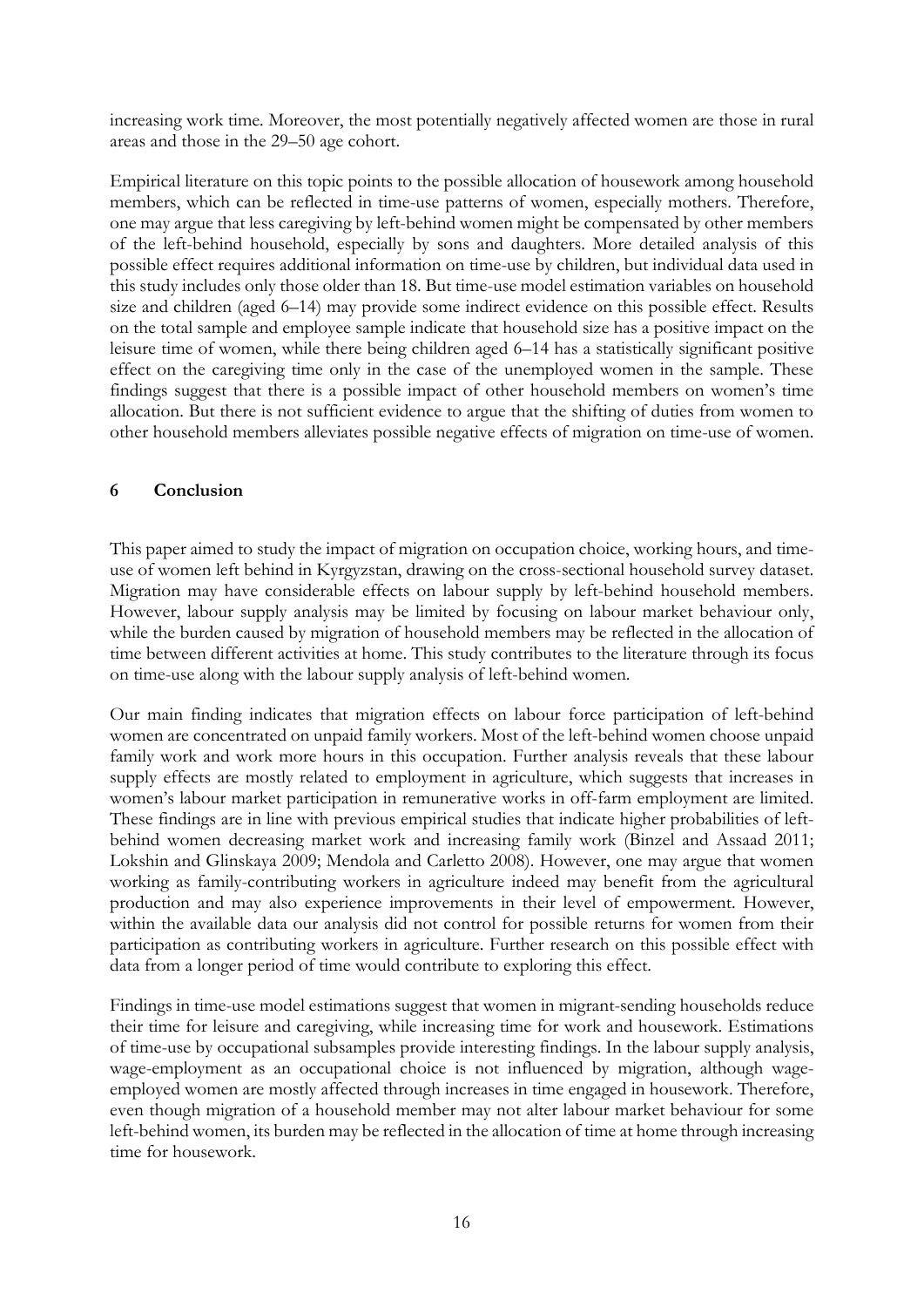From the long-term point of view, more work in agriculture and more time devoted to work, and less time for leisure, may have a negative effect on the human capital of left-behind women. Moreover, less time devoted to childcare may decrease children's educational performance. These negative consequences for human capital development may be reflected more in those households where left-behind women are wage employed. However, further studies on allocation of duties among household members that are affected by migration may provide more detailed insights into possible shifting of housework from women to other household members.

These findings have several policy implications. First, under the conditions of decreasing caregiving time it is important to increase access to the preschool education institutions for children. According to the NSCKR (2015b: 44), in 2014 only 19.5 per cent of children were engaged in preschool education. Access to these education institutions in rural area is two times lower than in urban parts of the country. Increasing access to preschool education would provide children with education services, while giving opportunities for women to work in paid employment. Second, decreasing the amount of unpaid family work for women is important. For this, opportunities should be provided to access the labour market. Policy interventions in this regard might include enlarging educational opportunities for women working as family workers, such as short-term training programmes on business skills or other programmes oriented to provide skills that are required in local labour markets.

### **References**

- Abdulloev, I., I.N. Gang, and M.-S. Yun (2014). 'Migration, Education and the Gender Gap in Labour Force Participation'. IZA Discussion Paper 8226. Bonn: IZA.
- Airóla, J. (2008). 'Labor Supply in Response to Remittance Income: The Case of Mexico'. *The Journal of Developing Areas*, 41(2): 69–78.
- Amuedo-Dorantes, C., and S. Pozo (2006). 'Migration, Remittances, and Male and Female Employment Patterns'. *The American Economic Review*, 96(2): 222–26.
- Atamanov, A., and M. van den Berg (2012). 'Heterogeneous Effects of International Migration and Remittances on Crop Income: Evidence from the Kyrgyz Republic'. *World Development*, 40(3): 620–30.
- Bettin, G., R. Lucchetti, and A. Zazzaro (2012). 'Endogeneity and Sample Selection in a Model for Remittances'. *Journal of* Development *Economics*, 99(2). 370–84.
- Binzel, C., and R. Assaad (2011). 'Egyptian Men Working Abroad: Labour Supply Responses by the Women Left Behind'. *Labour Economics*, 18. DOI: http://doi.org/10.1016/j.labeco.2011.03.002.
- Blackden, C.M., Q. Wodon, and S. Shetty (2006). 'Gender, Time Use, and Poverty in Sub-Saharan Africa: Foreword'. Working Paper 73. Washington, DC: World Bank.
- Cabegin, A. (2006). 'The Effect of Filipino Overseas Migration on the Non-Migrant Spouse's Market Participation and Labor Supply Behavior'. Discussion Paper 2240. Bonn: IZA.
- Cameron, A.S., and P.K. Trivedi (2005). *Microeconometrics: Methods and Applications*. Cambridge: Cambridge University Press.
- Chang, H., X.-Y. Dong, and F. MacPhail (2011). 'Labor Migration and Time Use Patterns of the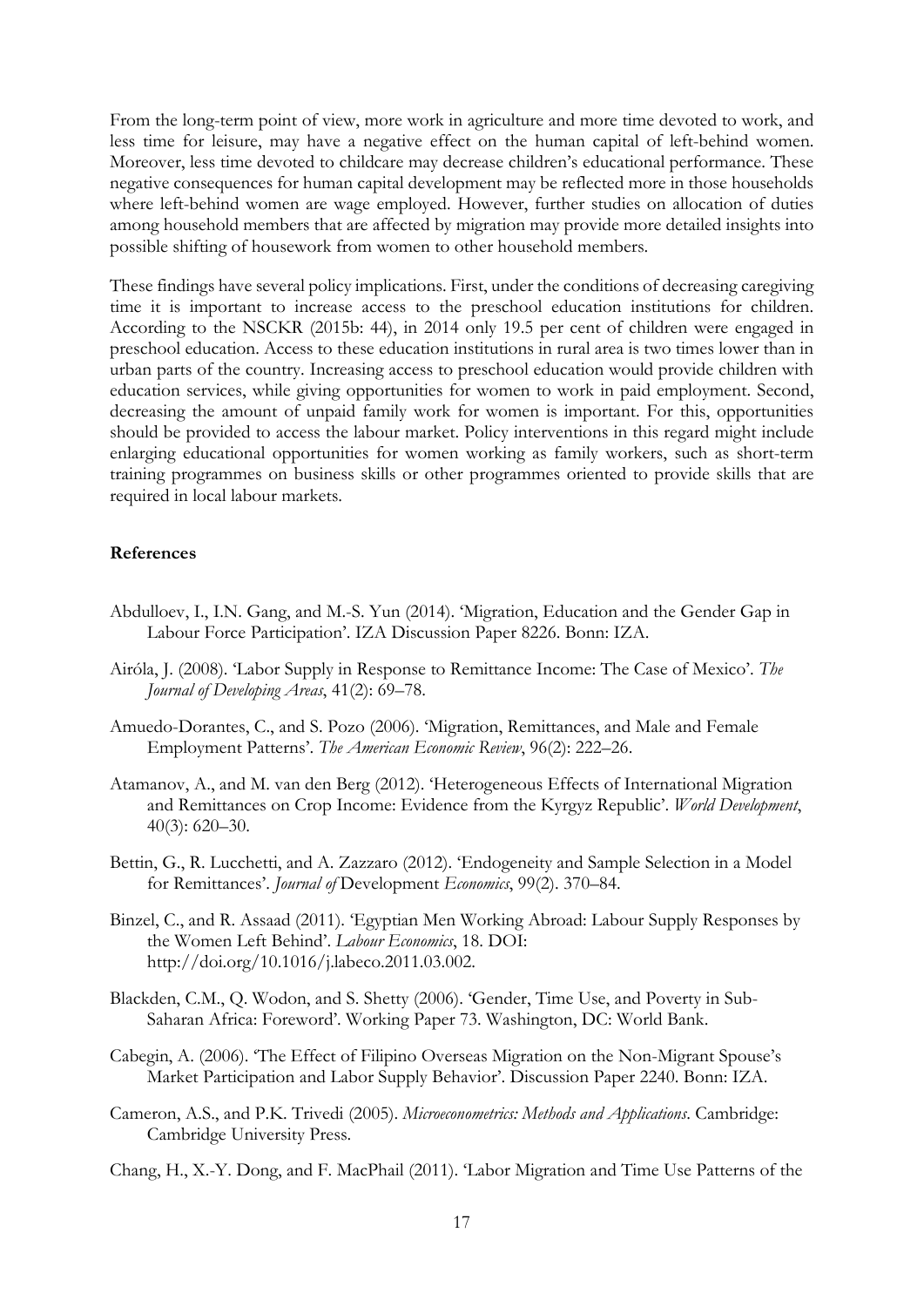Left-Behind Children and Elderly in Rural China'. *World Development*, 39(12): 2199–210.

- Chen, J.J. (2013). 'Identifying Non-Cooperative Behavior Among Spouses: Child Outcomes in Migrant-Sending Households'. *Journal of Development Economics*, 100(1): 1–18.
- Esquivel, V., D. Budlender, N. Folbre, and I. Hirway (2008). 'Explorations: Time-Use Surveys in the South'. *Feminist Economics*, 14(3): 107–52.
- Ettner, S.L. (1995). 'The Impact of "Parent Care" on Female Labor Supply Decisions'. *Demography*, 32(1): 63–80.
- Funkhouser, E. (1992). 'Migration from Nicaragua: Some Recent Evidence'. *World Development*, 20(8): 1209–18.
- German Institute for Economic Research, DIW Berlin, and Stockholm International Peace Research Institute (SIPRI) (2010–13) 'Life in Kyrgyzstan Panel Study, 2010 –2013'. Version 1.0. Bonn: IZA. DOI: doi:10.15185/izadp.7055.1.
- Government of Kyrgyz Republic (2015). 'Natsionalnyi obzor v ramkah vypolnenia Pekinskoi deklaratsii i platformy deistvii "Beijing +20"' (National Review of Implementation of Beijing Declaration and Movement Platform 'Beijing +20'). Available at: www.unece.org/fileadmin/DAM/Gender/publication/Kyrgyz\_Beijing\_Natl\_Report.pdf (accessed 3 May 2016).
- Hedges, J., and J. Barnett (1972). 'Working Women and the Division of Household Tasks'. *Monthly Labor Review*, 95(4): 9–14.
- Justino, P., and O.N. Shemyakina (2012). 'Remittances and Labor Supply in Post-Conflict Tajikistan'. *IZA Journal of Labor and Development*, 1(8). DOI: 10.1186/2193-9020-1-8.
- Karymshakov, K., R. Abdieva, B. Sulaimanova, and K. Sultakeev (2016). 'Remittances Impact on Youth Labour Supply: Evidence from Kyrgyzstan'. Working Paper PMMA12594. Nairobi: Partnership of Economic Policy.
- Khan, M.I., and C. Valatheeswaran (2016). 'International Migration, Remittances and Labour Force Participation of Left-Behind Family Members: A Study of Kerala'. *Margin: The Journal of Applied Economic Research*, 10(1): 86–118.
- Killingsworth, M.R. (1983). *Labor Supply*. Cambridge: Cambridge University Press.
- Lokshin, M., and E. Glinskaya (2009). 'The Effect of Male Migration on Employment Patterns of Women in Nepal'. *World Bank Economic Review*, 23(3): 481–507.
- Lucas, R.E.B. (1987). 'Emigration to South Africa's'. *The American Economic Review*, 77(3): 313–30.
- Mansuri, G. (2006). 'Migration, School Attainment and Child Labor: Evidence from Rural Pakistan '. World Bank Policy Research Working Paper 3945. Washington, DC: World Bank.
- Mark Pitt, B.M., and M.R. Rosenzweig (1990). 'Estimating the Intrahousehold Incidence of Illness: Child Health and Gender-Inequality in the Allocation of Time'. *International Economic Review*, 31(4): 969–89.
- Mendola, M., and G. Carletto (2008). 'International Migration and Gender Differentials in the Home Labor market'. World Bank Policy Research Working Paper 4900. Washington, DC: World Bank.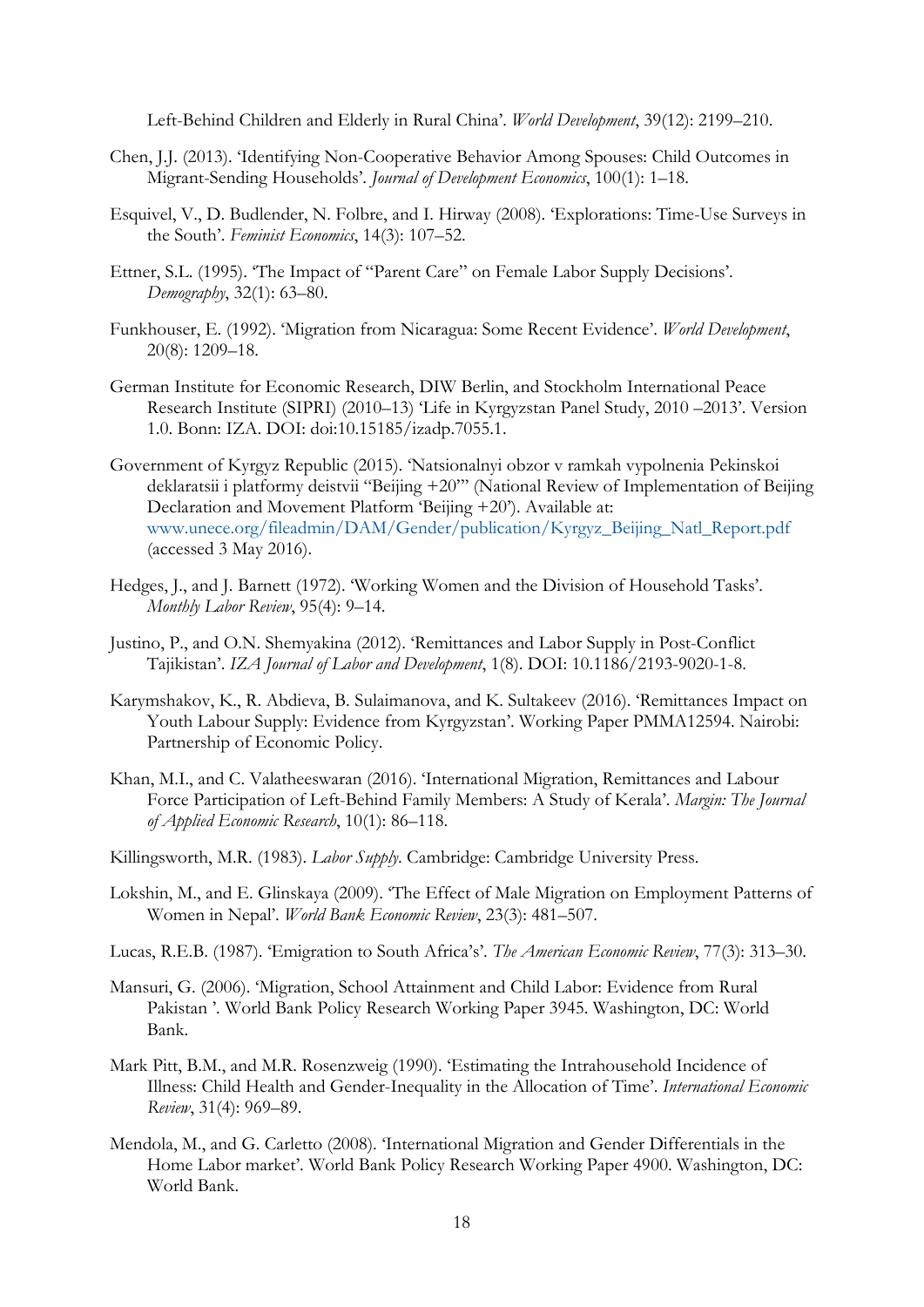- National Statistical Committee of Kyrgyz Republic (NSCKR) (2015a). 'Jenshiny i Mujchiny Kyrgyzskoi Respubliki 2010–2014' (Women and Men in Kyrgyz Republic 2010–2014). Bishkek: National Statistical Committee of Kyrgyz Republic.
- National Statistical Committee of Kyrgyz Republic (NSCKR) (2015b). 'Sotsialnye Tendentsii Kyrgyzskoi Respublik 2010–2014' (Social Tendencies in Kyrgyz Republic 2010–2014). Bishkek: National Statistical Committee of Kyrgyz Republic.
- Petreski, M., and N. Mojsoska-Blazevski (2015). 'Youth Self-Employment in Households Receiving Remittances in the Republic of Macedonia'. *Czech Journal of Economics and Finance (Finance a Uver)*, 65(6): 499–523.
- Piracha, M., and F. Vadean (2010). 'Return Migration and Occupational Choice: Evidence from Albania'. *World Development*, 38(8): 1141–55.
- Piracha, M., T. Randazzo, and F. Vadean (2013). 'Remittances and Occupational Outcomes of the Household Members Left-Behind'. Discussion Paper 7582. Bonn: IZA.
- Powers, E.T., and Q. Wang (2013). 'Mexico-to-U. S. Migration and the Time Use of Left-Behind Family Members'. Available at: http://younglives.qeh.ox.ac.uk/files/others/inequalitiesconference-papers/powers-wang-mexicou-smigrationtimeuseleft-behindfamilymembers (accessed 14 April 2017).
- Ribar, D.C. (1995). 'A Structural Model of Child Care and the Labor Supply of Married Women'. *Journal of Labor Economics*, 13(3): 558–97.
- Rodriguez, E.R., and E.R. Tiongson (2001). 'Temporary Migration Overseas and Household Labor Supply: Evidence from Urban Philippines'. *International Migration Review*, 35(3): 709– 25.
- Roodman, D. (2011). 'Fitting Fully Observed Recursive Mixed-Process Models With CMP'. *Stata Journal*, 11(2): 159–206.
- Wooldridge, J.M. (2010). *Econometric Analysis of Cross Section and Panel Data*, 2nd edition. Cambridge, MA: MIT Press.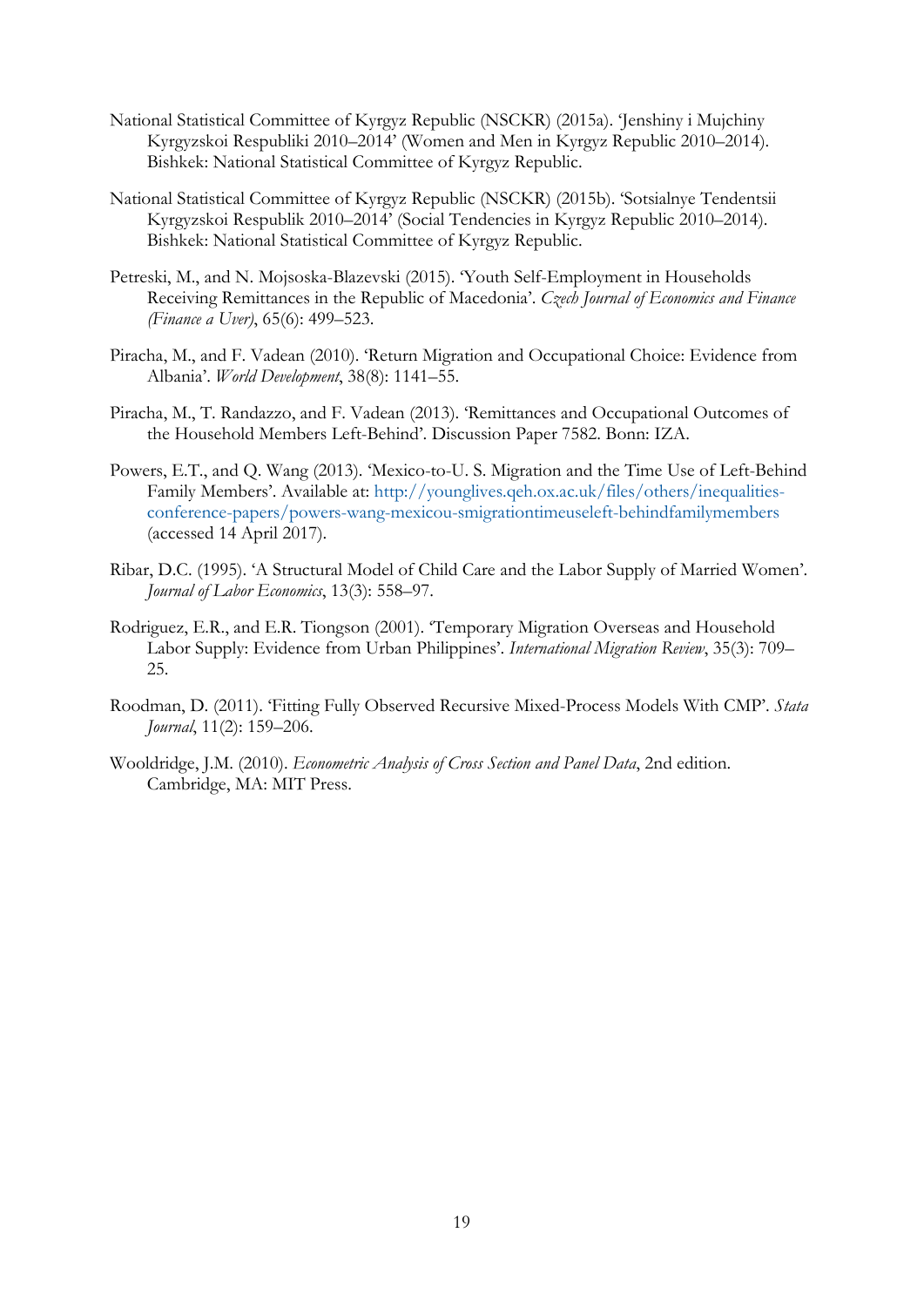## **Appendix**

#### Table A1: Variables definition

| Dependent variables           |                                                                                                                                                  |
|-------------------------------|--------------------------------------------------------------------------------------------------------------------------------------------------|
| Labour participation          | $1 =$ individual is unemployed<br>2 = individual is self-employed<br>3 = individual is wage-employed<br>$4 =$ individual is unpaid family worker |
| Working hours                 | The amount of hours worked during the last seven days                                                                                            |
| Diary-time allocation         | Personal care time                                                                                                                               |
|                               | Household and family-related time                                                                                                                |
|                               | Child and elderly care time                                                                                                                      |
|                               | Leisure time                                                                                                                                     |
|                               | Work time                                                                                                                                        |
|                               | Gardening time                                                                                                                                   |
| <b>Explanatory variables</b>  |                                                                                                                                                  |
| Migration                     | $1 =$ household has at least one migrant; $0 =$ otherwise.                                                                                       |
| Migration*agricultural sector | 1 = household has migrant and woman is employed in agricultural sector                                                                           |
| Individual characteristics:   |                                                                                                                                                  |
| Age                           | Age (years).                                                                                                                                     |
| Marital status                | $1 =$ married; $0 =$ single                                                                                                                      |
| <b>Education level</b>        |                                                                                                                                                  |
| Basic, secondary, technical   | $1$ = woman has basic, secondary, or technical education; $0$ = otherwise                                                                        |
| Tertiary education            | $1 =$ woman has tertiary education; $0 =$ otherwise                                                                                              |
| Household characteristics:    |                                                                                                                                                  |
| Household size                | The total number of household members                                                                                                            |
| Children (0-5 years)          | The number of children in the household aged 0-5 years                                                                                           |
| Children (6-14 years)         | The number of children in the household, aged 6-14 years                                                                                         |
| Dependent (over 65 years)     | The number of dependents in household aged over 65 years                                                                                         |
| Non-wage income               | The total of non-wage income the household receives (logarithm)                                                                                  |
| Residence                     | $1$ = the household resides in a rural area, $0$ = otherwise                                                                                     |
| Regional dummies              |                                                                                                                                                  |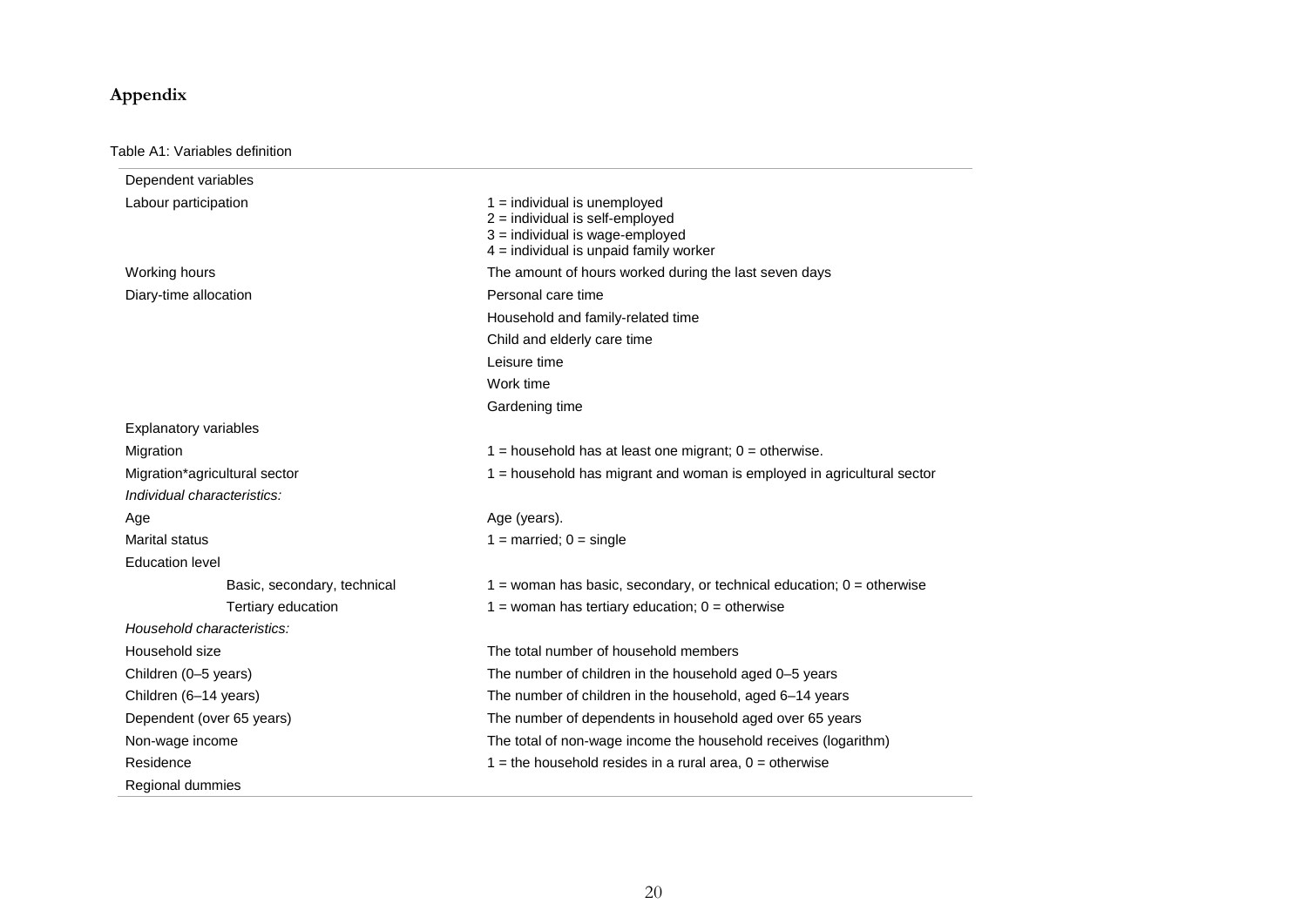| l = the household resides in Issyk-Kul, Naryn, or Talas oblast; 0 = otherwise                               |  |  |
|-------------------------------------------------------------------------------------------------------------|--|--|
| $=$ the household resides in Jalal-Abad, Batken, or Osh oblast, 0 =                                         |  |  |
| 1 = the household resides in Chui oblast or Bishkek city, $0 =$ otherwise                                   |  |  |
|                                                                                                             |  |  |
| $=$ presence of kindergarten; 0 = otherwise                                                                 |  |  |
| = presence of a major factory/other source of employment; $0 =$ otherwise                                   |  |  |
|                                                                                                             |  |  |
| Share of households with migrants abroad in last five years, in total<br>household number in the community. |  |  |
|                                                                                                             |  |  |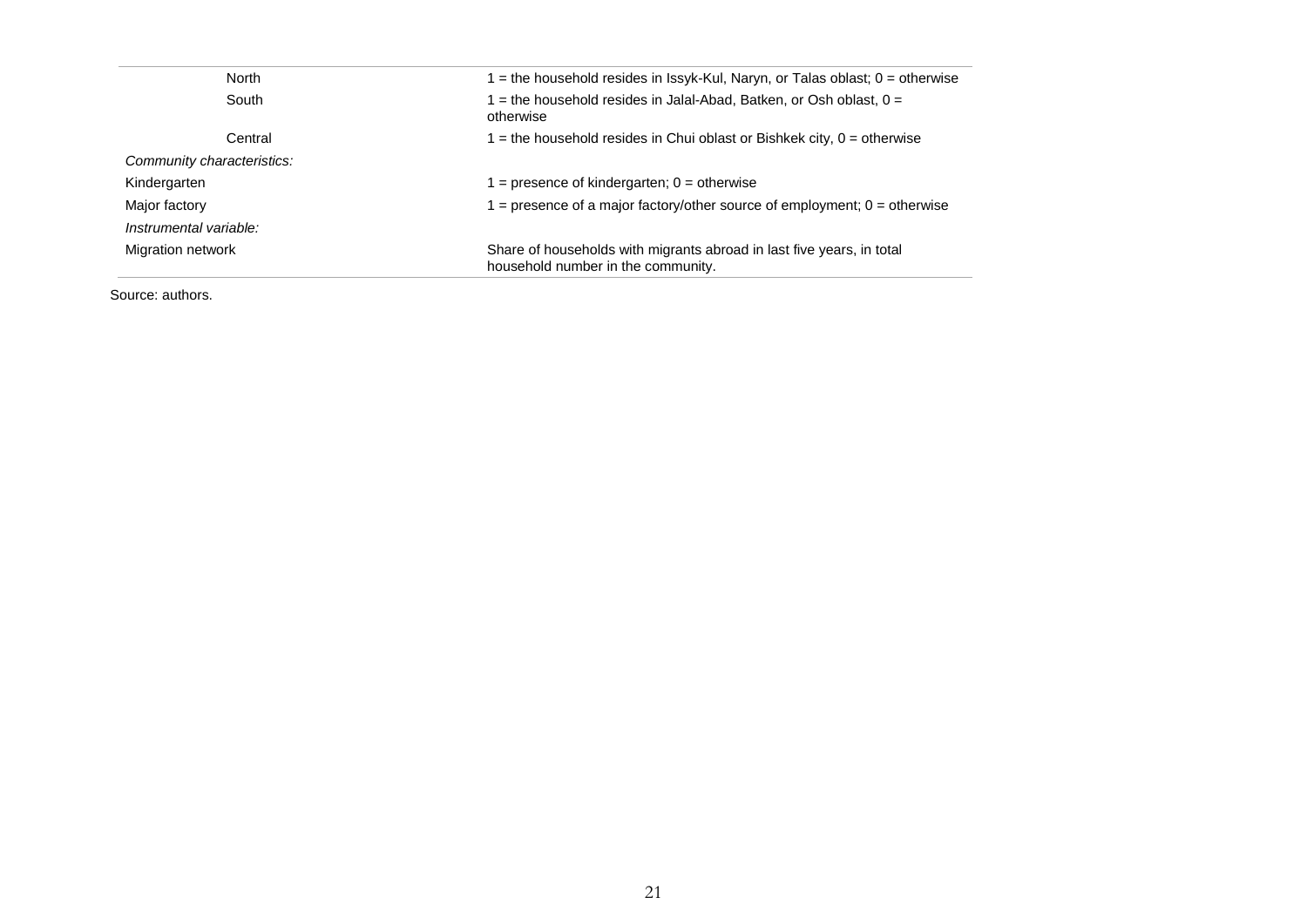Table A2: Estimation results for migration impact on occupational choices (coefficient estimates)

|                                  |              | Self-employed | Employee    |               | Family worker |              |
|----------------------------------|--------------|---------------|-------------|---------------|---------------|--------------|
|                                  | <b>MNP</b>   | <b>IV-MNP</b> | <b>MNP</b>  | <b>IV-MNP</b> | <b>MNP</b>    | IV-MNP       |
| Migration                        | 0.1044       | $0.6305*$     | $-0.162$    | 0.3332        | $-0.0174$     | 0.9186***    |
| (1= household has migrant)       | (0.1614)     | (0.3240)      | (0.2171)    | (0.7209)      | (0.1566)      | (0.3277)     |
| Individual characteristics       |              |               |             |               |               |              |
| Age                              | $0.0231***$  | $0.0210***$   | $0.0436***$ | $0.0551**$    | 0.0029        | 0.0002       |
|                                  | (0.0055)     | (0.0057)      | (0.0159)    | (0.0272)      | (0.0055)      | (0.0056)     |
| Marital status $(1 =$ married)   | $0.9948***$  | $1.0165***$   | $-0.0842$   | $-0.2351$     | $0.5298***$   | $0.5023***$  |
|                                  | (0.2116)     | (0.2169)      | (0.2602)    | (0.3921)      | (0.1799)      | (0.1815)     |
| Tertiary education               | 0.1587       | 0.1526        | 1.8533**    | 2.5341*       | $-0.3598*$    | $-0.3348$    |
|                                  | (0.1645)     | (0.1715)      | (0.7646)    | (1.3435)      | (0.1987)      | (0.2045)     |
| <b>Household characteristics</b> |              |               |             |               |               |              |
| Household size                   | $-0.0985***$ | $-0.1282***$  | $-0.0614$   | $-0.0893$     | $-0.0964***$  | $-0.1462***$ |
|                                  | (0.0341)     | (0.0364)      | (0.0423)    | (0.0625)      | (0.0347)      | (0.0370)     |
| Children (0-5 years)             | 0.0091       | 0.0663        | 0.1898      | 0.2836        | 0.0796        | $0.1560*$    |
|                                  | (0.0828)     | (0.0861)      | (0.1237)    | (0.1870)      | (0.0804)      | (0.0838)     |
| Children (6-14 years)            | $0.1772***$  | $0.2029***$   | 0.0015      | 0.0016        | 0.0075        | 0.063        |
|                                  | (0.0631)     | (0.0656)      | (0.0841)    | (0.1172)      | (0.0624)      | (0.0651)     |
| Dependent (over 65 years)        | $-0.0928$    | $-0.1123$     | $0.6019**$  | $0.8411*$     | 0.1143        | 0.0990       |
|                                  | (0.1414)     | (0.1427)      | (0.2855)    | (0.4808)      | (0.1284)      | (0.1278)     |
| Non-wage income                  | $0.3045***$  | $0.3142***$   | $-0.2723$   | $-0.4246$     | $0.3477***$   | $0.3691***$  |
|                                  | (0.0413)     | (0.0415)      | (0.1719)    | (0.3054)      | (0.0463)      | (0.0458)     |
| Residence (1 = rural)            | 0.1139       | 0.1275        | $0.3185*$   | 0.3498        | $1.2194***$   | 1.2373***    |
|                                  | (0.1486)     | (0.1517)      | (0.1848)    | (0.2470)      | (0.1844)      | (0.1836)     |
| Regional dummies:                |              |               |             |               |               |              |
| North                            | 0.0510       | 0.0610        | $-0.2546$   | $-0.3748$     | 0.5862***     | $0.5838***$  |
|                                  | (0.1859)     | (0.1900)      | (0.2545)    | (0.3694)      | (0.2062)      | (0.2084)     |
| South                            | $-0.0942$    | $-0.1716$     | $-0.5957*$  | $-0.9385*$    | $0.5755***$   | $0.4158**$   |
|                                  | (0.1553)     | (0.1690)      | (0.3128)    | (0.5417)      | (0.1711)      | (0.1822)     |
| Community characteristics        |              |               |             |               |               |              |
| Kindergarten                     | $0.4076***$  | $0.4474***$   | $0.5368**$  | $0.6847**$    | $0.3543***$   | $0.4101***$  |
|                                  | (0.1410)     | (0.1426)      | (0.2291)    | (0.3404)      | (0.1305)      | (0.1303)     |
| Major factory                    | $-0.1907$    | $-0.1736$     | 0.6499      | 1.0084        | $-1.2468***$  | $-1.2518***$ |
|                                  | (0.1549)     | (0.1587)      | (0.4135)    | (0.7092)      | (0.1912)      | (0.1942)     |
| Constant                         | $-5.1550***$ | $-5.1910***$  | 0.8746      | 1.7654        | $-5.3315***$  | $-5.3655***$ |
|                                  | (0.5596)     | (0.5606)      | (1.0204)    | (1.7449)      | (0.6002)      | (0.5887)     |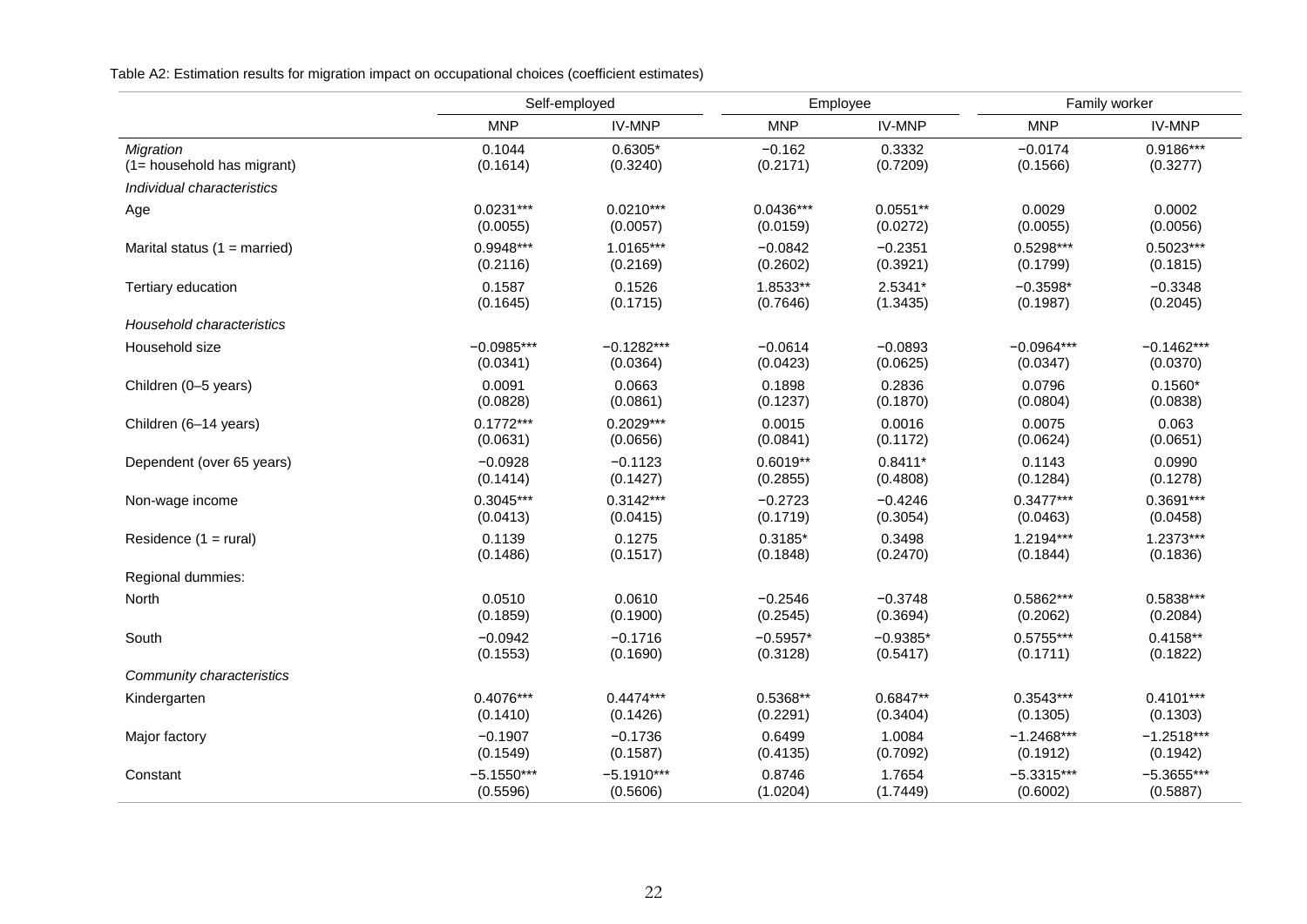|                                              | <b>MNP</b>               | <b>IV-MNP</b> |
|----------------------------------------------|--------------------------|---------------|
| No. observations                             | 2,267                    | 2,267         |
| Wald $\chi^2$                                | 323.30***                | 684.52***     |
| Log likelihood                               | $-2,319.0859$            | $-3,035.7772$ |
| atanhrho_25<br>(self-employed-migration eq.) | $\overline{\phantom{0}}$ | $-0.3463*$    |
| atanhrho_35<br>(employee-migration eq.)      | $\overline{\phantom{0}}$ | $-0.1188$     |
| atanhrho_45<br>(family worker – migr. eq.)   | $\qquad \qquad$          | $-0.6754**$   |

Reference group for dependent variable: unemployed women. \*,\*\*, \*\*\* = statistical significance at the 10, 5, and 1 per cent level, respectively. For margin estimates see Table 3.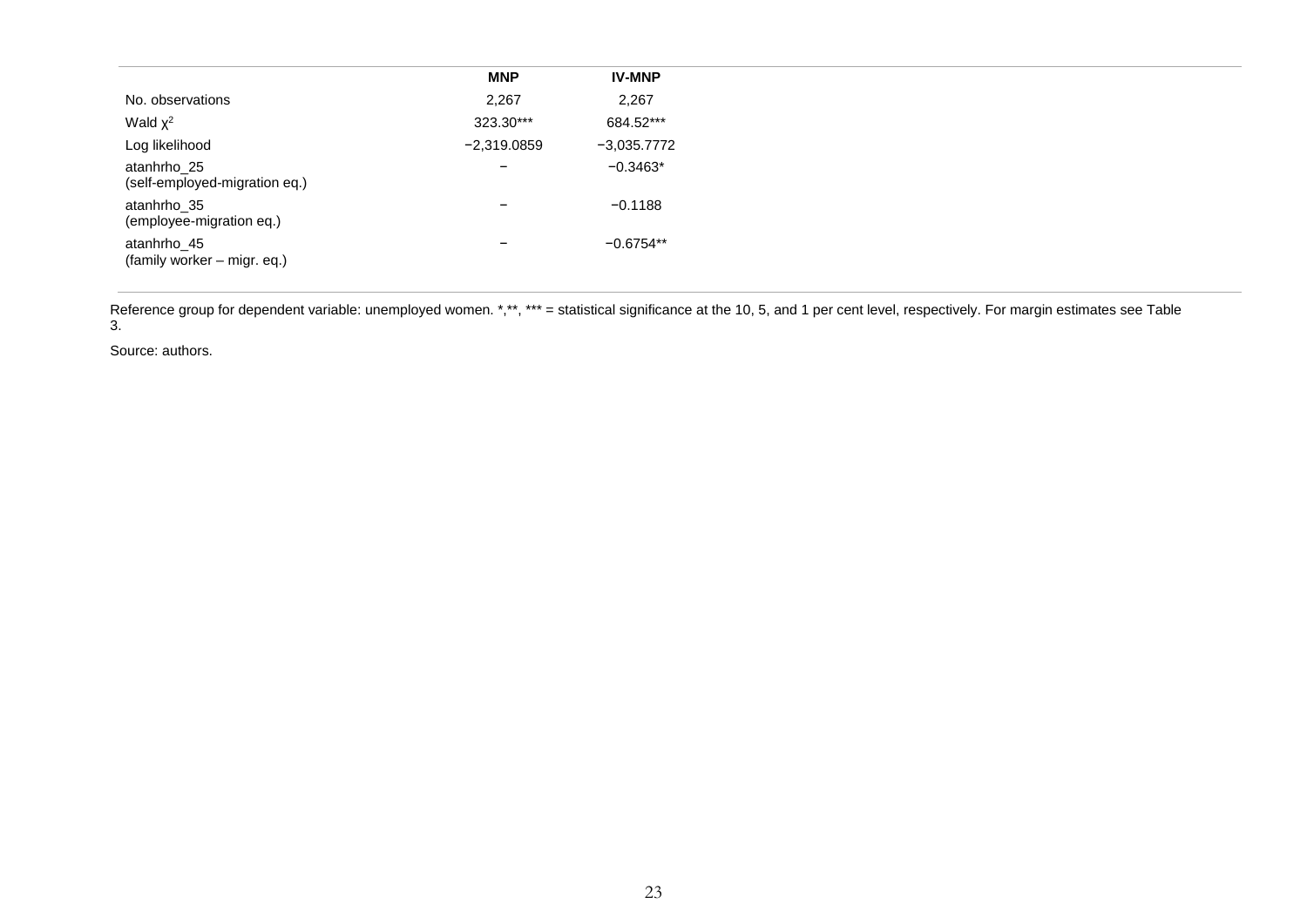Table A3: Estimation results for migration impact on work hours (coefficient estimates)

|                                | Self-employed |                 |              | Employee        | Family worker |                 |
|--------------------------------|---------------|-----------------|--------------|-----------------|---------------|-----------------|
|                                | Tobit         | <b>IV-Tobit</b> | Tobit        | <b>IV-Tobit</b> | Tobit         | <b>IV-Tobit</b> |
| Migration                      | 6.6646        | 21.8811         | $-1.6784$    | $-4.3907$       | $-2.1333$     | 67.9696***      |
| $(1 =$ household has migrant)  | (5.9776)      | (30.9900)       | (2.7817)     | (14.2638)       | (3.5032)      | (18.9065)       |
| Individual characteristics     |               |                 |              |                 |               |                 |
| Age                            | $0.3459*$     | 0.3164          | $0.4448***$  | $0.4506***$     | $-0.4266***$  | $-0.5537***$    |
|                                | (0.2002)      | (0.2087)        | (0.0856)     | (0.0907)        | (0.1238)      | (0.1375)        |
| Marital status $(1 = married)$ | 36.1226***    | 35.8987***      | $-4.6193*$   | $-4.5911*$      | 10.9167**     | 10.1823**       |
|                                | (8.2726)      | (8.2867)        | (2.7462)     | (2.7508)        | (4.2438)      | (4.5360)        |
| Tertiary education             | $-19.693***$  | $-19.816***$    | 18.644***    | 18.663***       | $-25.671***$  | $-25.639***$    |
|                                | (5.5153)      | (5.5282)        | (1.9954)     | (1.9986)        | (4.4890)      | (4.6380)        |
| Household characteristics      |               |                 |              |                 |               |                 |
| Household size                 | $-2.2817*$    | $-2.8815*$      | $-0.3373$    | $-0.2282$       | $-0.8396$     | $-3.8065***$    |
|                                | (1.2498)      | (1.7347)        | (0.5407)     | (0.7804)        | (0.7930)      | (1.1563)        |
| Children (0-5 years)           | $-2.4722$     | $-1.5368$       | 3.1282**     | 2.9598*         | 0.1255        | 4.8208**        |
|                                | (3.0873)      | (3.6119)        | (1.3309)     | (1.5893)        | (1.8488)      | (2.3447)        |
| Children (6-14 years)          | 7.3122***     | 7.9783***       | $-1.0044$    | $-1.1256$       | $-1.6162$     | 1.6094          |
|                                | (2.2847)      | (2.6520)        | (1.0556)     | (1.2271)        | (1.3798)      | (1.7166)        |
| Dependent (over 65 years)      | $-15.351***$  | $-15.223***$    | 7.9876***    | 7.9675***       | 0.6368        | 1.6516          |
|                                | (5.0100)      | (5.0211)        | (2.1224)     | (2.1254)        | (2.6143)      | (2.8685)        |
| Non-wage income                | 13.4427***    | 13.6684***      | $-5.7511***$ | $-5.7843***$    | 8.4576***     | 9.6167***       |
|                                | (1.4805)      | (1.5547)        | (0.5446)     | (0.5712)        | (1.0774)      | (1.1858)        |
| Residence $(1 = \text{rural})$ | $-14.038***$  | $-14.027***$    | $-3.1266$    | $-3.1224$       | 27.8344***    | 27.1980***      |
|                                | (5.3806)      | (5.3886)        | (2.3209)     | (2.3217)        | (4.3404)      | (4.5332)        |
| Regional dummies:              |               |                 |              |                 |               |                 |
| North                          | 0.9388        | 0.8892          | $-6.6189**$  | $-6.6125**$     | 15.9061***    | 14.8140***      |
|                                | (6.4889)      | (6.5001)        | (2.8071)     | (2.8081)        | (4.7149)      | (4.9837)        |
| South                          | $-1.3813$     | $-3.866$        | $-11.871***$ | $-11.423***$    | 17.5794***    | 5.1443          |
|                                | (5.5961)      | (7.4986)        | (2.3445)     | (3.2901)        | (4.0010)      | (5.2846)        |
| Community characteristics      |               |                 |              |                 |               |                 |
| Kindergarten                   | 7.4169        | 8.2409          | 5.0280**     | 4.8785*         | 3.2229        | 6.7352**        |
|                                | (5.1177)      | (5.3860)        | (2.3994)     | (2.5206)        | (2.7343)      | (3.1667)        |
| Major factory                  | $-4.966$      | $-5.0944$       | 11.581***    | 11.621***       | $-38.599***$  | $-39.448***$    |
|                                | (5.6898)      | (5.7049)        | (2.4346)     | (2.4439)        | (4.7025)      | (4.9343)        |
| Constant                       | $-232.95***$  | $-233.29***$    | 41.510***    | 41.466***       | $-135.21***$  | $-136.83***$    |
|                                | (21.3225)     | (21.3685)       | (6.8614)     | (6.8668)        | (14.0261)     | (14.7425)       |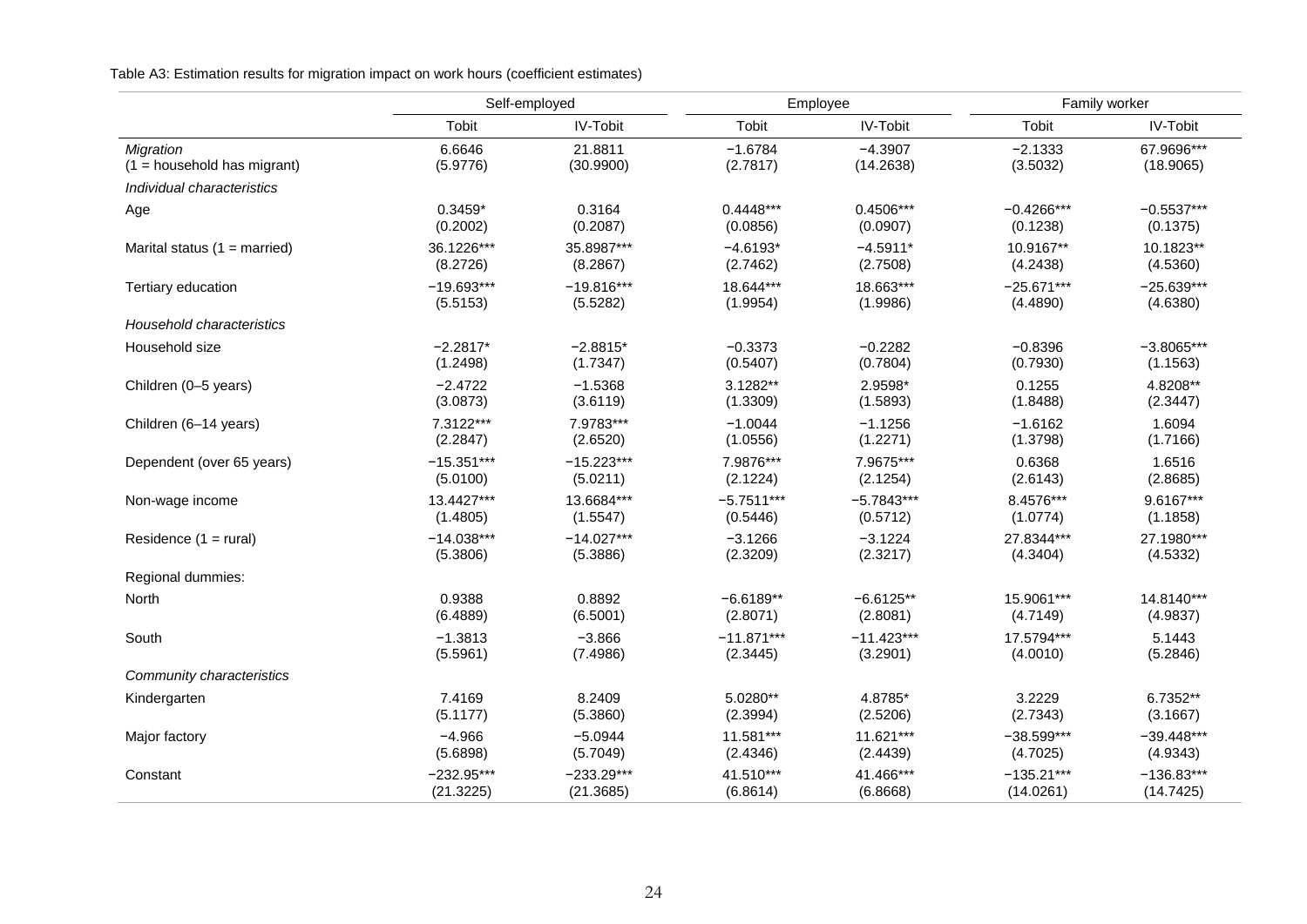| No. observations      | 2,265                    | 2,265       | 2,252                    | 2,252                    | 2,265                    | 2,265                    |
|-----------------------|--------------------------|-------------|--------------------------|--------------------------|--------------------------|--------------------------|
| $LR \chi^2$           | 193.39***                | -           | 684.11***                | -                        | 640.03***                | $\overline{\phantom{a}}$ |
| Wald $\chi^2$         | $\overline{\phantom{0}}$ | 131.18***   | $\overline{\phantom{0}}$ | 615.48***                | $\overline{\phantom{m}}$ | 251.12***                |
| Log likelihood        | $-2,335.99$              | $-2,930.23$ | $-5,605.67$              | $-6,200.80$              | $-2,703.71$              | $-3,289.61$              |
| Pseudo R <sup>2</sup> | 0.0397                   | -           | 0.0575                   | $\overline{\phantom{0}}$ | 0.1058                   | $\overline{\phantom{a}}$ |
| Wald test $(x^2)$     | $\overline{\phantom{0}}$ | 0.25        | $\qquad \qquad -$        | 0.04                     | $\overline{\phantom{0}}$ | $14.39***$               |

\*,\*\*, \*\*\* = statistical significance at the 10, 5, and 1 per cent level, respectively. Standard errors presented in parentheses. For margin estimates see Table 4.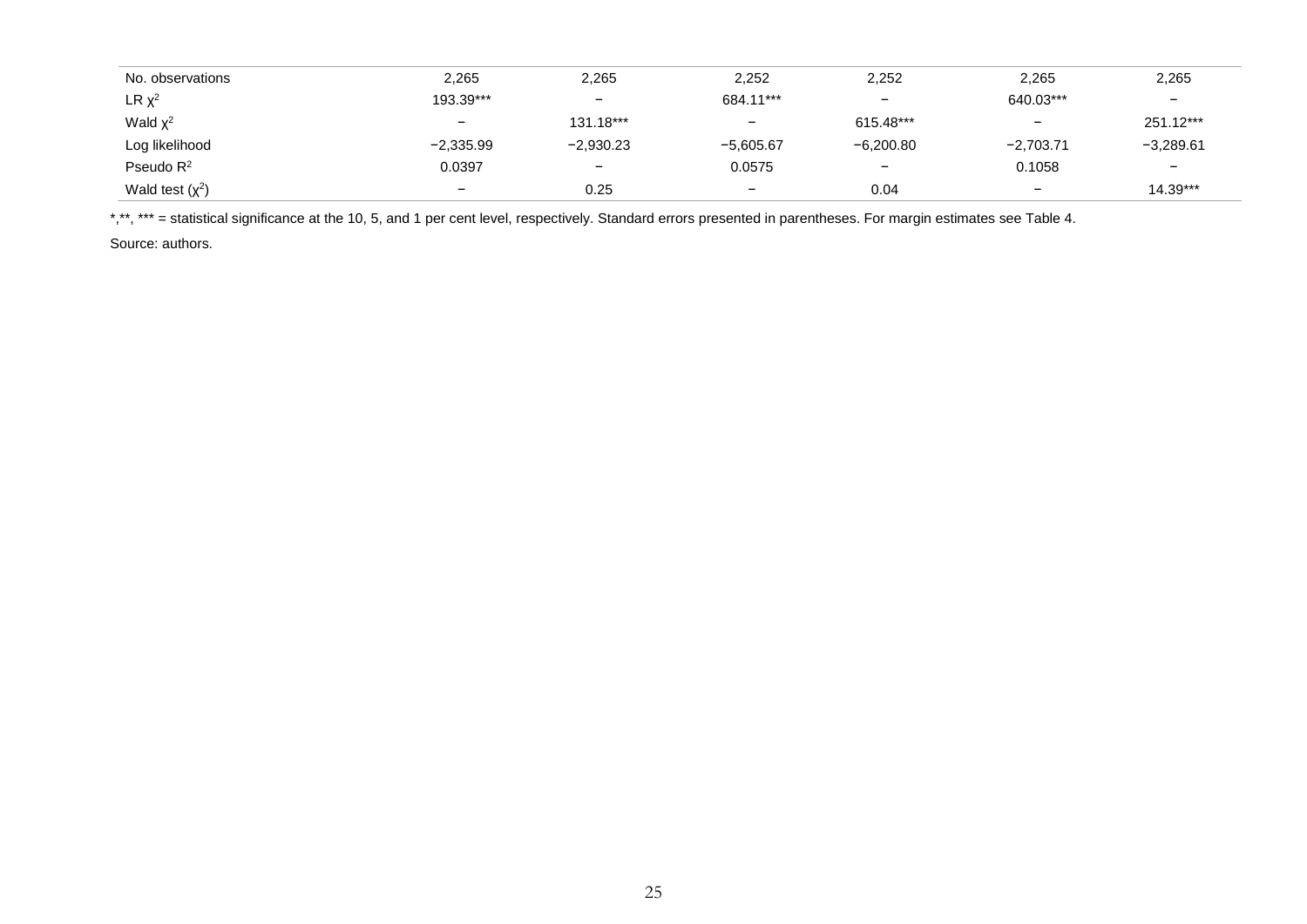Table A4: First-stage results for occupational choice and working hours models

|                                  | Occupational choice<br>model |                                  | Working hours models        |                           |
|----------------------------------|------------------------------|----------------------------------|-----------------------------|---------------------------|
|                                  | <b>IV-MNP</b>                | Self-employed<br><b>IV-Tobit</b> | Employee<br><b>IV-Tobit</b> | Family worker<br>IV-Tobit |
| Individual characteristics       |                              |                                  |                             |                           |
| Age                              | $0.0108***$                  | $0.0020***$                      | $0.0020***$                 | $0.0020***$               |
|                                  | (0.0036)                     | (0.0007)                         | (0.0007)                    | (0.0007)                  |
| Marital status $(1 =$ married)   | 0.0607                       | 0.0123                           | 0.0126                      | 0.0126                    |
|                                  | (0.1253)                     | (0.0213)                         | (0.0214)                    | (0.0213)                  |
| Tertiary education               | 0.0043                       | 0.0126                           | 0.0097                      | 0.0126                    |
|                                  | (0.1005)                     | (0.0166)                         | (0.0166)                    | (0.0166)                  |
| <b>Household characteristics</b> |                              |                                  |                             |                           |
| Household size                   | $0.1726***$                  | $0.0345***$                      | $0.0350***$                 | $0.0348***$               |
|                                  | (0.0228)                     | (0.0041)                         | (0.0041)                    | (0.0041)                  |
| Children (0-5 years)             | $-0.2427***$                 | $-0.0484***$                     | $-0.0489***$                | $-0.0491***$              |
|                                  | (0.0568)                     | (0.0102)                         | (0.0102)                    | (0.0102)                  |
| Children (6-14 years)            | $-0.2353***$                 | $-0.0412***$                     | $-0.0408***$                | $-0.0411***$              |
|                                  | (0.0453)                     | (0.0079)                         | (0.0079)                    | (0.0079)                  |
| Dependent (over 65 years)        | $-0.0091$                    | $-0.0111$                        | $-0.0100$                   | $-0.0110$                 |
|                                  | (0.0871)                     | (0.0162)                         | (0.0163)                    | (0.0162)                  |
| Non-wage income                  | $-0.0631**$                  | $-0.0115***$                     | $-0.0119***$                | $-0.0116***$              |
|                                  | (0.0251)                     | (0.0043)                         | (0.0043)                    | (0.0043)                  |
| Residence $(1 = \text{rural})$   | $-0.1815*$                   | $-0.0390**$                      | $-0.0400**$                 | $-0.0389**$               |
|                                  | (0.1036)                     | (0.0188)                         | (0.0190)                    | (0.0188)                  |
| Regional dummies:                |                              |                                  |                             |                           |
| North                            | 0.1656                       | 0.0088                           | 0.0093                      | 0.0086                    |
|                                  | (0.1632)                     | (0.0222)                         | (0.0224)                    | (0.0222)                  |
| South                            | $0.5146***$                  | $0.0485**$                       | $0.0487**$                  | $0.0491**$                |
|                                  | (0.1347)                     | (0.0217)                         | (0.0219)                    | (0.0217)                  |
| Community characteristics        |                              |                                  |                             |                           |
| Kindergarten                     | $-0.2033**$                  | $-0.0535***$                     | $-0.0560***$                | $-0.0539***$              |
|                                  | (0.0906)                     | (0.0175)                         | (0.0175)                    | (0.0175)                  |
| Major factory                    | $-0.1491$                    | $-0.0225$                        | $-0.0196$                   | $-0.0221$                 |
|                                  | (0.1109)                     | (0.0195)                         | (0.0197)                    | (0.0195)                  |
| <b>Migration network</b>         | $2.4741***$                  | $0.6215***$                      | $0.6222***$                 | $0.6164***$               |
|                                  | (0.3048)                     | (0.0636)                         | (0.0642)                    | (0.0638)                  |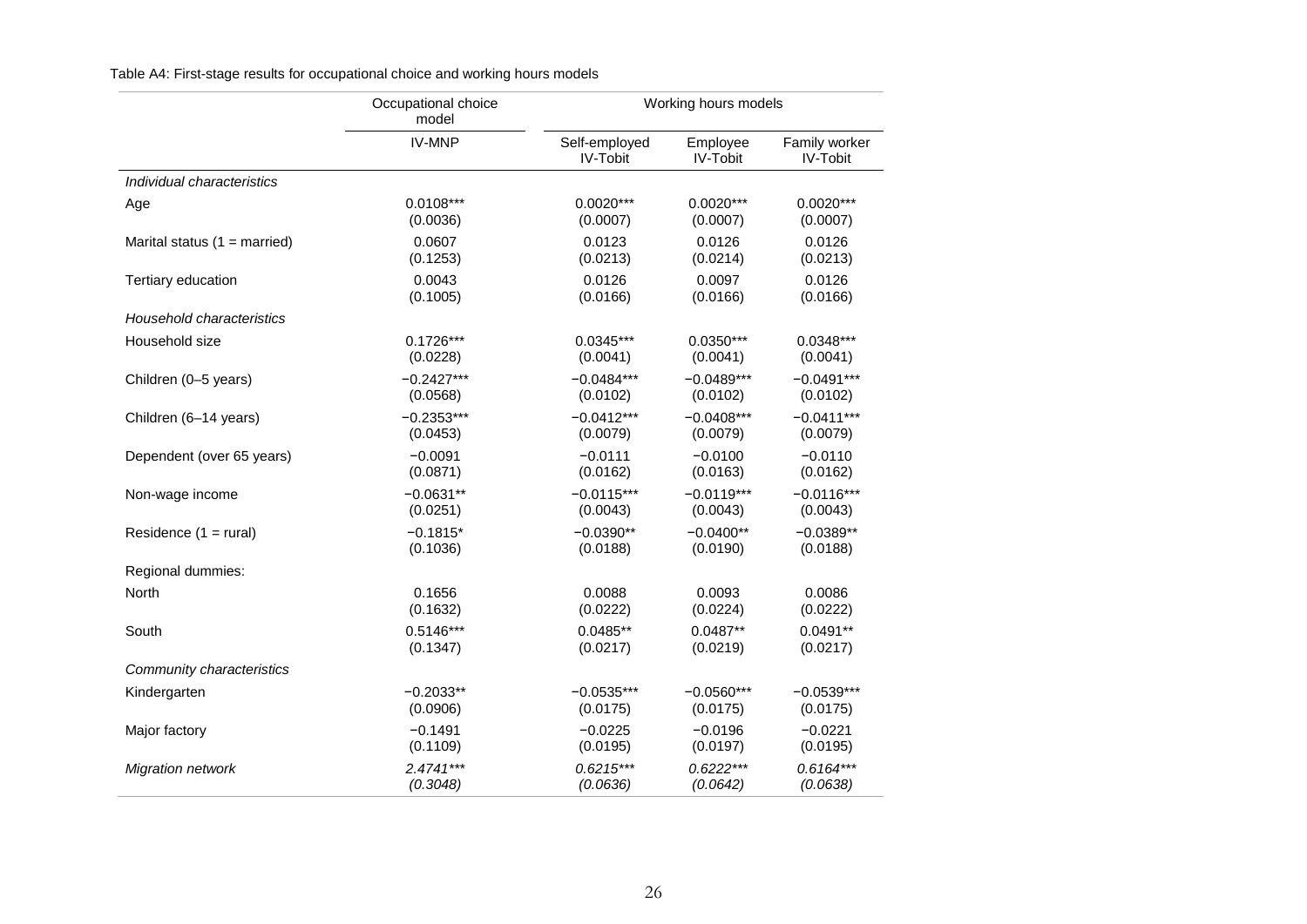| Constant                         | $-2.0379***$<br>(0.3154) | 0.0106<br>(0.0544) | 0.0135<br>(0.0548) | 0.0117<br>(0.0544)       |
|----------------------------------|--------------------------|--------------------|--------------------|--------------------------|
| Wald test of exogeneity, $(x^2)$ |                          | 0.25               | 0.04               | $14.39***$               |
| atanhrho 25                      | $-0.3463*$<br>(0.1906)   |                    | -                  | $\overline{\phantom{0}}$ |
| atanhrho 35                      | $-0.1188$<br>(0.1529)    |                    |                    | -                        |
| atanhrho 45                      | $-0.6754**$<br>(0.2752)  |                    |                    | -                        |

\*,\*\*, \*\*\* = statistical significance at the 10, 5, and 1 per cent level, respectively. Standard errors presented in parentheses. For second-stage coefficient estimates see Tables A2 and A3.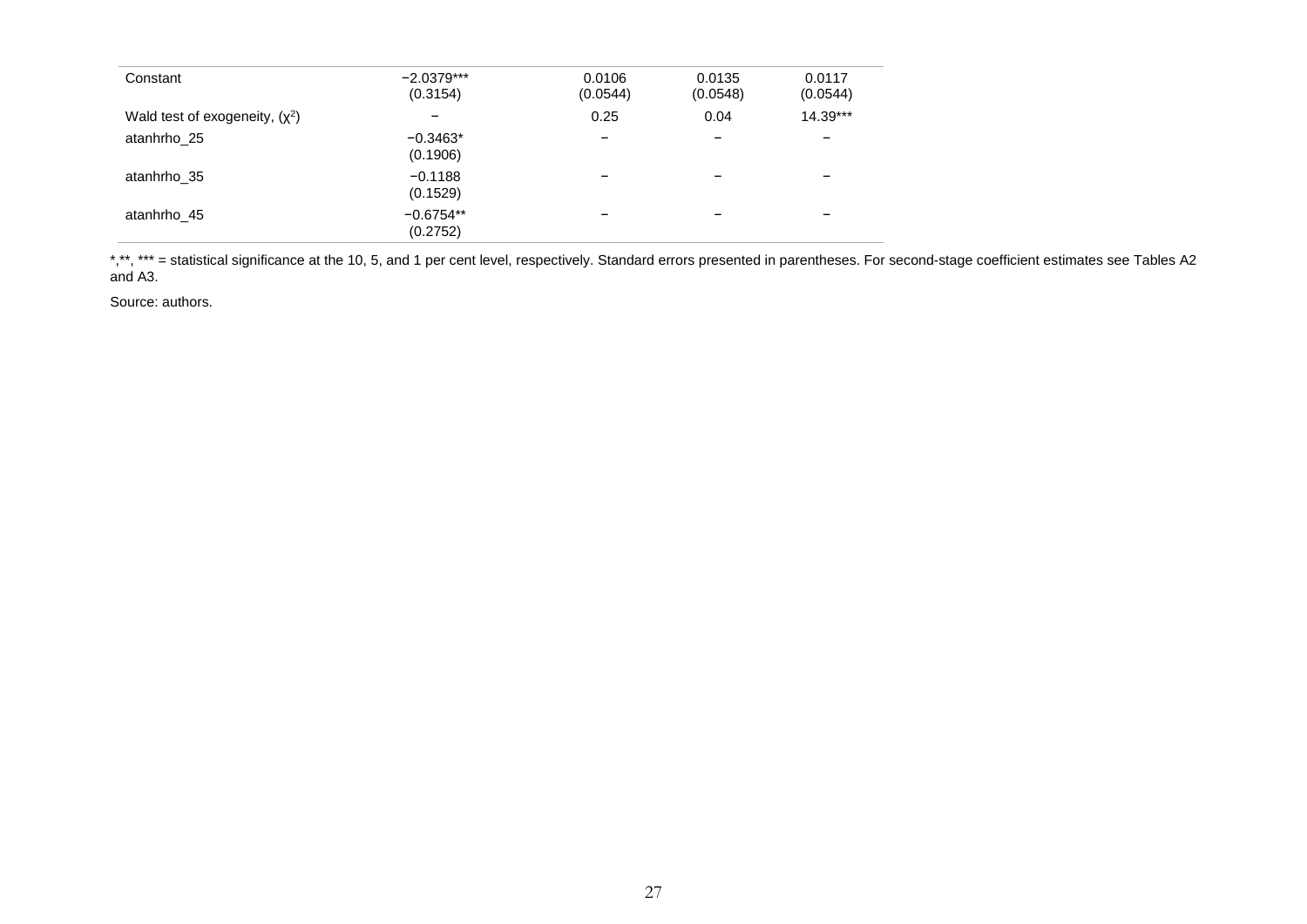|                                                                                                      | Self-employed |               |            | Employee      |              | Family worker |
|------------------------------------------------------------------------------------------------------|---------------|---------------|------------|---------------|--------------|---------------|
|                                                                                                      | <b>MNP</b>    | <b>IV-MNP</b> | <b>MNP</b> | <b>IV-MNP</b> | <b>MNP</b>   | <b>IV-MNP</b> |
| Migration*agricultural sector<br>$(1 =$ Household has migrant*<br>$1 = W$ oman works in agriculture) | $0.6660***$   | 0.6692***     | $-0.1147$  | $-0.5713$     | $0.8047***$  | $0.8147***$   |
| Individual characteristics                                                                           |               |               |            |               |              |               |
| Age                                                                                                  | 0.0087***     | 0.0082***     | $0.0171**$ | $0.0228**$    | 0.0003       | $-0.0001$     |
| Marital status $(1 = married)$                                                                       | $0.3107***$   | $0.3263***$   | $-0.0347$  | $-0.0713$     | $0.1258***$  | $0.1314***$   |
| Tertiary education                                                                                   | 0.0707        | 0.0718        | $0.5024**$ | $0.6220***$   | $-0.0847$    | $-0.0607$     |
| Household characteristics                                                                            |               |               |            |               |              |               |
| Household size                                                                                       | $-0.0414***$  | $-0.0407***$  | $-0.0246$  | $-0.0228$     | $-0.0401***$ | $-0.0451***$  |
| Children (0-5 years)                                                                                 | 0.0110        | 0.0088        | 0.0767     | 0.0943        | 0.0407       | $0.0458*$     |
| Children (6-14 years)                                                                                | 0.0786***     | $0.0741***$   | $-0.0027$  | $-0.0240$     | 0.0223       | 0.0330        |
| Dependent (over 65 years)                                                                            | $-0.0338$     | $-0.0372$     | $0.2444*$  | 0.3482**      | 0.0362       | 0.0034        |
| Non-wage income                                                                                      | $0.1175***$   | $0.1220***$   | $-0.1105$  | $-0.1714*$    | $0.1076***$  | $0.112***$    |
| Residence $(1 = \text{rural})$                                                                       | 0.0232        | 0.0322        | 0.1281     | 0.1699        | $0.3141***$  | $0.3215***$   |
| Regional dummies:                                                                                    |               |               |            |               |              |               |
| North                                                                                                | 0.0240        | 0.0278        | $-0.1114$  | $-0.1695$     | $0.2031***$  | $0.2018**$    |
| South                                                                                                | $-0.0517$     | $-0.0427$     | $-0.2346$  | $-0.3032**$   | $0.1383***$  | $0.1221**$    |
| Community characteristics                                                                            |               |               |            |               |              |               |
| Kindergarten                                                                                         | $0.1604***$   | $0.1608***$   | $0.2145**$ | 0.2582***     | $0.1143***$  | $0.1193***$   |
| Major factory                                                                                        | $-0.0681$     | $-0.0721$     | 0.2476     | $0.3617*$     | $-0.3325***$ | $-0.3429***$  |
|                                                                                                      | <b>MNP</b>    | <b>IV-MNP</b> |            |               |              |               |
| No. observations                                                                                     | 2,267         | 2,267         |            |               |              |               |
| Wald chi <sub>2</sub>                                                                                | 328.61***     | 463.20***     |            |               |              |               |
| Log likelihood                                                                                       | $-2,262.43$   | $-2,560.03$   |            |               |              |               |
| atanhrho_25<br>(self-employed-migr*agr eq.)                                                          |               | 0.1601        |            |               |              |               |
| atanhrho_35<br>(employee-migr*agr eq.)                                                               |               | 0.2278        |            |               |              |               |
| atanhrho_45<br>(family worker - migr*agr eq.)                                                        |               | $-0.4155$     |            |               |              |               |

Table A5: Estimation results for occupational choices with agricultural sector interaction (marginal effects)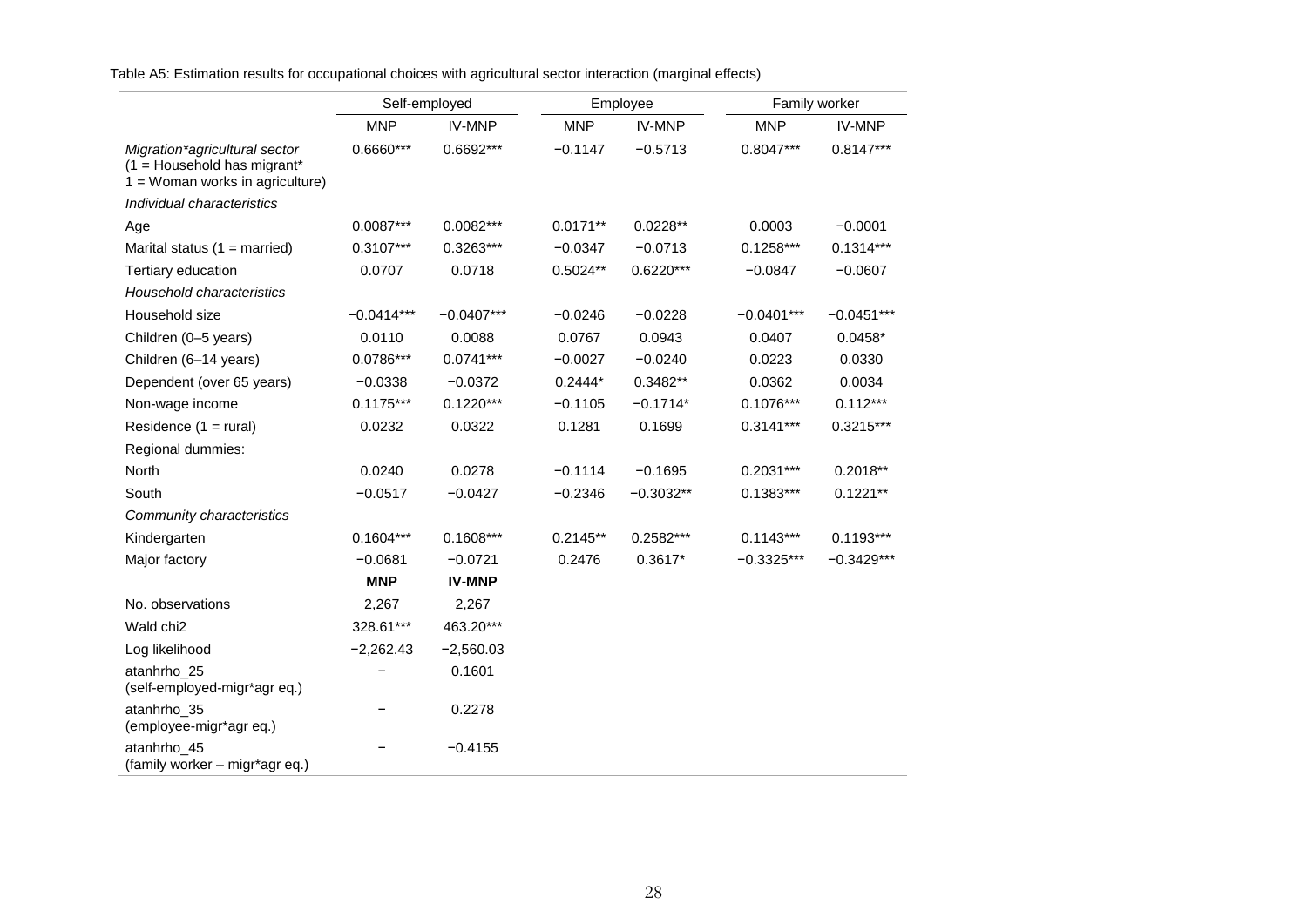Reference group for dependent variable: unemployed women. \*,\*\*, \*\*\* = statistical significance at the 10, 5, and 1 per cent level, respectively. The coefficient estimates and first-stage results are available upon request.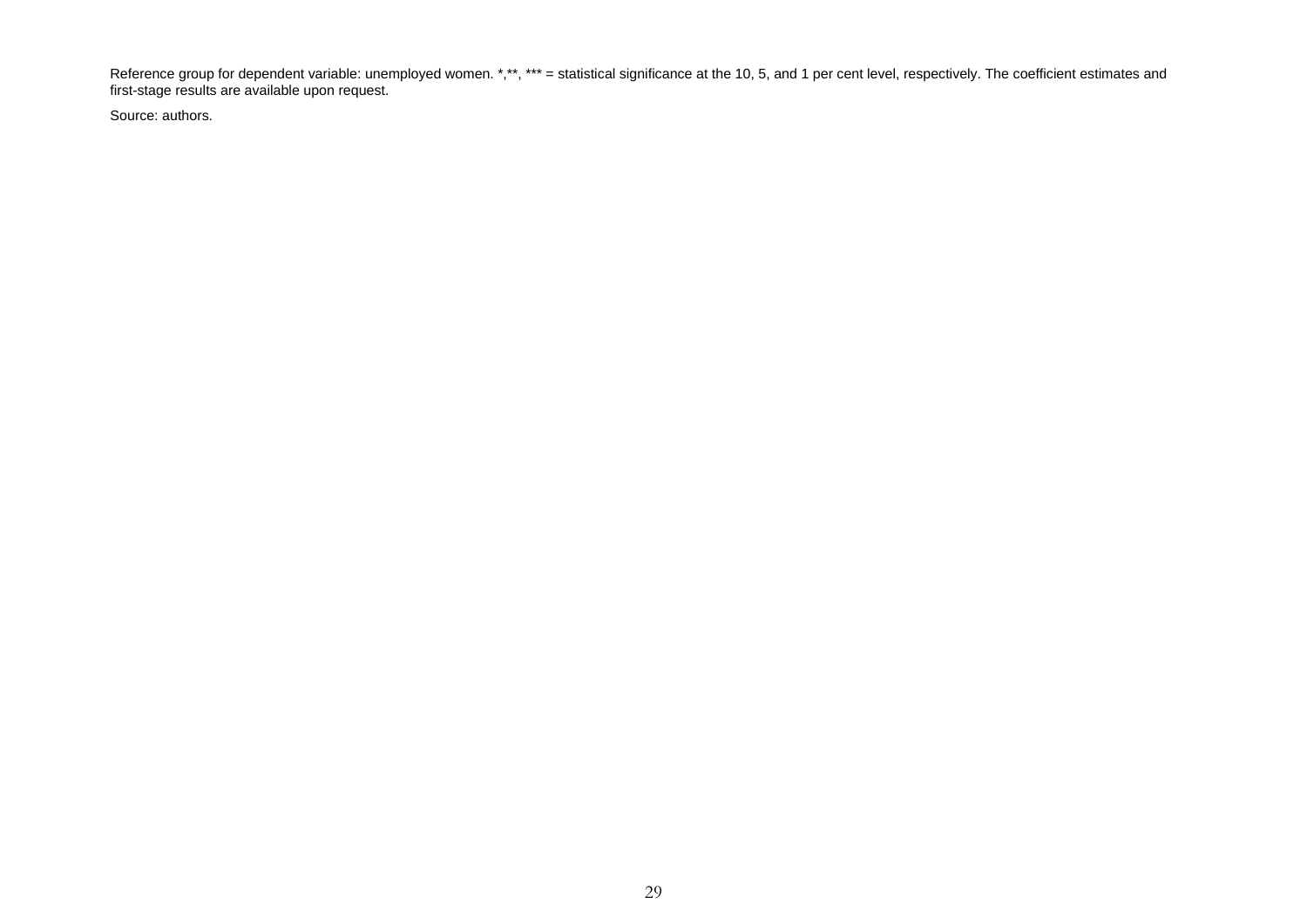Table A6: Estimation results for working hours with agricultural sector interaction (marginal effects)

|                                                                                                     | Self-employed |                 | Employee      |                 | Family worker |               |
|-----------------------------------------------------------------------------------------------------|---------------|-----------------|---------------|-----------------|---------------|---------------|
|                                                                                                     | Tobit         | <b>IV-Tobit</b> | Tobit         | <b>IV-Tobit</b> | Tobit         | IV-Tobit      |
| Migration*agricultural sector<br>$(1 =$ household has migrant*<br>$1 =$ woman works in agriculture) | 2.3062        | 10.1020         | $-20.1483***$ | $-14.4536$      | 5.3196***     | 36.7333***    |
| Individual characteristics                                                                          |               |                 |               |                 |               |               |
| Age                                                                                                 | 0.0668*       | $0.0640*$       | $0.1687***$   | $0.1647***$     | $-0.0955***$  | $-0.1176***$  |
| Marital status $(1 = married)$                                                                      | 6.8581***     | 6.7498***       | $-1.5168$     | $-1.6332$       | 1.9482**      | 1.4561        |
| Tertiary education                                                                                  | $-3.7035***$  | $-3.6174***$    | 6.7868***     | 6.8428***       | $-4.8988***$  | $-4.8167***$  |
| Household characteristics                                                                           |               |                 |               |                 |               |               |
| Household size                                                                                      | $-0.4100*$    | $-0.4867*$      | $-0.0833$     | $-0.1361$       | $-0.3315**$   | $-0.6974***$  |
| Children (0-5 years)                                                                                | $-0.4906$     | $-0.3671$       | 1.0743**      | 1.1678**        | 0.2760        | $0.9085*$     |
| Children (6-14 years)                                                                               | 1.3923***     | 1.5796***       | $-0.5422$     | $-0.4142$       | $-0.0436$     | 0.6536        |
| Dependent (over 65 years)                                                                           | $-2.9440***$  | $-2.9905***$    | $3.0273***$   | 3.0041***       | 0.1342        | 0.1655        |
| Non-wage income                                                                                     | 2.5410****    | 2.5487***       | $-2.1090***$  | $-2.1227***$    | 1.6886***     | 1.8112***     |
| Residence $(1 = \text{rural})$                                                                      | $-2.7939***$  | $-3.0725***$    | $-0.8791$     | $-1.0640$       | 5.3385***     | 4.8285***     |
| Regional dummies:                                                                                   |               |                 |               |                 |               |               |
| North                                                                                               | 0.2037        | 0.3442          | $-2.6258**$   | $-2.5104**$     | 3.2185***     | 3.9702***     |
| South                                                                                               | $-0.1775$     | $-0.5000$       | $-4.1142***$  | $-4.3331***$    | 3.0357***     | 1.9520*       |
| Community characteristics                                                                           |               |                 |               |                 |               |               |
| Kindergarten                                                                                        | 1.3858        | 1.5196          | $1.7267*$     | 1.7986**        | 0.7583        | 1.2652*       |
| Major factory                                                                                       | $-0.8999$     | $-0.8011$       | 4.1839***     | 4.2356***       | $-7.6195***$  | $-8.0329***$  |
| No. observations                                                                                    | 2,265         | 2,265           | 2,252         | 2,252           | 2,265         | 2,265         |
| $LR \chi^2$                                                                                         | 194.07***     |                 | 739.79***     |                 | 676.29***     |               |
| Wald $\chi^2$                                                                                       |               | 130.96***       |               | 595.91***       |               | 241.44***     |
| Log likelihood                                                                                      | $-2,335.65$   | $-1,895.89$     | $-5,580.49$   | $-5,158.54$     | $-2,685.57$   | $-2,241.7325$ |
| Pseudo $R^2$                                                                                        | 0.0399        | -               | 0.0622        |                 | 0.1118        |               |
| Wald test $(x^2)$                                                                                   |               | 0.29            |               | 0.19            |               | $8.10***$     |

\*,\*\*, \*\*\* = statistical significance at the 10, 5, and 1 per cent level, respectively. Standard errors presented in parentheses. The coefficient estimates and first-stage results of the models are available upon request.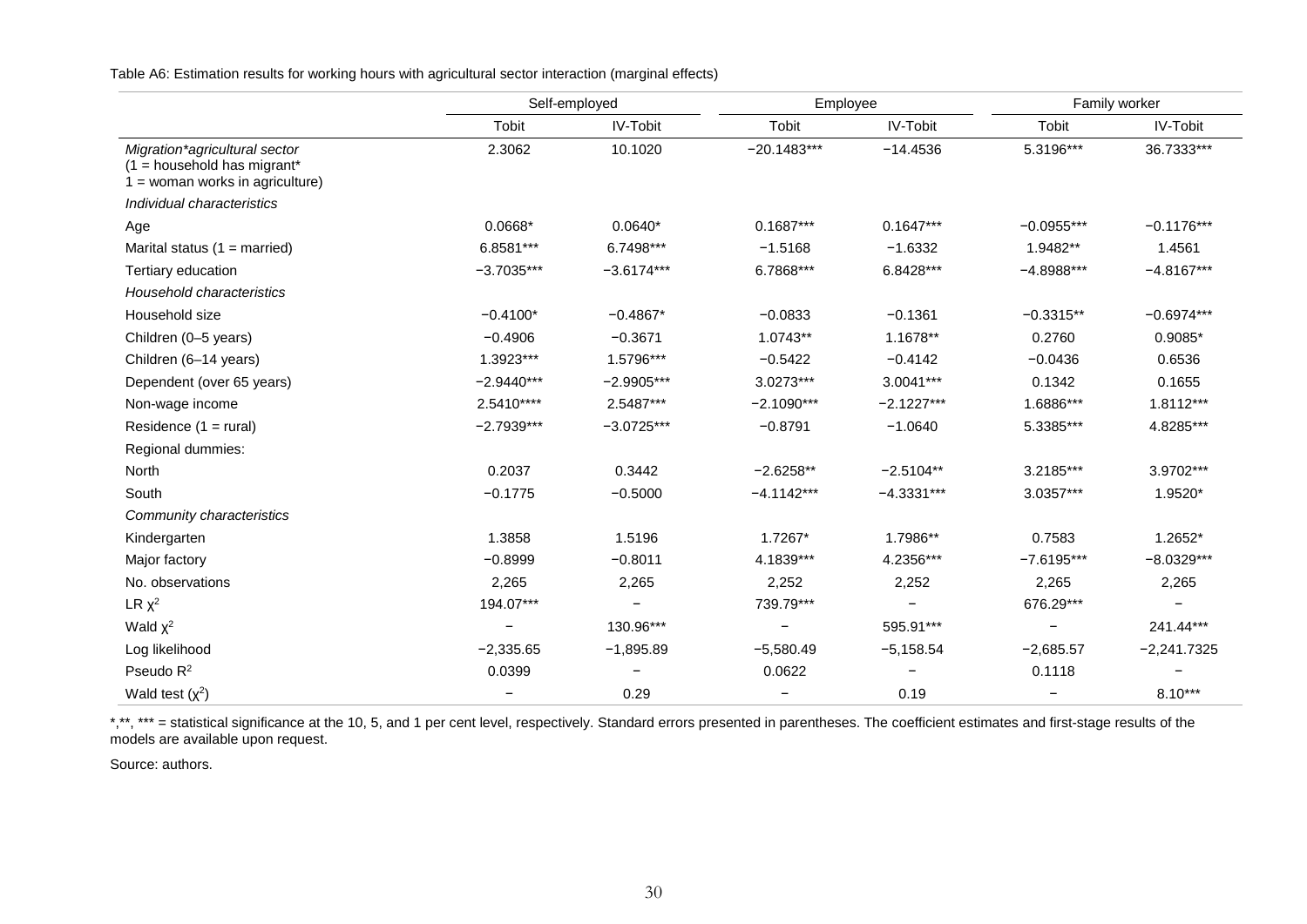Table A7: IV-Tobit model estimation results for migration impact on daily time-use (total sample) (coefficient estimates)

|                                                                             | Personal care time      | Household and family-<br>related time | Child and elderly<br>care time | Leisure time            | Work time                | Gardening          |
|-----------------------------------------------------------------------------|-------------------------|---------------------------------------|--------------------------------|-------------------------|--------------------------|--------------------|
| Migration                                                                   | 0.6108                  | 0.9776                                | $-2.5074**$                    | $-1.9047***$            | 6.5793***                | $-1.7283$          |
| $(1 =$ household has migrant)                                               | (0.5599)                | (0.8692)                              | (1.0219)                       | (0.6782)                | (2.3051)                 | (1.1395)           |
| Weekend days<br>$(1 = if the survey has been conducted on$<br>weekend days) | $0.2787***$<br>(0.0847) | $0.6559***$<br>(0.1314)               | $-0.0003$<br>(0.1541)          | $0.3974***$<br>(0.1027) | $-2.3231***$<br>(0.3525) | 0.2852<br>(0.1895) |
| Individual characteristics                                                  |                         |                                       |                                |                         |                          |                    |
| Age                                                                         | 0.0058                  | $-0.0513***$                          | $-0.0534***$                   | $0.0277***$             | $0.0596***$              | $0.0161*$          |
|                                                                             | (0.0038)                | (0.0059)                              | (0.0069)                       | (0.0046)                | (0.0154)                 | (0.0085)           |
| Marital status $(1 = married)$                                              | $-0.6192***$            | 1.1028***                             | 2.8638***                      | $-1.0942***$            | $-0.2604$                | $-0.0332$          |
|                                                                             | (0.1172)                | (0.1818)                              | (0.2502)                       | (0.1422)                | (0.4802)                 | (0.2821)           |
| Tertiary education                                                          | $-0.0409$               | $-0.5757***$                          | $-0.2400$                      | $-0.1083$               | 2.0074***                | $-1.352***$        |
|                                                                             | (0.0912)                | (0.1414)                              | (0.1708)                       | (0.1108)                | (0.3597)                 | (0.2460)           |
| Household characteristics                                                   |                         |                                       |                                |                         |                          |                    |
| Household size                                                              | 0.0127                  | 0.0030                                | $-0.0171$                      | $0.1407***$             | $-0.3394***$             | $-0.0758$          |
|                                                                             | (0.0316)                | (0.0490)                              | (0.0575)                       | (0.0383)                | (0.1299)                 | (0.0696)           |
| Children (0-5 years)                                                        | $-0.0369$               | $-0.2133**$                           | 0.6378***                      | $-0.1695**$             | 0.4388                   | $-0.0318$          |
|                                                                             | (0.0656)                | (0.1018)                              | (0.1172)                       | (0.0795)                | (0.2697)                 | (0.1429)           |
| Children (6-14 years)                                                       | 0.0609                  | $-0.0433$                             | 0.3735***                      | $-0.2277***$            | $0.3978*$                | $-0.0136$          |
|                                                                             | (0.0498)                | (0.0773)                              | (0.0872)                       | (0.0605)                | (0.2043)                 | (0.1073)           |
| Dependent (over 65 years)                                                   | 0.0774                  | 0.0476                                | $0.3573**$                     | $-0.3296***$            | $-0.0537$                | 0.2312             |
|                                                                             | (0.0890)                | (0.1380)                              | (0.1533)                       | (0.1083)                | (0.3673)                 | (0.1843)           |
| Non-wage income                                                             | 0.0044                  | 0.0354                                | 0.0312                         | $-0.0585**$             | $-0.0023$                | $0.2191***$        |
|                                                                             | (0.0245)                | (0.0381)                              | (0.0456)                       | (0.0298)                | (0.0985)                 | (0.0609)           |
| Residence $(1 = \text{rural})$                                              | $-0.1865*$              | $0.3547**$                            | 0.2847                         | $-0.3559***$            | $-0.4717$                | 2.3234***          |
|                                                                             | (0.1005)                | (0.1562)                              | (0.1863)                       | (0.1222)                | (0.4041)                 | (0.2492)           |
| Regional dummies:                                                           |                         |                                       |                                |                         |                          |                    |
| North                                                                       | 0.1033                  | 1.3148***                             | 0.0651                         | $-0.3334**$             | $-2.0830***$             | 1.7803***          |
|                                                                             | (0.1222)                | (0.1894)                              | (0.2221)                       | (0.1488)                | (0.4943)                 | (0.2841)           |
| South                                                                       | $-0.1630$               | $0.3788*$                             | 0.3830                         | $0.7780***$             | $-2.9635***$             | 2.0301***          |
|                                                                             | (0.1358)                | (0.2106)                              | (0.2466)                       | (0.1647)                | (0.5561)                 | (0.3075)           |
| Community characteristics                                                   |                         |                                       |                                |                         |                          |                    |
| Kindergarten                                                                | $-0.1720*$              | $0.6206***$                           | $-0.3165*$                     | $-0.2183*$              | 1.0700**                 | $-1.030***$        |
|                                                                             | (0.1004)                | (0.1559)                              | (0.1776)                       | (0.1216)                | (0.4178)                 | (0.2046)           |
| Major factory                                                               | $0.3051***$             | $-0.3960**$                           | 0.0573                         | $-0.3920***$            | 0.6285                   | $-0.1686$          |
|                                                                             | (0.1059)                | (0.1643)                              | (0.1948)                       | (0.1286)                | (0.4265)                 | (0.2404)           |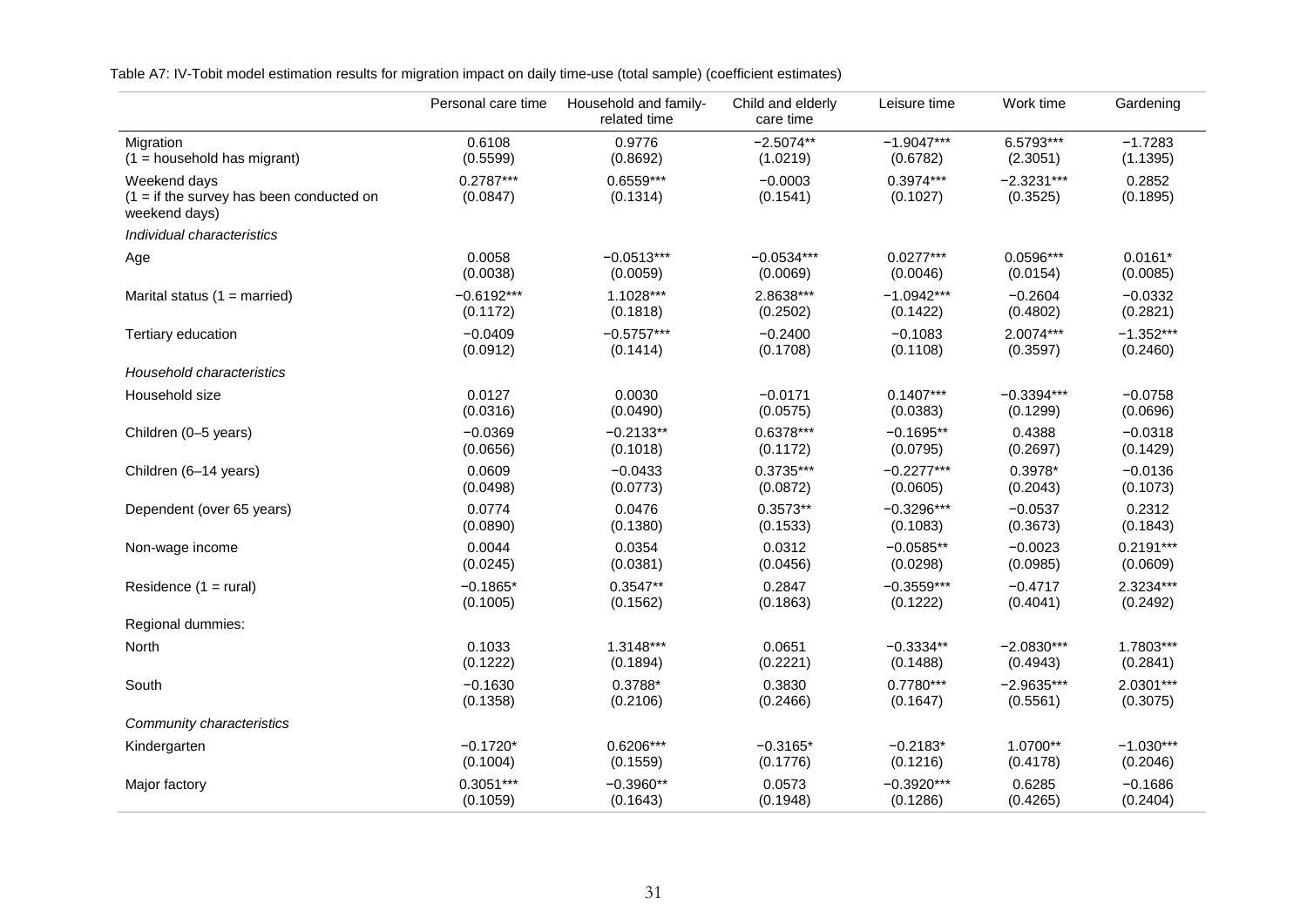| Constant             | 11.4054***<br>(0.2994) | 4.2494***<br>(0.4643) | $-2.1314***$<br>(0.5725) | 3.0998***<br>(0.3638) | .5664<br>(1.2151) | $-5.919***$<br>(0.7590) |
|----------------------|------------------------|-----------------------|--------------------------|-----------------------|-------------------|-------------------------|
| No. observations     | 2,267                  | 2,267                 | 2,267                    | 2.267                 | 2.267             | 2,267                   |
| Wald $\chi^2$        | 74.83***               | 277.59***             | 351.23***                | 204.51***             | 281.56***         | 388.76***               |
| Log likelihood       | -5,034.7234            | -5.957.9207           | -3.147.0185              | -5.179.9912           | -5.477.465        | $-2,901.39$             |
| Wald test $(\chi^2)$ | 30. ا                  | 0.97                  | $7.82***$                | $6.54**$              | $8.34***$         | 2.56                    |

\*,\*\*, \*\*\* = statistical significance at the 10, 5, and 1 per cent level, respectively. Standard errors presented in parentheses. For marginal effects of migration impact see Table 3.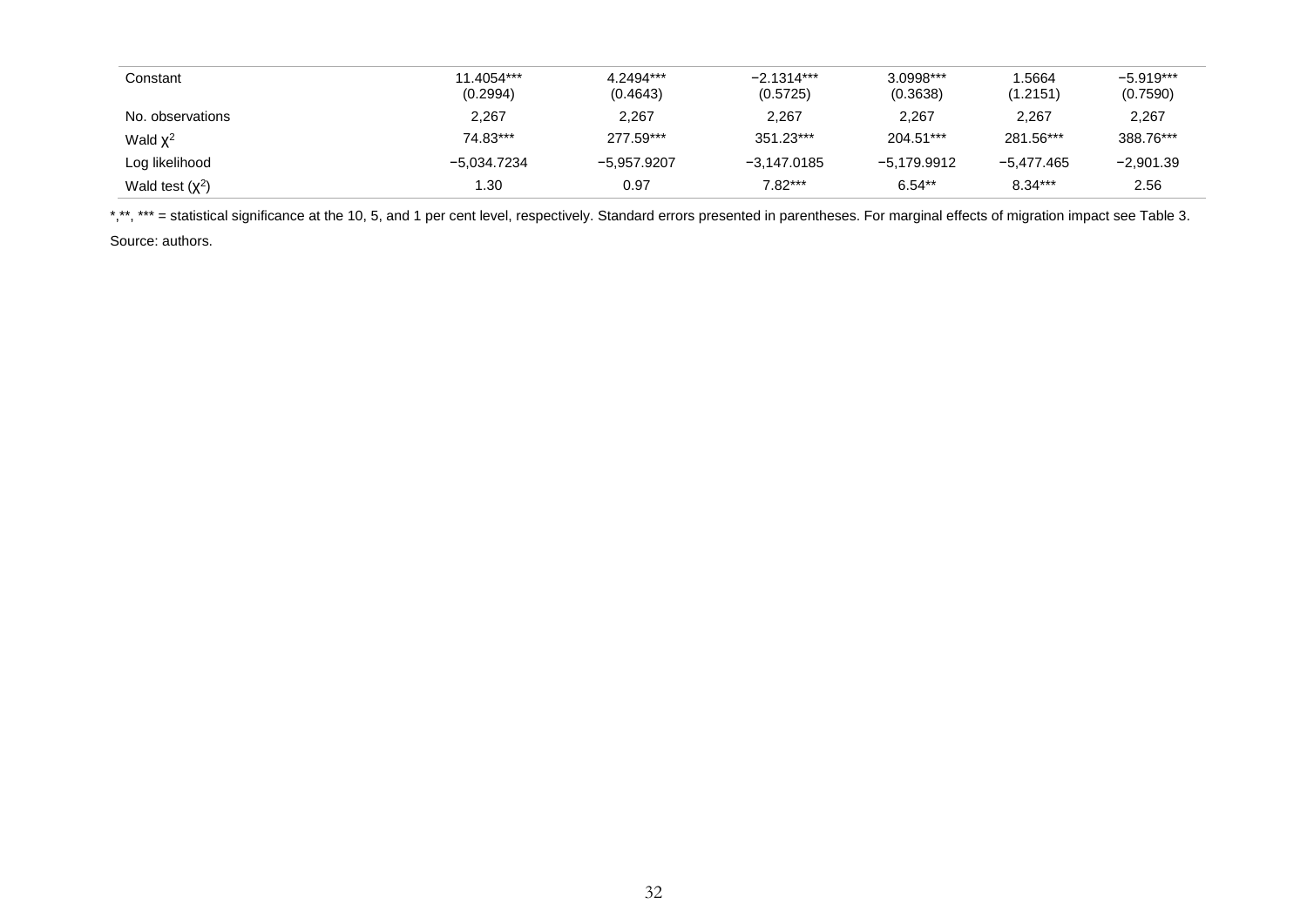Table A8: IV-Tobit model estimation results for migration impact on daily time-use (self-employed sample) (coefficient estimates)

|                                                                             | Personal care time    | Household and family-<br>related time | Child and elderly care<br>time | Leisure time          | Work time             | Gardening             |
|-----------------------------------------------------------------------------|-----------------------|---------------------------------------|--------------------------------|-----------------------|-----------------------|-----------------------|
| <b>Migration</b>                                                            | $-0.0433$             | $-4.3325$                             | $-1.6463$                      | $-4.6736*$            | 14.0653               | $-2.8712$             |
| $(1 =$ household has migrant)                                               | (1.7962)              | (3.7616)                              | (3.8356)                       | (2.8409)              | (9.0541)              | (4.4715)              |
| Weekend days<br>$(1 = if the survey has been conducted on$<br>weekend days) | $-0.2887$<br>(0.2231) | 0.6495<br>(0.4671)                    | 0.4257<br>(0.4787)             | $-0.2532$<br>(0.3539) | $-0.4998$<br>(1.1271) | $-0.4309$<br>(0.6036) |
| Individual characteristics                                                  |                       |                                       |                                |                       |                       |                       |
| Age                                                                         | $0.0279**$            | $-0.0302$                             | $-0.0096$                      | $0.0431**$            | $-0.0901$             | $0.0884***$           |
|                                                                             | (0.0128)              | (0.0269)                              | (0.0275)                       | (0.0203)              | (0.0646)              | (0.0338)              |
| Marital status $(1 =$ married)                                              | $-0.534$              | 1.4366                                | 0.5266                         | $-1.7967***$          | 1.8089                | $-1.5244$             |
|                                                                             | (0.4185)              | (0.8735)                              | (0.9660)                       | (0.6604)              | (2.1309)              | (1.1820)              |
| Tertiary education                                                          | $0.4390*$             | $-0.8085$                             | $-2.0409***$                   | 0.5991                | 0.7669                | $-0.6845$             |
|                                                                             | (0.2417)              | (0.5066)                              | (0.6554)                       | (0.3830)              | (1.1957)              | (0.7489)              |
| Household characteristics                                                   |                       |                                       |                                |                       |                       |                       |
| Household size                                                              | 0.0719                | 0.0413                                | 0.1322                         | 0.1427                | $-0.3868$             | $-0.0600$             |
|                                                                             | (0.0780)              | (0.1633)                              | (0.1648)                       | (0.1238)              | (0.3921)              | (0.2032)              |
| Children (0-5 years)                                                        | $-0.2435**$           | 0.1924                                | 1.0559***                      | 0.0441                | $-0.442$              | 0.1415                |
|                                                                             | (0.1234)              | (0.2578)                              | (0.2616)                       | (0.1955)              | (0.6210)              | (0.3360)              |
| Children (6-14 years)                                                       | 0.0755                | $-0.4624*$                            | 0.3523                         | $-0.3467*$            | 0.8873                | 0.1277                |
|                                                                             | (0.1170)              | (0.2445)                              | (0.2441)                       | (0.1850)              | (0.5903)              | (0.2973)              |
| Dependent (over 65 years)                                                   | $-0.0452$             | $-0.1159$                             | 0.1771                         | $-0.0944$             | 0.1390                | 0.3085                |
|                                                                             | (0.2063)              | (0.4308)                              | (0.4146)                       | (0.3278)              | (1.0367)              | (0.5179)              |
| Non-wage income                                                             | $-0.0205$             | $-0.5431***$                          | 0.0318                         | $-0.1568$             | $1.1439**$            | $-0.5734**$           |
|                                                                             | (0.0941)              | (0.1969)                              | (0.2064)                       | (0.1492)              | (0.4747)              | (0.2546)              |
| Residence $(1 = \text{rural})$                                              | $-0.0412$             | $0.8834**$                            | 0.74                           | $0.8691***$           | $-3.604***$           | 3.0638***             |
|                                                                             | (0.2060)              | (0.4320)                              | (0.4572)                       | (0.3284)              | (1.0353)              | (0.6424)              |
| Regional dummies:                                                           |                       |                                       |                                |                       |                       |                       |
| North                                                                       | 0.2311                | $1.7244***$                           | $-0.6969$                      | $-0.8487*$            | $-2.6995*$            | 2.0622***             |
|                                                                             | (0.2737)              | (0.5716)                              | (0.5924)                       | (0.4349)              | (1.3909)              | (0.7565)              |
| South                                                                       | 0.2077                | 1.0599                                | $-1.0374$                      | 1.0334*               | $-3.4567*$            | 1.9484*               |
|                                                                             | (0.3865)              | (0.8088)                              | (0.8303)                       | (0.6114)              | (1.9427)              | (1.0289)              |
| Community characteristics                                                   |                       |                                       |                                |                       |                       |                       |
| Kindergarten                                                                | $-0.2609$             | 0.3587                                | 0.5099                         | $-0.1848$             | 0.7345                | $-0.7782$             |
|                                                                             | (0.2081)              | (0.4352)                              | (0.4434)                       | (0.3290)              | (1.0584)              | (0.5131)              |
| Major factory                                                               | $0.4539**$            | $-0.4856$                             | $-0.0868$                      | 0.2243                | $-0.2074$             | $-0.5239$             |
|                                                                             | (0.2248)              | (0.4698)                              | (0.4777)                       | (0.3571)              | (1.1340)              | (0.6102)              |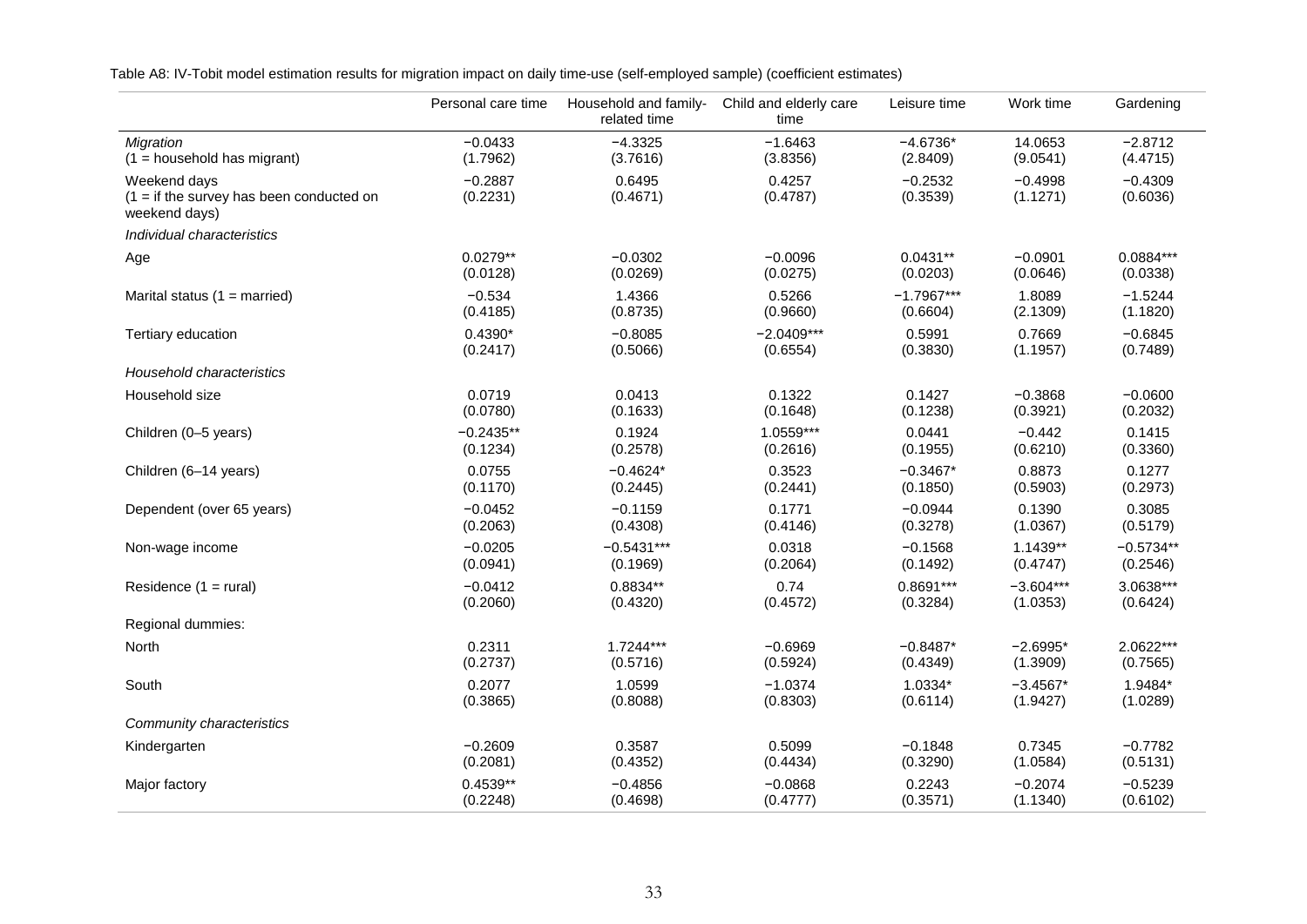| Constant             | 10.4549***<br>(0.8568) | 9.4198***<br>(1.7911) | $-2.8855$<br>(1.9282) | $3.2499**$<br>(1.3616) | $-4.015$<br>(4.3839) | 0.7532<br>(2.2607) |
|----------------------|------------------------|-----------------------|-----------------------|------------------------|----------------------|--------------------|
| No. observations     | 331                    | 331                   | 331                   | 331                    | 331                  | 331                |
| Wald $\chi^2$        | 26.96                  | 63.25                 | 51.78                 | 28.18                  | 40.19                | 61.07              |
| Log likelihood       | $-682.90083$           | $-860.96186$          | $-440.36104$          | $-706.3028$            | $-864.334$           | $-461.619$         |
| Wald test $(\chi^2)$ | 0.00                   | 1.34                  | 0.30                  | 2.34                   | 2.21                 | 0.32               |

\*,\*\*, \*\*\* show statistical significance at the 10, 5, and 1 per cent level, respectively. Standard errors presented in parentheses. For marginal effects of migration impact see Table 3.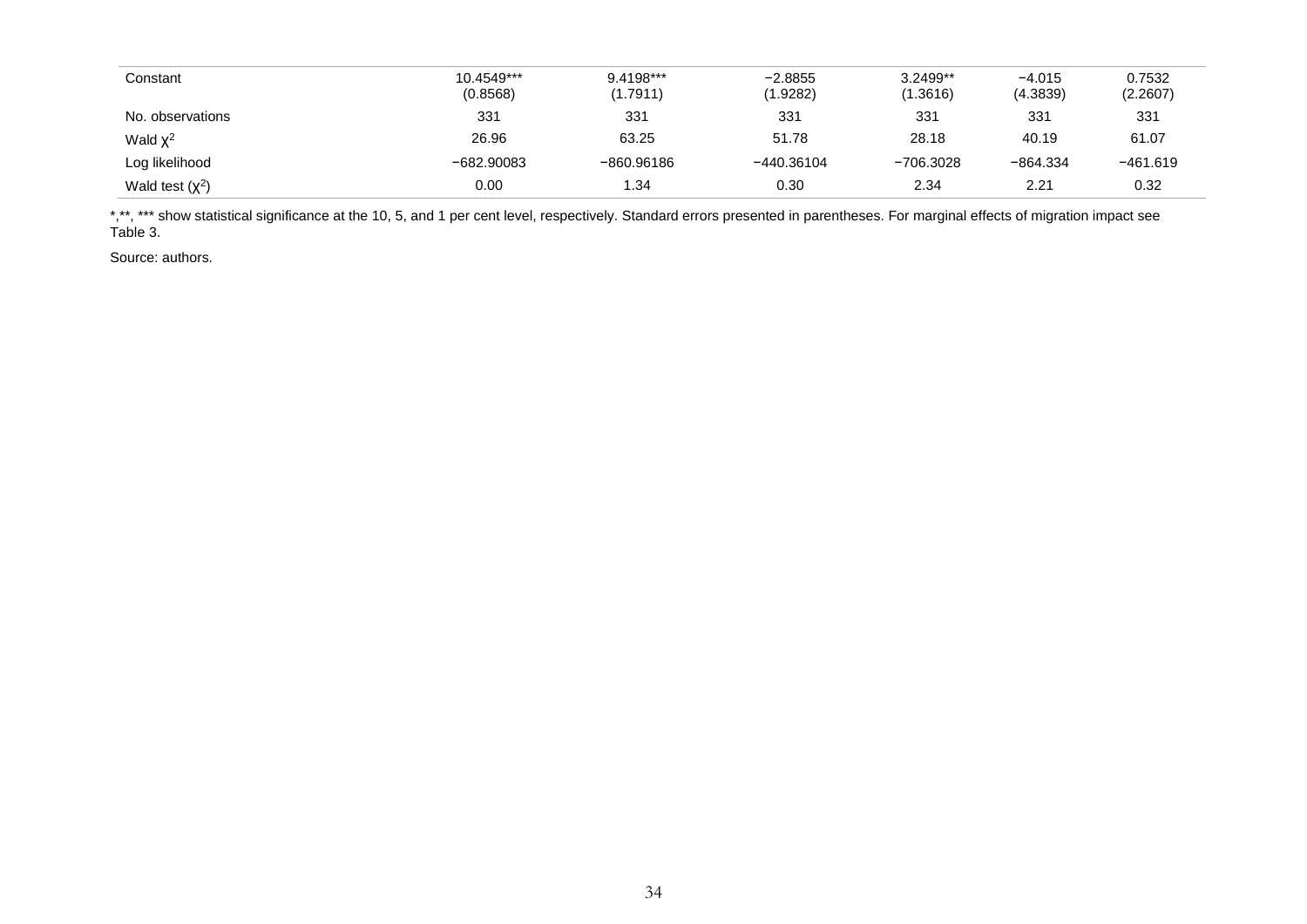Table A9: IV-Tobit model estimation results for migration impact on daily time-use (employee sample) (coefficient estimates)

|                                                                             | Personal care time      | Household and family-<br>related time | Child and elderly care<br>time | Leisure time            | Work time               | Gardening             |
|-----------------------------------------------------------------------------|-------------------------|---------------------------------------|--------------------------------|-------------------------|-------------------------|-----------------------|
| Migration                                                                   | 1.3189                  | 2.8335**                              | $-2.4394$                      | $-1.7193*$              | $-1.4214$               | $-2.1956$             |
| $(1 =$ household has migrant)                                               | (0.9267)                | (1.1648)                              | (1.5509)                       | (1.0151)                | (2.2007)                | (2.2458)              |
| Weekend days<br>$(1 = if the survey has been conducted on$<br>weekend days) | $0.5063***$<br>(0.1293) | $1.1814***$<br>(0.1624)               | 0.2507<br>(0.2115)             | $0.6512***$<br>(0.1415) | $-3.074***$<br>(0.3133) | $0.6187*$<br>(0.3306) |
| Individual characteristics                                                  |                         |                                       |                                |                         |                         |                       |
| Age                                                                         | $0.0108*$               | $-0.0154**$                           | $-0.0744***$                   | $0.0294***$             | 0.0015                  | 0.0225                |
|                                                                             | (0.0055)                | (0.0069)                              | (0.0094)                       | (0.0061)                | (0.0131)                | (0.0149)              |
| Marital status $(1 = married)$                                              | $-0.1414$               | $0.9127***$                           | $3.1014***$                    | $-0.715***$             | $-1.159***$             | 0.8624                |
|                                                                             | (0.1744)                | (0.2191)                              | (0.3605)                       | (0.1912)                | (0.4136)                | (0.5570)              |
| Tertiary education                                                          | 0.0696                  | 0.2373                                | 0.0336                         | 0.1980                  | $-0.4860*$              | 0.1661                |
|                                                                             | (0.1150)                | (0.1443)                              | (0.1920)                       | (0.1260)                | (0.2729)                | (0.3079)              |
| Household characteristics                                                   |                         |                                       |                                |                         |                         |                       |
| Household size                                                              | 0.0000                  | $-0.0899$                             | $-0.0538$                      | $0.1198**$              | $-0.0162$               | 0.1166                |
|                                                                             | (0.0505)                | (0.0634)                              | (0.0852)                       | (0.0554)                | (0.1199)                | (0.1289)              |
| Children (0-5 years)                                                        | 0.0262                  | $-0.0846$                             | 0.1957                         | $-0.1073$               | 0.2341                  | $-0.5483*$            |
|                                                                             | (0.1140)                | (0.1432)                              | (0.1861)                       | (0.1248)                | (0.2705)                | (0.2966)              |
| Children (6-14 years)                                                       | 0.0469                  | 0.1005                                | $0.4236***$                    | $-0.0278$               | $-0.2769$               | $-0.1355$             |
|                                                                             | (0.0734)                | (0.0922)                              | (0.1156)                       | (0.0805)                | (0.1743)                | (0.1963)              |
| Dependent (over 65 years)                                                   | 0.0741                  | 0.3968**                              | 0.2415                         | $-0.1728$               | $-0.3051$               | 0.0484                |
|                                                                             | (0.1458)                | (0.1831)                              | (0.2287)                       | (0.1596)                | (0.3478)                | (0.3494)              |
| Non-wage income                                                             | 0.0036                  | 0.0431                                | $0.1338**$                     | $-0.0409$               | $-0.0735$               | 0.0533                |
|                                                                             | (0.0346)                | (0.0434)                              | (0.0574)                       | (0.0379)                | (0.0820)                | (0.0952)              |
| Residence $(1 = \text{rural})$                                              | $-0.1398$               | 0.0743                                | $-0.3082$                      | $-0.436***$             | $0.5844*$               | 2.0855***             |
|                                                                             | (0.1486)                | (0.1869)                              | (0.2486)                       | (0.1627)                | (0.3521)                | (0.4072)              |
| Regional dummies:                                                           |                         |                                       |                                |                         |                         |                       |
| North                                                                       | 0.0953                  | $0.7821***$                           | 0.2580                         | $-0.2378$               | $-0.9379**$             | 1.2696***             |
|                                                                             | (0.1804)                | (0.2264)                              | (0.2912)                       | (0.1984)                | (0.4295)                | (0.4515)              |
| South                                                                       | $-0.2895$               | $-0.0066$                             | 0.4579                         | $0.5919***$             | $-0.4801$               | 1.1085**              |
|                                                                             | (0.2047)                | (0.2572)                              | (0.3329)                       | (0.2241)                | (0.4858)                | (0.5186)              |
| Community characteristics                                                   |                         |                                       |                                |                         |                         |                       |
| Kindergarten                                                                | $-0.0376$               | 0.3381                                | $-0.4017$                      | $-0.0037$               | 0.3179                  | $-0.7383*$            |
|                                                                             | (0.1795)                | (0.2259)                              | (0.2917)                       | (0.1966)                | (0.4264)                | (0.4061)              |
| Major factory                                                               | 0.0736                  | 0.0790                                | $-0.0388$                      | $-0.2808*$              | 0.1066                  | 0.2867                |
|                                                                             | (0.1542)                | (0.1939)                              | (0.2551)                       | (0.1688)                | (0.3656)                | (0.3763)              |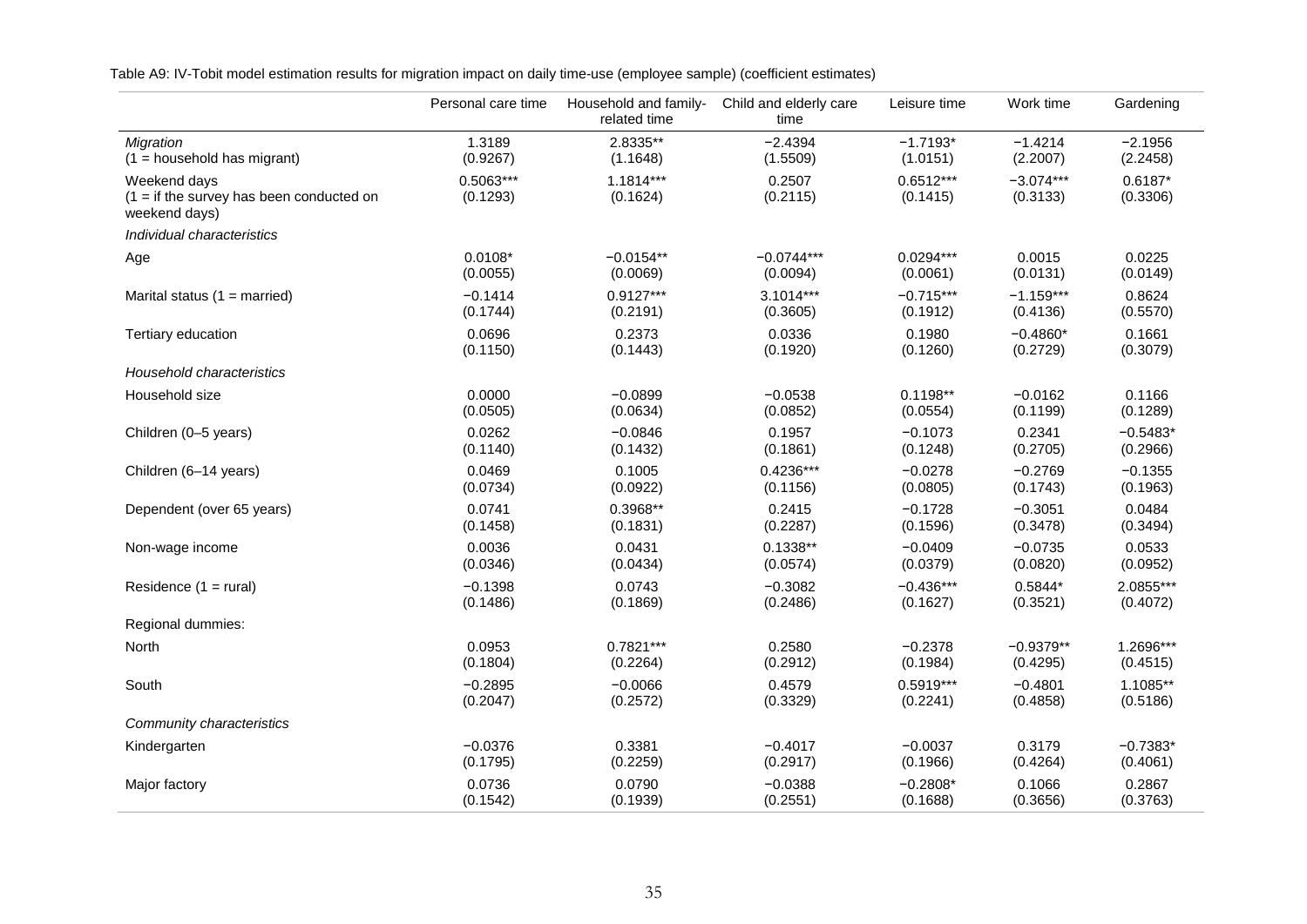| Constant          | 10.4912***<br>(0.4447) | 1.9850***<br>(0.5584) | $-1.9101**$<br>(0.7773) | $.6779***$<br>(0.4874) | 8.839***<br>(1.0555) | $-7.014***$<br>(1.3347) |
|-------------------|------------------------|-----------------------|-------------------------|------------------------|----------------------|-------------------------|
| No. observations  | 005. ا                 | 1,005                 | 1,005                   | 1,005                  | 1,005                | ,005                    |
| Wald $\chi^2$     | 26.90                  | 113.62                | 147.46                  | 87.04                  | 133.62               | 64.51                   |
| Log likelihood    | $-2.077.93$            | $-2,253.58$           | $-1.080.21$             | $-2.026.45$            | $-2.661.82$          | $-611.55$               |
| Wald test $(x^2)$ | 2.28                   | $4.49**$              | $2.76*$                 | $3.25*$                | 0.14                 | 0.97                    |

\*,\*\*, \*\*\* = statistical significance at the 10, 5, and 1 per cent level, respectively. Standard errors presented in parentheses. For margin estimates of migration impact see Table 3.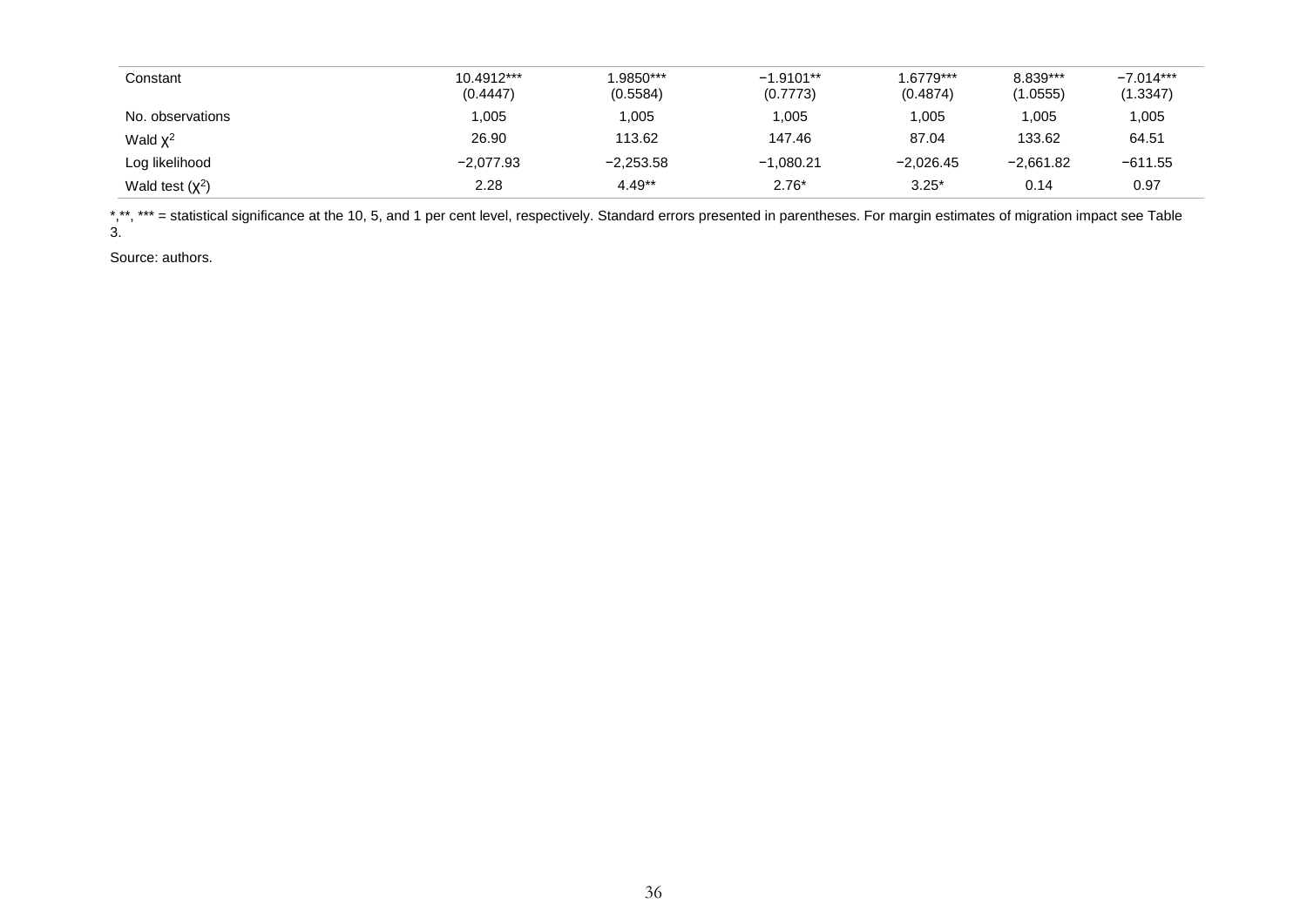Table A10: IV-Tobit model estimation results for migration impact on daily time-use (family worker sample) (coefficient estimates)

|                                                                             | Personal care time | Household and family-<br>related time | Child and elderly care<br>time | Leisure time       | Work time             | Gardening             |
|-----------------------------------------------------------------------------|--------------------|---------------------------------------|--------------------------------|--------------------|-----------------------|-----------------------|
| <b>Migration</b>                                                            | 1.9024             | $-2.0853$                             | $-5.1150*$                     | 0.5702             | 17.317**              | $-4.1665$             |
| $(1 =$ household has migrant)                                               | (1.4014)           | (2.3329)                              | (2.7467)                       | (1.4548)           | (7.4257)              | (2.7914)              |
| Weekend days<br>$(1 = if the survey has been conducted on$<br>weekend days) | 0.0061<br>(0.1705) | 0.3623<br>(0.2829)                    | $-0.2094$<br>(0.3287)          | 0.0969<br>(0.1769) | $-0.3040$<br>(0.9075) | $-0.0914$<br>(0.3455) |
| Individual characteristics                                                  |                    |                                       |                                |                    |                       |                       |
| Age                                                                         | 0.0035             | $-0.0484***$                          | $-0.0472***$                   | $0.0445***$        | 0.0009                | 0.0271                |
|                                                                             | (0.0084)           | (0.0140)                              | (0.0165)                       | (0.0087)           | (0.0444)              | (0.0169)              |
| Marital status $(1 =$ married)                                              | $-0.9093***$       | 1.5524***                             | 2.8475***                      | $-1.119***$        | $-0.6931$             | $-0.4385$             |
|                                                                             | (0.2700)           | (0.4493)                              | (0.5844)                       | (0.2799)           | (1.4424)              | (0.5516)              |
| Tertiary education                                                          | 0.5720             | $-0.5543$                             | $-0.7487$                      | 0.0726             | 2.7200                | $-2.0712**$           |
|                                                                             | (0.3767)           | (0.6256)                              | (0.7145)                       | (0.3911)           | (2.0050)              | (0.8471)              |
| Household characteristics                                                   |                    |                                       |                                |                    |                       |                       |
| Household size                                                              | $-0.0900$          | 0.0691                                | 0.2540                         | $-0.0068$          | $-0.7195$             | $-0.0132$             |
|                                                                             | (0.1076)           | (0.1792)                              | (0.2070)                       | (0.1118)           | (0.5696)              | (0.2175)              |
| Children (0-5 years)                                                        | 0.1059             | $-0.1959$                             | $0.5902*$                      | $-0.0168$          | $-0.0218$             | $-0.0317$             |
|                                                                             | (0.1834)           | (0.3058)                              | (0.3515)                       | (0.1904)           | (0.9733)              | (0.3707)              |
| Children (6-14 years)                                                       | 0.1484             | $-0.2996$                             | 0.0562                         | $-0.0686$          | 1.4081*               | $-0.0863$             |
|                                                                             | (0.1438)           | (0.2391)                              | (0.2762)                       | (0.1492)           | (0.7620)              | (0.2888)              |
| Dependent (over 65 years)                                                   | 0.1834             | $-0.2232$                             | $0.5059*$                      | $-0.3631**$        | $-1.3751$             | $0.6773**$            |
|                                                                             | (0.1530)           | (0.2541)                              | (0.2892)                       | (0.1592)           | (0.8468)              | (0.3052)              |
| Non-wage income                                                             | $-0.0423$          | $-0.1204$                             | $-0.0948$                      | $-0.0940$          | 0.4929                | 0.2203                |
|                                                                             | (0.0856)           | (0.1425)                              | (0.1663)                       | (0.0888)           | (0.4477)              | (0.1817)              |
| Residence $(1 = \text{rural})$                                              | $0.8287**$         | 2.7135***                             | 1.0021                         | 0.0148             | $-5.64***$            | 1.3323                |
|                                                                             | (0.3931)           | (0.6598)                              | (0.8446)                       | (0.4098)           | (2.0039)              | (0.8891)              |
| Regional dummies:                                                           |                    |                                       |                                |                    |                       |                       |
| North                                                                       | 0.2051             | 1.0961*                               | $-0.7931$                      | $-0.5410$          | $-1.3449$             | $1.6245**$            |
|                                                                             | (0.3411)           | (0.5661)                              | (0.6478)                       | (0.3555)           | (1.7697)              | (0.7450)              |
| South                                                                       | $-0.3297$          | $-0.0111$                             | $-0.0926$                      | 0.2070             | $-4.241**$            | $3.0549***$           |
|                                                                             | (0.3306)           | (0.5491)                              | (0.6245)                       | (0.3445)           | (1.7305)              | (0.7272)              |
| Community characteristics                                                   |                    |                                       |                                |                    |                       |                       |
| Kindergarten                                                                | $-0.0471$          | 1.4964***                             | $-0.7407**$                    | $-0.1563$          | 0.6389                | $-1.467***$           |
|                                                                             | (0.1854)           | (0.3079)                              | (0.3549)                       | (0.1924)           | (1.0029)              | (0.3784)              |
| Major factory                                                               | $0.7269*$          | $-0.0644$                             | 0.1586                         | $-0.5513$          | $-0.1471$             | 0.6616                |
|                                                                             | (0.4115)           | (0.6835)                              | (0.8071)                       | (0.4263)           | (2.1749)              | (0.8572)              |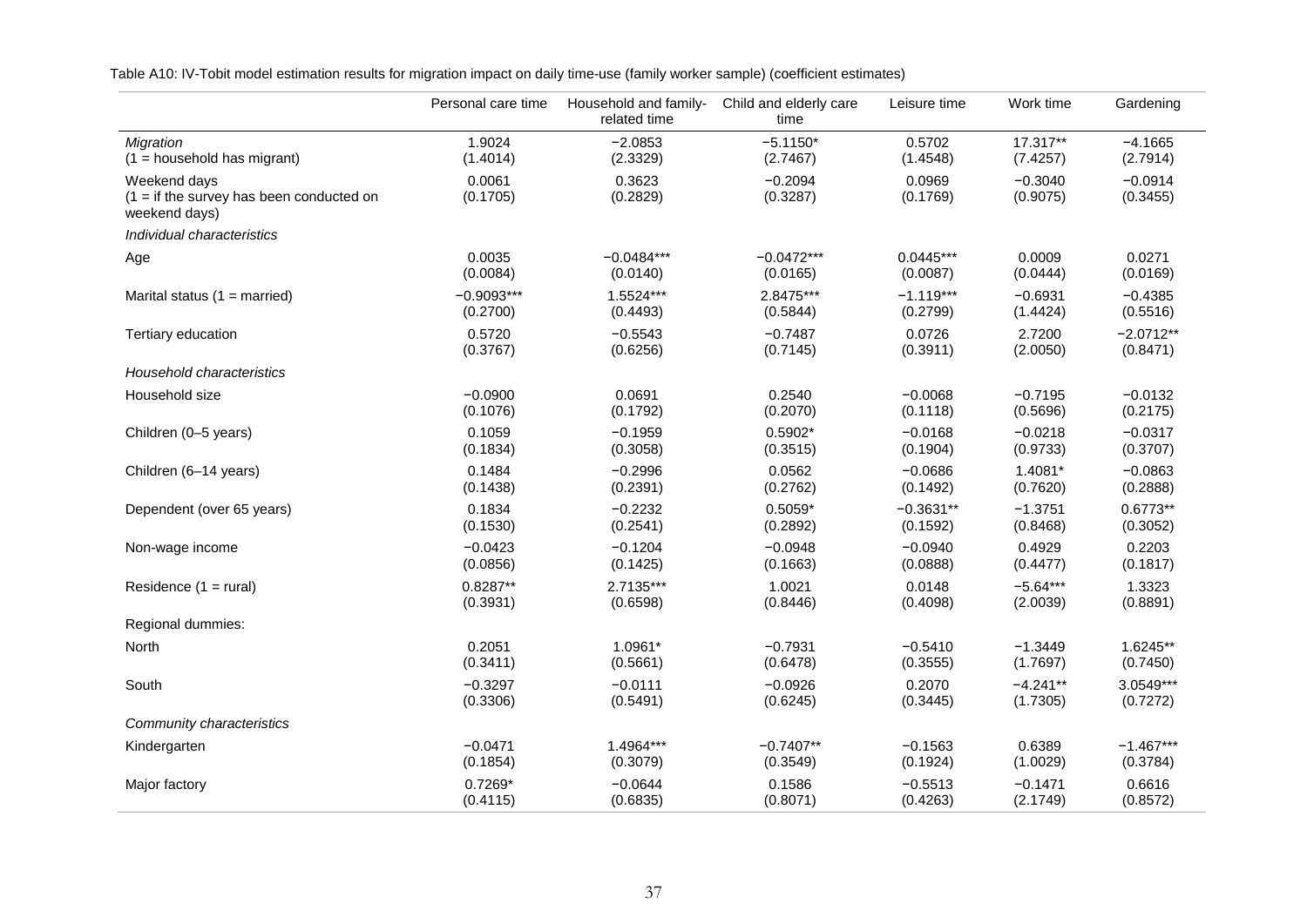| Constant             | 11.2493***<br>(1.0661) | 4.1698**<br>(1.7743) | $-1.3871$<br>(2.1199) | 3.3642***<br>(1.1066) | 3.2447<br>(5.5336) | $-4.3612*$<br>(2.2963) |
|----------------------|------------------------|----------------------|-----------------------|-----------------------|--------------------|------------------------|
| No. observations     | 448                    | 448                  | 448                   | 448                   | 448                | 448                    |
| Wald $\chi^2$        | 23.10                  | 84.83                | 109.39                | 79.95                 | 38.04              | 60.64                  |
| Log likelihood       | $-945.52$              | $-1.205.43$          | $-749.74$             | $-999.03$             | $-921.75$          | $-959.68$              |
| Wald test $(\chi^2)$ | 1.99                   | 0.43                 | $3.15*$               | 0.20                  | $4.70**$           | $2.94*$                |

\*,\*\*, \*\*\* = statistical significance at the 10, 5, and 1 per cent level, respectively. Standard errors presented in parentheses. For margin estimates of migration impact see Table 3.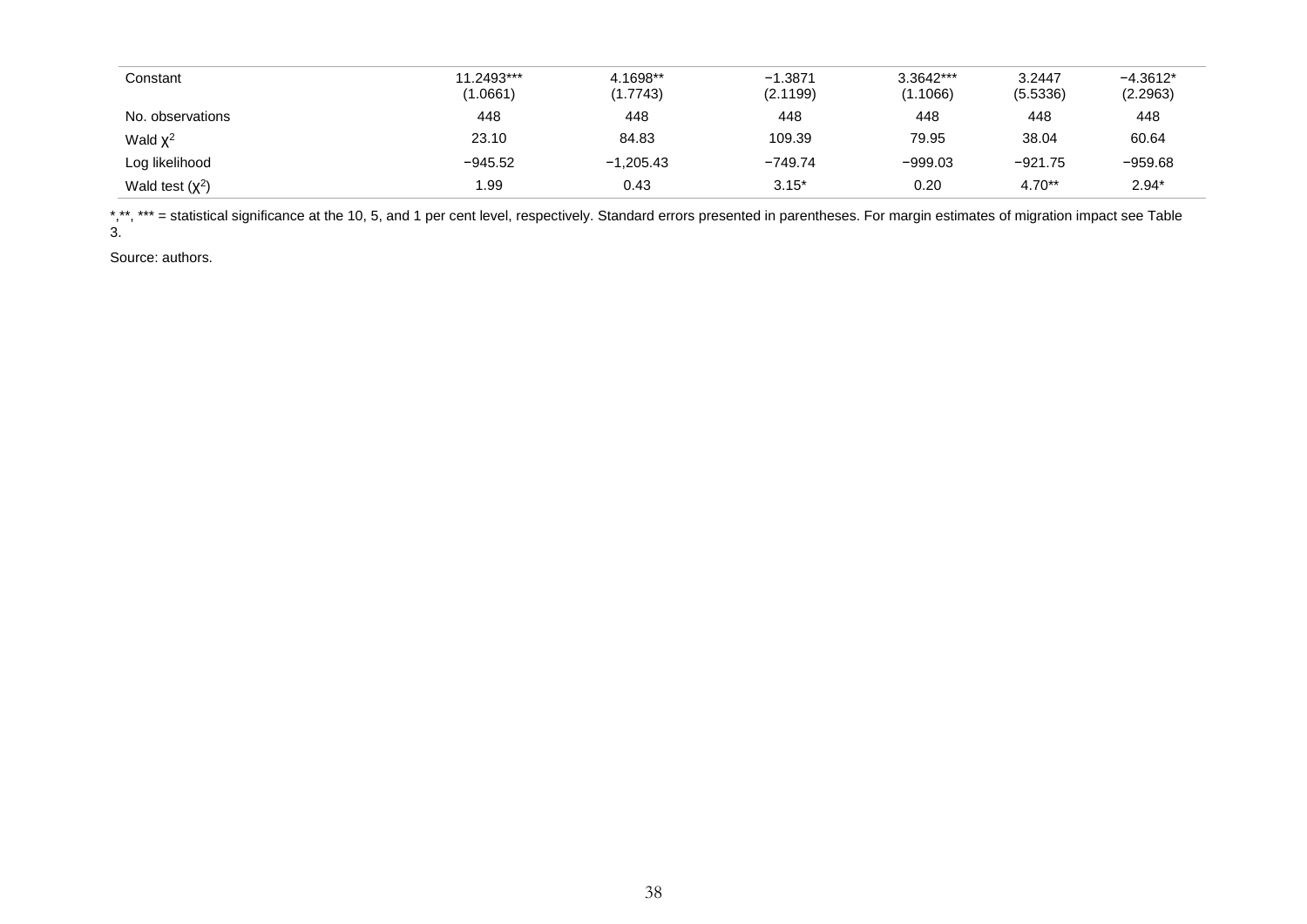Table A11: IV-Tobit model estimation results for migration impact on daily time-use (unemployed sample) (coefficient estimates)

|                                                                             | Personal care time | Household and family-<br>related time | Child and elderly care<br>time | Leisure time       | Work time             | Gardening             |
|-----------------------------------------------------------------------------|--------------------|---------------------------------------|--------------------------------|--------------------|-----------------------|-----------------------|
| <b>Migration</b>                                                            | 1.1306             | 2.0107*                               | $-0.4308$                      | $-1.3242$          | 4.1842                | $-3.4812**$           |
| $(1 =$ household has migrant)                                               | (0.8121)           | (1.1816)                              | (1.5141)                       | (0.9641)           | (5.6495)              | (1.5529)              |
| Weekend days<br>$(1 = if the survey has been conducted on$<br>weekend days) | 0.2453<br>(0.1938) | $-0.4535$<br>(0.2821)                 | $-0.3758$<br>(0.3720)          | 0.0959<br>(0.2299) | $-1.9748$<br>(1.5775) | $0.6783*$<br>(0.3783) |
| Individual characteristics                                                  |                    |                                       |                                |                    |                       |                       |
| Age                                                                         | $-0.0001$          | $-0.0544***$                          | $-0.0038$                      | $0.0427***$        | $-0.0193$             | $0.0351**$            |
|                                                                             | (0.0089)           | (0.0130)                              | (0.0162)                       | (0.0105)           | (0.0671)              | (0.0174)              |
| Marital status $(1 =$ married)                                              | $-0.9666***$       | 1.6202***                             | 2.5579***                      | $-1.2134***$       | $-0.0301$             | $-0.2878$             |
|                                                                             | (0.2443)           | (0.3554)                              | (0.5232)                       | (0.2898)           | (1.7817)              | (0.4914)              |
| Tertiary education                                                          | $-0.0325$          | $-0.3459$                             | $-0.1056$                      | 0.3723             | 2.8774                | $-1.4812**$           |
|                                                                             | (0.2874)           | (0.4180)                              | (0.5516)                       | (0.3417)           | (1.8805)              | (0.6792)              |
| Household characteristics                                                   |                    |                                       |                                |                    |                       |                       |
| Household size                                                              | $-0.1160**$        | 0.0024                                | $-0.1934*$                     | $0.1506**$         | 0.0999                | 0.0033                |
|                                                                             | (0.0557)           | (0.0810)                              | (0.1065)                       | (0.0661)           | (0.4011)              | (0.1127)              |
| Children (0-5 years)                                                        | 0.2065             | $-0.3934**$                           | $0.9441***$                    | $-0.1449$          | $-0.2294$             | 0.0105                |
|                                                                             | (0.1300)           | (0.1892)                              | (0.2437)                       | (0.1542)           | (0.9837)              | (0.2478)              |
| Children (6-14 years)                                                       | $0.2550**$         | 0.1136                                | 0.5857***                      | $-0.4652***$       | 0.1822                | $-0.2836$             |
|                                                                             | (0.1150)           | (0.1674)                              | (0.2075)                       | (0.1372)           | (0.8091)              | (0.2288)              |
| Dependent (over 65 years)                                                   | $0.4163*$          | 0.1030                                | 0.5318                         | $-0.4073$          | 1.2322                | $-0.1190$             |
|                                                                             | (0.2494)           | (0.3630)                              | (0.4523)                       | (0.2977)           | (1.6681)              | (0.4685)              |
| Non-wage income                                                             | 0.0074             | 0.0681                                | $-0.0166$                      | $-0.1430**$        | 0.0554                | $0.1938*$             |
|                                                                             | (0.0574)           | (0.0835)                              | (0.1098)                       | (0.0681)           | (0.4163)              | (0.1168)              |
| Residence (1 = rural)                                                       | $-0.3639*$         | 0.1161                                | 0.8564**                       | $-0.7727***$       | 0.0107                | 1.9739***             |
|                                                                             | (0.2202)           | (0.3206)                              | (0.4157)                       | (0.2617)           | (1.6569)              | (0.4606)              |
| Regional dummies:                                                           |                    |                                       |                                |                    |                       |                       |
| North                                                                       | $-0.3413$          | 0.6263                                | 0.2884                         | $-0.5444$          | $-1,012.73$           | 1.2399**              |
|                                                                             | (0.3037)           | (0.4421)                              | (0.5772)                       | (0.3605)           | (0.0000)              | (0.5868)              |
| South                                                                       | $-0.6129**$        | $-0.5519$                             | 0.5217                         | 0.499              | $-0.0803$             | 1.5538***             |
|                                                                             | (0.2715)           | (0.3950)                              | (0.5193)                       | (0.3220)           | (2.0008)              | (0.5320)              |
| Community characteristics                                                   |                    |                                       |                                |                    |                       |                       |
| Kindergarten                                                                | $-0.3709$          | 1.0504***                             | 0.0074                         | 0.0296             | $-0.4638$             | $-1.1617**$           |
|                                                                             | (0.2444)           | (0.3558)                              | (0.4485)                       | (0.2902)           | (1.7176)              | (0.4697)              |
| Major factory                                                               | $0.7437***$        | $-0.484$                              | $-0.1127$                      | $-0.5934**$        | 0.0969                | 0.6158                |
|                                                                             | (0.2381)           | (0.3463)                              | (0.4605)                       | (0.2824)           | (1.8060)              | (0.4788)              |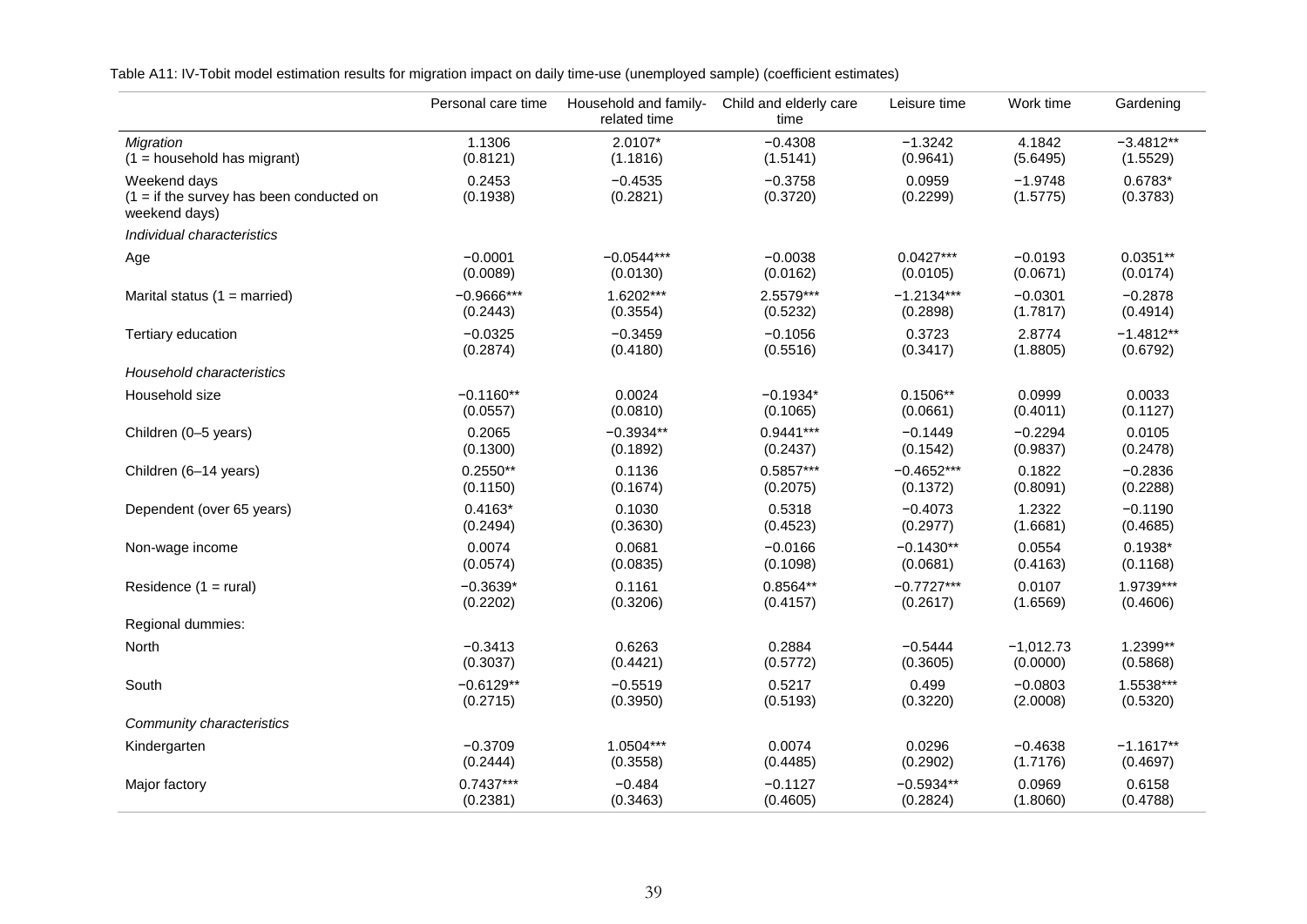| Constant          | 13.2299***<br>(0.6731) | 5.8152***<br>(0.9789) | $-3.2897**$<br>(1.3193) | 5.0404***<br>(0.7995) | $-11.05***$<br>(5.3510) | $-5.398***$<br>(1.4254) |
|-------------------|------------------------|-----------------------|-------------------------|-----------------------|-------------------------|-------------------------|
| No. observations  | 483                    | 483                   | 483                     | 483                   | 483                     | 483                     |
| Wald $\chi^2$     | 63.76                  | 49.44                 | 73.20                   | 73.04                 | 6.47                    | 66.74                   |
| Log likelihood    | $-1,122.6384$          | $-1.294.75$           | $-734.69$               | $-1.188.29$           | $-309.45$               | $-677.38$               |
| Wald test $(x^2)$ | 1.78                   | 1.449                 | 0.87                    | 0.46                  | 1.66                    | $3.84**$                |

\*,\*\*, \*\*\* = statistical significance at the 10, 5, and 1 per cent level, respectively. Standard errors presented in parentheses. For margin estimates of migration impact see Table 3.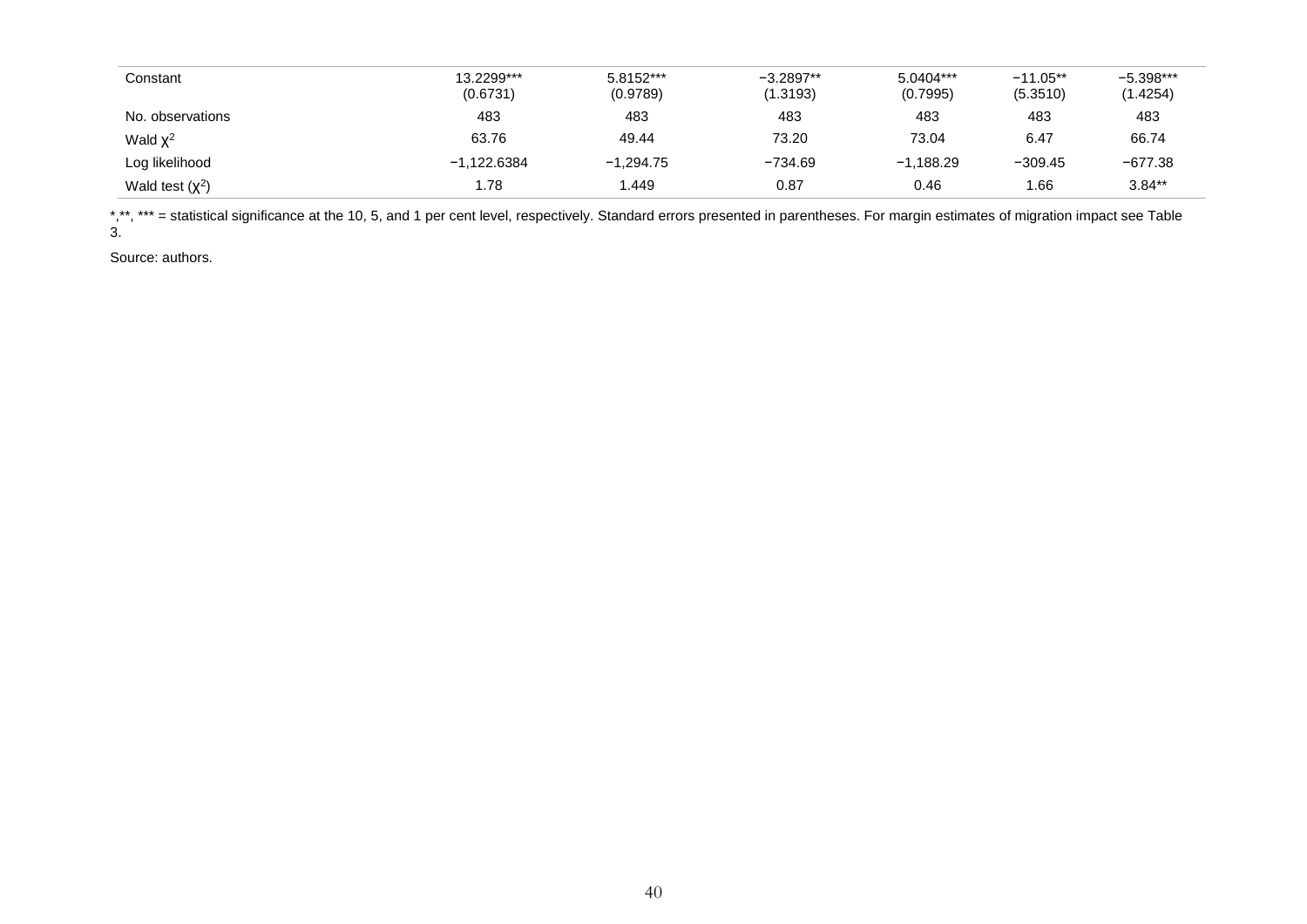Table A12: First-stage results for IV-Tobit model, migration impact on daily time-use

|                                | Total sample | Self-employed | Employee     | Family worker | Unemployed   |
|--------------------------------|--------------|---------------|--------------|---------------|--------------|
| Weekend days                   | $-0.0142$    | $-0.0492$     | $-0.0165$    | $-0.0094$     | 0.0132       |
|                                | (0.0153)     | (0.0482)      | (0.0200)     | (0.0396)      | (0.0329)     |
| Individual characteristics     |              |               |              |               |              |
| Age                            | $0.0020***$  | $0.0053**$    | 0.0003       | 0.0028        | $0.0034**$   |
|                                | (0.0007)     | (0.0021)      | (0.0009)     | (0.0017)      | (0.0014)     |
| Marital status $(1 = married)$ | 0.0125       | 0.0343        | $-0.0029$    | 0.0737        | 0.0000       |
|                                | (0.0213)     | (0.0952)      | (0.0273)     | (0.0599)      | (0.0415)     |
| Tertiary education             | 0.0130       | 0.0362        | 0.0038       | $-0.0928$     | $0.0898*$    |
|                                | (0.0166)     | (0.0544)      | (0.0180)     | (0.0802)      | (0.0473)     |
| Household characteristics      |              |               |              |               |              |
| Household size                 | $0.0347***$  | $0.0313***$   | $0.0322***$  | $0.0586***$   | $0.0329***$  |
|                                | (0.0041)     | (0.0115)      | (0.0056)     | (0.0119)      | (0.0080)     |
| Children (0-5 years)           | $-0.0490***$ | 0.0151        | $-0.0643***$ | $-0.0838***$  | $-0.0478**$  |
|                                | (0.0102)     | (0.0287)      | (0.0140)     | (0.0270)      | (0.0204)     |
| Children (6-14 years)          | $-0.0412***$ | $-0.0416**$   | $-0.0132$    | $-0.0820***$  | $-0.0514***$ |
|                                | (0.0079)     | (0.0212)      | (0.0112)     | (0.0180)      | (0.0180)     |
| Dependent (over 65 years)      | $-0.0114$    | 0.0024        | $-0.0359$    | 0.0339        | $-0.0469$    |
|                                | (0.0162)     | (0.0479)      | (0.0224)     | (0.0348)      | (0.0424)     |
| Non-wage income                | $-0.0115***$ | $-0.0335**$   | $-0.0030$    | 0.0126        | $-0.0223**$  |
|                                | (0.0043)     | (0.0140)      | (0.0054)     | (0.0203)      | (0.0090)     |
| Residence $(1 = \text{rural})$ | $-0.0390**$  | $-0.0189$     | $-0.0587**$  | $-0.1283$     | $-0.0046$    |
|                                | (0.0188)     | (0.0492)      | (0.0240)     | (0.0887)      | (0.0375)     |
| Regional dummies:              |              |               |              |               |              |
| North                          | 0.0077       | $-0.0384$     | 0.0374       | $-0.0598$     | 0.0101       |
|                                | (0.0223)     | (0.0606)      | (0.0280)     | (0.0778)      | (0.0516)     |
| South                          | $0.0481**$   | 0.0843        | 0.0315       | 0.0014        | 0.0306       |
|                                | (0.0217)     | (0.0648)      | (0.0290)     | (0.0765)      | (0.0440)     |
| Community characteristics      |              |               |              |               |              |
| Kindergarten                   | $-0.0542***$ | $-0.0324$     | $-0.0431$    | $-0.0689*$    | $-0.0639$    |
|                                | (0.0175)     | (0.0463)      | (0.0275)     | (0.0369)      | (0.0402)     |
| Major factory                  | $-0.0228$    | $-0.0372$     | $-0.0331$    | $-0.0852$     | $-0.0119$    |
|                                | (0.0195)     | (0.0542)      | (0.0248)     | (0.0947)      | (0.0406)     |
| Migration network              | $0.6234***$  | $0.4959**$    | $0.6862***$  | $0.4429***$   | $0.9176***$  |
|                                | (0.0636)     | (0.2072)      | (0.0995)     | (0.1439)      | (0.1266)     |
| Constant                       | 0.0147       | 0.0903        | 0.0209       | $-0.2751$     | 0.0655       |